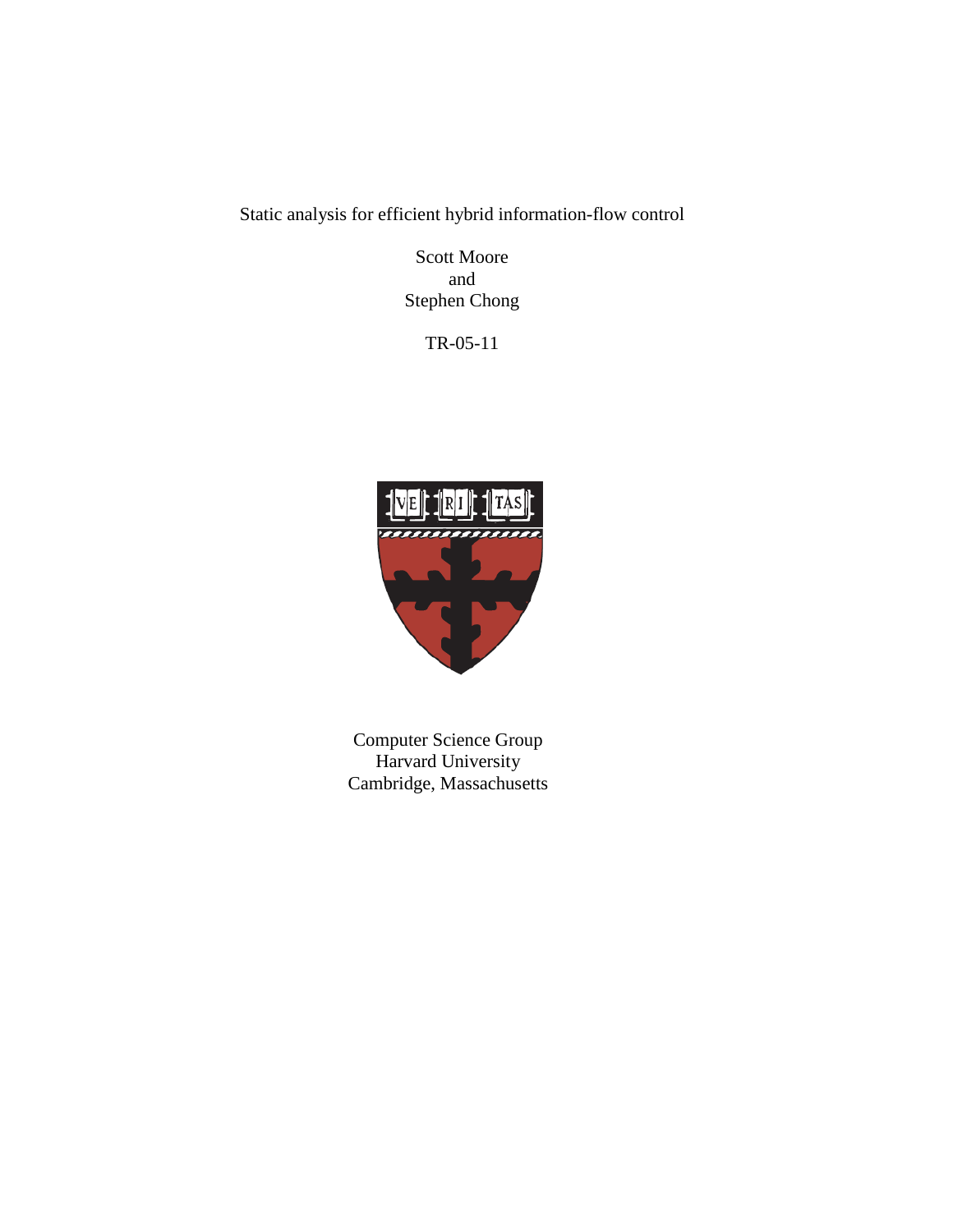# Static analysis for efficient hybrid information-flow control

Scott Moore *School of Engineering and Applied Sciences Harvard University Cambridge, MA, USA sdmoore@fas.harvard.edu*

*Abstract*—Hybrid information-flow monitors use a combination of static analysis and dynamic mechanisms to provide precise strong information security guarantees. However, unlike purely static mechanisms for information security, hybrid information-flow monitors incur run-time overhead. We show how static analyses can be used to make hybrid informationflow monitors more efficient, in two ways.

First, a simple static analysis can determine when it is sound for a monitor to stop tracking the security level of certain variables. This potentially reduces run-time overhead of the monitor, particularly in applications where sensitive (i.e., confidential or untrusted) data is infrequently introduced to the system.

Second, we derive sufficient conditions for soundly incorporating a wide range of memory abstractions into informationflow monitors. This allows the selection of a memory abstraction that gives an appropriate tradeoff between efficiency and precision. It also facilitates the development of innovative and sound memory abstractions that use run-time security information maintained by the monitor.

We present and prove our results by extending the information-flow monitor of Russo and Sabelfeld (2010). These results bring us closer to efficient, sound, and precise enforcement of information security.

*Keywords*-information-flow control; hybrid information-flow monitors; dynamic information-flow monitors.

## I. INTRODUCTION

Tracking and controlling the flow of information in computer systems can be used to enforce strong, precise, application-specific information security [1]. Informationflow control can be achieved through static or dynamic mechanisms. Static mechanisms (exemplified by *security type systems*, e.g., [2, 3, 4]) analyze a program before execution to determine whether all possible executions are secure. Dynamic mechanisms (e.g., [5, 6, 7]) monitor or instrument program execution to determine whether a particular execution is secure. Dynamic mechanisms can thus be more precise (since they accept or reject a single program execution, instead of an entire program), but unlike static mechanisms, they incur runtime overhead.

Stephen Chong *School of Engineering and Applied Sciences Harvard University Cambridge, MA, USA chong@seas.harvard.edu*

Recent work considers *hybrid* information-flow control [8, 9, 10, 11], which combines both static and dynamic mechanisms to enforce information-flow security guarantees. Static mechanisms can reason more precisely than purely dynamic mechanisms about certain kinds of information flows, a result recently proved by Russo and Sabelfeld [11]. Hybrid mechanisms can accept or reject a single program execution, but also reason precisely about information flow.

In this work, we show how static analysis can be used to make hybrid information-flow monitors more efficient in two ways. First, we show that a straight-forward securitytype system can reduce runtime overhead of informationflow monitors by determining when it is sound for a monitor to stop tracking certain variables. Second, we derive sufficient conditions for soundly incorporating a wide range of memory abstractions into information-flow monitors. This allows the selection of a memory abstraction that gives an appropriate tradeoff between efficiency and precision. We present and prove these results by extending the fail-stop information-flow monitor of Russo and Sabelfeld [11].

```
1 if (username = "guest") {
2 d := (untrusted)request.data; // untrusted data
3 untrustedLog := concat(untrustedLog, d)
4 } else {
5 d := request.data; // trusted data
6 }
7 . . .
8 if (action = "update") {
9 updateDB(d); // dangerous operation
10 } else {
11 . . . // no dangerous operations
12 }
13 . . . // no dangerous operations
```
Figure 1. Example of inefficient information-flow monitoring

Selective tracking. Consider the pseudo-code in Figure 1, which models the processing of a web application request. Depending on whether the current user is a guest or an authenticated user, data from the request is regarded as either untrusted or trusted. If the data is untrusted, it is appended to an audit log. After some computation, the data may be used in a database update, which is a dangerous operation that should depend only on trusted data.

This technical report is an extended version of the paper of the same name appearing in *Proceedings of the 24th IEEE Computer Security Foundations Symposium*, 2011. New material includes the addition of an Appendix containing key proofs.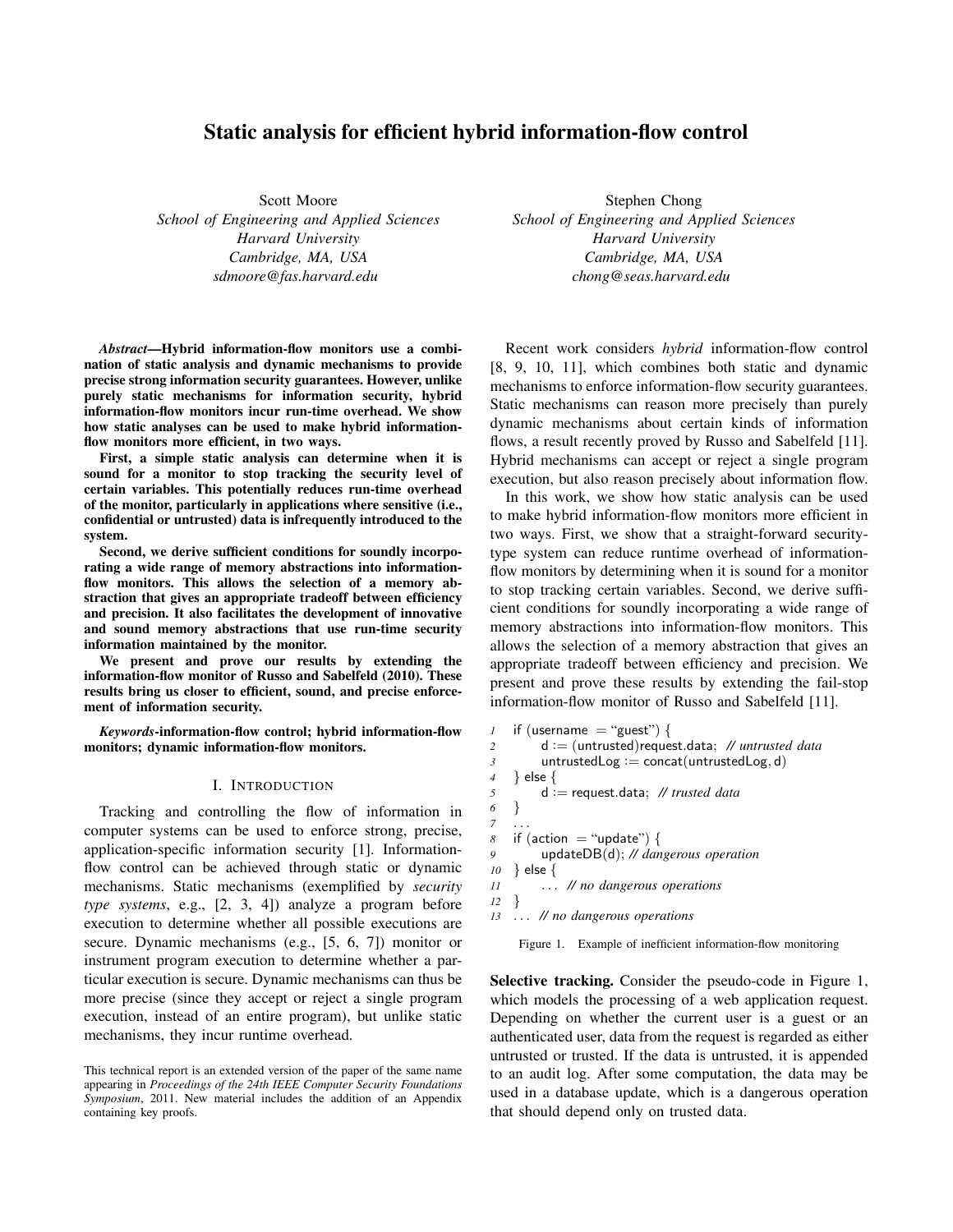Suppose the program executes with a monitor that tracks the flow of information in the program in order to prevent security violations, such as a database update depending on untrusted data. There are at least three ways in which this information-flow monitor may waste effort at runtime.

First, information in variable untrustedLog never affects whether a security violation occurs, even though it stores untrusted data. Thus, a monitor that does not track variable untrustedLog will still correctly prevent security violations, and so effort spent tracking this variable is wasted. Second, variable d contains untrusted information only on some executions. Depending on the usage of the web application, it may contain trusted data on the majority of executions. In such cases there is no need for the monitor to track variable d. Third, even on executions in which d contains untrusted information, if control reaches line 11 or line 13, then the contents of d can never affect whether a security violation occurs, so there is no need to track it anymore.

There are several opportunities for reducing the number of variables tracked by the monitor, which will, for many monitors, reduce runtime overhead. Even more opportunities exist for a monitor that can dynamically start and stop tracking variables. (We are developing an inlined monitor that dynamically generates instrumented code to track a subset of program variables, and can thus dynamically start and stop tracking variables.)

We present a static analysis that can determine when a program variable is no longer a security concern and show how this analysis can be incorporated into an informationflow monitor. The modified monitor provides exactly the same security guarantee, but with potentially reduced runtime overhead. For the example program above, the analysis enables the monitor to never track variable untrustedLog and to stop tracking variable d when line 11 or 13 is reached. The analysis can either be performed prior to execution or on-the-fly, allowing its use with dynamic languages [12].

```
1 // Create new locations, with empty strings as initial values
2 secretLog := new ("");
3 normalLog := new \overset{\sim}{(^{u}w)};
4 . . .
5 if (isSecretAgent(username)) { // Sensitive information
6 pLog := secretLog;
7 } else {
8 pLog := normalLog;
9 }
10 . . .
11 ∗pLog := concat(*pLog, "logged in");
```
Figure 2. Example of information flow through pointer value

Memory abstractions. Practical information-flow control must deal with realistic language features, including dynamically allocated memory and first-class memory references. Consider the program fragment in Figure 2, which models a web application in which some users are secret agents. If the current user is a secret agent then events are logged in special log to avoid revealing secret activities. Variable pLog points to either secretLog or normalLog and indicates which log will be updated. It is set based on secret information. At line 11, an entry is added to the log. Suppose the current user is a secret agent. Then the location normalLog will not be updated. However, an observer of normalLog may notice that the log is unchanged, and thus learn that the current user is a secret agent. This information flow occurs because the pointer pLog depends on secret information, and updating through this pointer means that learning the value of any location that pLog *might* have pointed to may now reveal secret information.

Monitors can soundly track the flow of information in memory, including the heap, using appropriate *memory abstractions*. The choice of memory abstraction can affect the precision and efficiency of the resulting monitor. In general, fine-grained abstractions may enforce security guarantees precisely, but require an expensive analysis and higher monitor overhead (due to the need to track more abstract locations). Coarser abstractions may be more efficient, but insufficiently precise. In order to explore these tradeoffs, we must first understand the requirements for soundly incorporating a memory abstraction into an information-flow monitor. In addition, we would like to consider to what extent information about the current execution can be used to increase the precision of a memory abstraction.

We present sufficient conditions for incorporating memory abstractions and analyses into a hybrid information-flow monitor. The key insight is that the behavior of the monitor must not leak information, meaning that we must be able to reason statically and precisely about the behavior of the monitor in other possible executions of the program. This has the effect of restricting the precision of memory abstractions. However, the conditions are sufficiently lenient to allow many different memory abstractions to be soundly incorporated into information-flow monitors, such as pointsto sets (e.g., [13, 14, 15, 16]), shape graphs (e.g., [17]), and regions (e.g., [18, 19]). The conditions also allow the monitor to use information from the current execution of a program.

The rest of the paper is organized as follows. We present background information in Section II, including Russo and Sabelfeld's fail-stop hybrid information-flow monitor [11]. In Section III we show how an information-flow monitor can soundly stop tracking variables when they are no longer a security concern. In Section IV we show how a wide variety of memory abstractions and analyses can be soundly incorporated into information-flow monitors. We discuss related work in Section V and conclude in Section VI.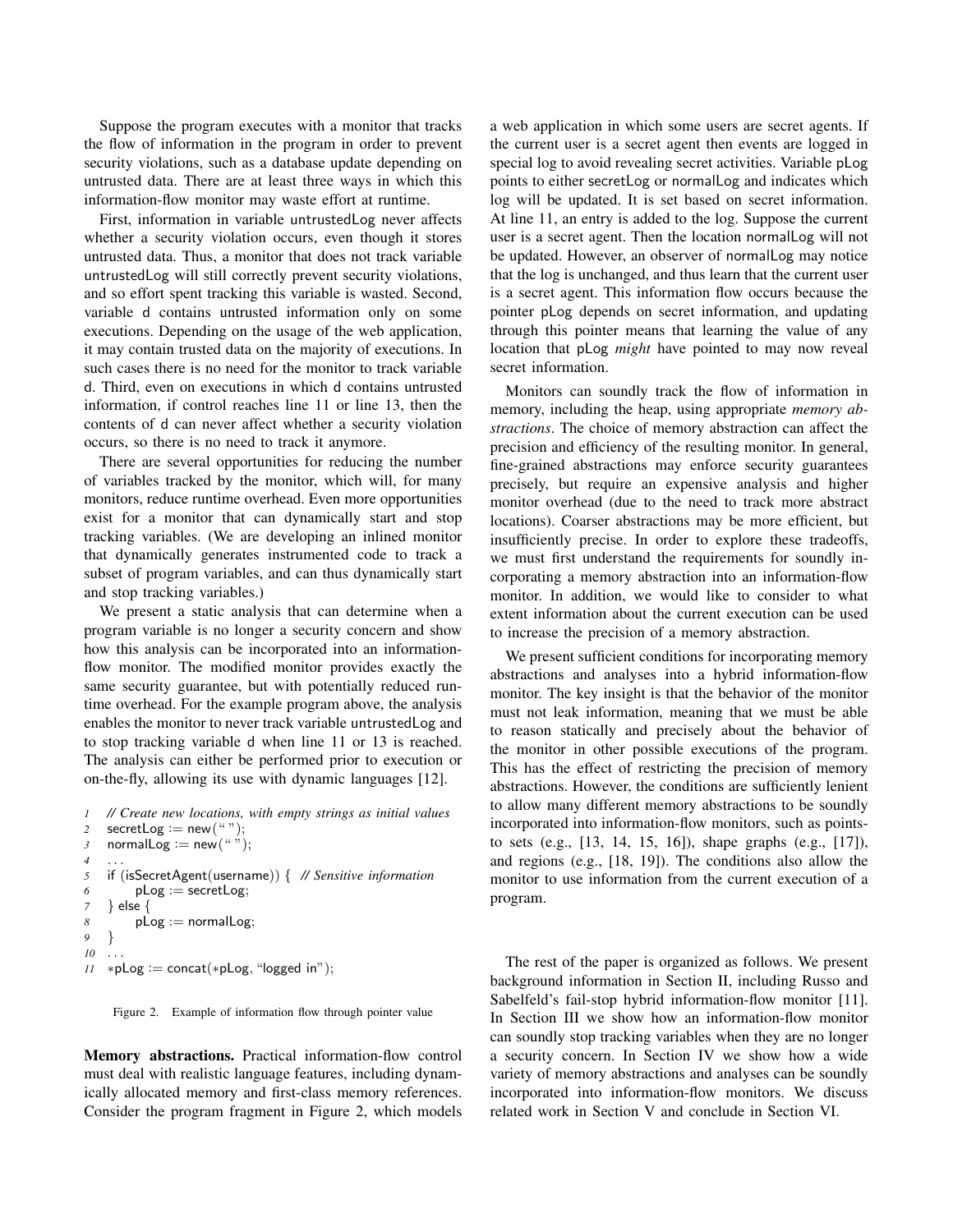### II. BACKGROUND: INFORMATION-FLOW MONITOR

In this section, we present a simple imperative language and a hybrid information-flow monitor for the language, based closely on that of Russo and Sabelfeld [11]. We generalize their language and monitor to an arbitrary security lattice (instead of the two-point lattice they use) and modify the language and monitor slightly to facilitate extensions described in later sections. The modified monitor satisfies the same termination-insensitive noninterference condition as the original monitor, modulo generalization to an arbitrary security lattice. We state the generalized security condition and prove the modified monitor satisfies it.

## *A. Language*

| Values | $v := n$ |                                                                                |
|--------|----------|--------------------------------------------------------------------------------|
|        |          | Expressions $e ::= v   x   e_1 \oplus e_2$                                     |
|        |          | Commands $c ::=$ skip $x := e \mid c_1; c_2 \mid \text{output}_{\ell}(e) \mid$ |
|        |          | if e then $c_1$ else $c_2$ while e do c                                        |
| Terms  |          | $t$ ::= $c$   end   stop   $t_1$ ; $t_2$                                       |
|        |          | Figure 3. Simple imperative language                                           |

The syntax for a simple imperative language with an explicit output command is given in Figure 3. Values are restricted to integers  $n$ , and expressions  $e$  are either values v, variables x, or binary expressions  $e_1 \oplus e_2$ , where  $\oplus$  ranges over total binary operations over integers.

We assume a complete lattice  $\mathcal L$  of security levels and use  $\Box$  and  $\Box$  respectively to denote the join operator and partial order. We write  $\top_{\mathcal{L}}$  and  $\bot_{\mathcal{L}}$  to denote the top and bottom elements of  $L$ , respectively. Security levels may represent confidentiality levels, integrity levels, or both. Security levels mandate restrictions on the use of data. Intuitively, levels higher in the lattice mandate more restrictions. For confidentiality, higher in the lattice corresponds to more confidential; for integrity, higher means less trusted. We use the term "sensitive information" to refer to information labeled with a high security level: either confidential information or untrusted information.

Commands c are standard, with the exception of the output $_{\ell}(e)$  command, which outputs the value of expression e to channel  $\ell$ , where  $\ell$  is a security level and is intended to be an upper bound on information that may be learned by observing the channel. We assume, without loss of generality, that there is exactly one channel per security level.

Execution of commands introduces new syntactic forms. Terms t represent commands in the process of execution, and extend commands with sequences of terms, stop, and end. Term stop represents a command that has finished execution, and term end indicates that execution is leaving the scope of a branch. The operational semantics inserts end terms when any branch is encountered.

A *program configuration* is a pair  $\langle t, m \rangle$ , where t is a term and memory  $m$  is a mapping from variables to values. The judgment  $e, m \Downarrow v$  indicates that expression e evaluates to value v under memory m. We write  $m[x \mapsto v]$  for the memory that maps  $x$  to  $v$ , and otherwise behaves the same as m.

The judgment  $\langle t, m \rangle \stackrel{\alpha}{\rightarrow} \langle t', m' \rangle$  indicates that configuration  $\langle t, m \rangle$  can take a single step to configuration  $\langle t', m' \rangle$ . As part of that step, *internal event*  $\alpha$  is emitted; the monitor uses internal events to track and control execution. We describe the different internal events in the following subsection. Inference rules for the operational semantics are given in Figure 4.

## *B. Hybrid information-flow monitor*

An information-flow monitor tracks and controls the flow of information in a program. A *monitor configuration* is a pair  $\langle \gamma, \sigma \rangle$  consisting of *monitor environment*  $\gamma$  and *monitor stack*  $\sigma$ . Monitor environment  $\gamma$  maps program variables to security levels, tracking the security level of information currently stored in each variable. We write  $lev(e, \gamma)$  for the join of levels  $\gamma(x)$  for all variables  $x \in \text{dom}(\gamma) \cap \text{vars}(e)$ , where  $\text{vars}(e)$  is the set of all variables that occur in e. Function  $lev(e, \gamma)$  gives an upper bound on the information that may be learned by evaluating expression  $e$ , assuming that  $\gamma$  describes upper bounds of information stored in variables.

Monitor stack  $\sigma$  is used to track the security level of the program counter, and to account for *implicit flows* [20] (information flows due to the control structure of the program). It is a stack of pairs  $(\ell, \gamma')$  where  $\ell$  is a security level and  $\gamma'$  is a monitor environment. A pair is pushed on the stack when the program branches and is popped off the stack at the end of the branch. An upper bound on the security level of information influencing control flow can be obtained by taking the join of the first element of all pairs in the stack, denoted  $lev(\sigma)$ . We refer to this upper bound as the *program counter level*. We describe the use of the monitor stack in more detail below.

A *monitored program configuration* is a pair of a program configuration and a monitor configuration. *Monitored execution* of a program requires that both the program configuration and the monitor configuration can take a step. Figure 5 shows the inference rule for monitored execution. Note that the monitored execution rule is parameterized by monitor M. This allows us to discuss the behaviors of different monitors. We use  $M_{RS}$  to denote Russo and Sabelfeld's fail-stop monitor [11].

$$
\frac{\langle t,m \rangle \xrightarrow{\alpha} \langle t',m' \rangle \quad \langle \gamma,\sigma \rangle \xrightarrow{\alpha,t',m} \langle \gamma',\sigma' \rangle}{\langle \langle t,m \rangle, \langle \gamma,\sigma \rangle \rangle \xrightarrow{\beta} \langle \langle t',m' \rangle, \langle \gamma',\sigma' \rangle \rangle}
$$

Figure 5. Semantics of monitored executions

A monitor configuration takes a step based on the internal event generated by the executing program and may produce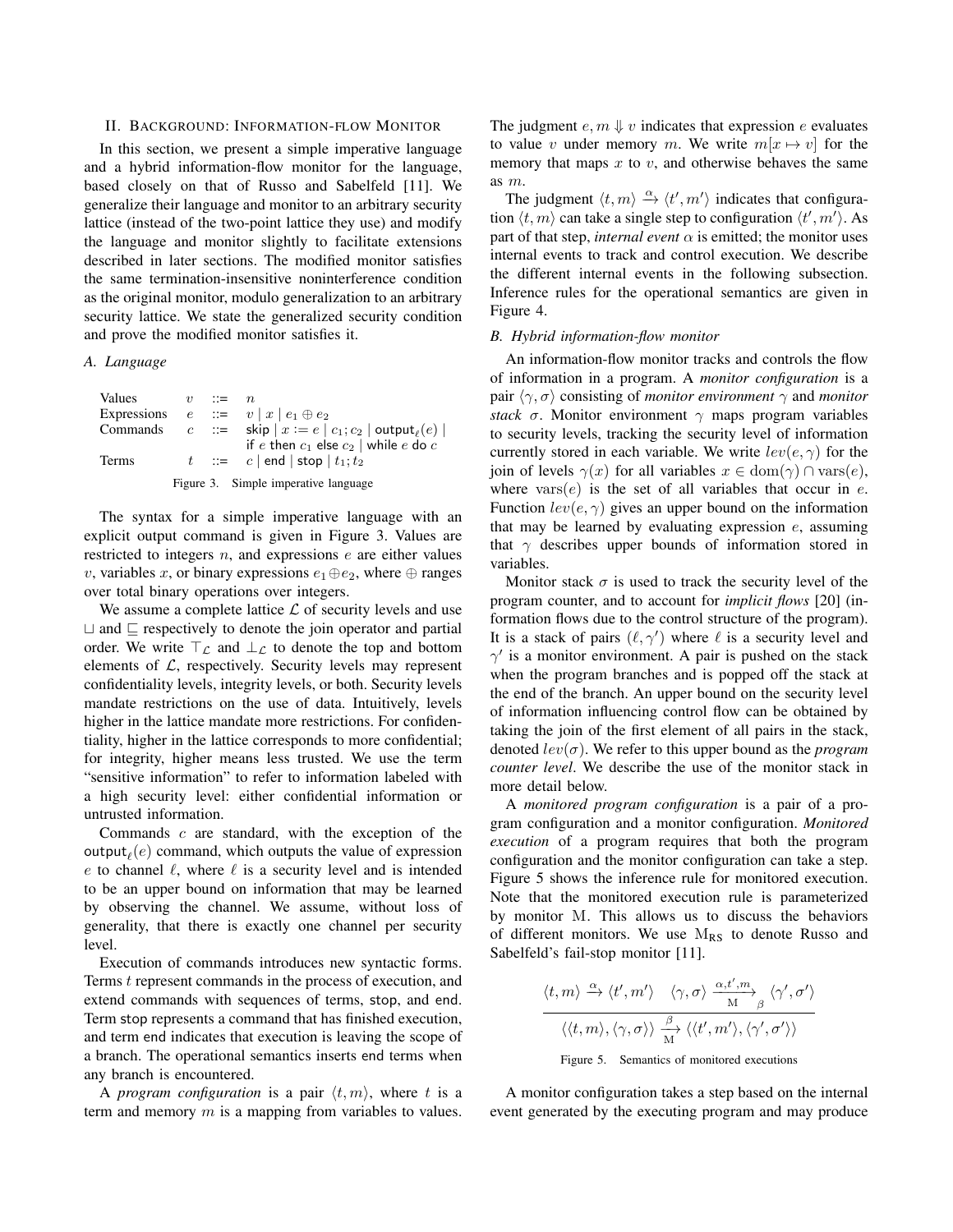m(x) = v x, m ⇓ v v, m ⇓ v e1, m ⇓ v<sup>1</sup> e2, m ⇓ v<sup>2</sup> v<sup>1</sup> ⊕ v<sup>2</sup> = v e<sup>1</sup> ⊕ e2, m ⇓ v hskip, mi skip −−→ hstop, mi e, m ⇓ v hx := e, mi assign(x,e) −−−−−−−→ hstop, m[x 7→ v]i ht1, mi <sup>α</sup>−→ hstop, m<sup>0</sup> i ht1;t2, mi <sup>α</sup>−→ ht2, m<sup>0</sup> i ht1, mi <sup>α</sup>−→ ht 0 1 , m<sup>0</sup> i t 0 <sup>1</sup> 6= stop ht1;t2, mi <sup>α</sup>−→ ht 0 1 ;t2, m<sup>0</sup> i e, m ⇓ v v 6= 0 hif e then c<sup>1</sup> else c2, mi branch(e,c2) −−−−−−−−→ hc1; end, mi e, m ⇓ 0 hif e then c<sup>1</sup> else c2, mi branch(e,c1) −−−−−−−−→ hc2; end, mi hend, mi join −−→ hstop, mi e, m ⇓ v v 6= 0 hwhile e do c, mi branch(e,skip) −−−−−−−−−→ hc; end;while e do c, mi e, m ⇓ 0 hwhile e do c, mi branch(e,c) −−−−−−−→ hend, mi e, m ⇓ v houtput` (e), mi output` (e,v) −−−−−−−−→ hstop, mi Figure 4. Language semantics

an output. The small step judgment for monitor configurations is written  $\langle \gamma, \sigma \rangle \frac{\alpha, t', m'}{M} \underset{\beta}{\longrightarrow} \langle \gamma', \sigma \rangle$ , where M indicates which monitor is in use,  $\alpha$  is the triggering internal event, and  $\beta$  is the resulting output, which is either nothing or  $o_{\ell}(v)$ , indicating output of value v on channel  $\ell$ . The monitor can thus halt the execution of the program or modify output in order to enforce security. The small step judgment for monitor configurations also takes the new term  $t'$  and the original memory  $m$ ; this information is not used by Russo and Sabelfeld's monitor but is used by our extensions.

Small step semantics for  $M_{RS}$  are given in Figure 6. Event skip, generated when the program executes a skip command, is always accepted by the monitor and does not change the monitor configuration. Event  $\operatorname{assign}(x, e)$  is generated by execution of command  $x := e$ . The monitor updates the security level of  $x$  to the join of the expression's security level  $lev(e, \gamma)$  with the program counter level  $lev(\sigma)$ .

When the program enters a branch (either an if or while command), an internal event  $branch(e, c)$  is generated, where expression  $e$  is the branch test, and command  $c$  is the branch not taken. This causes the monitor to push a new pair  $(\ell, \gamma')$  onto the monitor stack, where  $\ell$  is the join of security level of expression e with the current program counter level  $lev(\sigma)$ , and  $\gamma'$  is the result of calling UPDATE<sub> $\ell$ </sub>(c). The function  $UPDATE_{\ell}(c)$  analyses command c and returns a monitor environment  $\gamma'$  such that for every variable x,  $\gamma'(x) \in \{\ell, \perp_{\mathcal{L}}\},$  and if c contains an assignment to x then  $\gamma'(x) = \ell$ , otherwise  $\gamma'(x) = \bot_{\mathcal{L}}$ .

When the end of a branch is reached, internal event join is generated, which causes the top element  $(\ell', \gamma')$  of the monitor stack to be popped, and the current monitor environment  $\gamma$  changed to  $\gamma \sqcup \gamma'$  (i.e., the point-wise join of  $\gamma$  and  $\gamma'$ ). This allows the monitor to track information flows that occur due to code in the branch not taken that could have executed.

ASSIGN

$$
\frac{lev(e, \gamma) \sqcup lev(\sigma) = \ell}{\langle \gamma, \sigma \rangle \xrightarrow{\text{assign}(x, e), t', m'} \langle \gamma[x \mapsto \ell], \sigma \rangle}
$$

BRANCH

$$
\frac{lev(e, \gamma) \sqcup lev(\sigma) = \ell}{\langle \gamma, \sigma \rangle \xrightarrow{\text{branch}(e, c), t', m'} \langle \gamma, (\ell, \text{UPDATE}_{\ell}(c)) : \sigma \rangle}
$$

JOIN

)<br>UTPUTT

$$
\langle \gamma, (\ell, \gamma') : \sigma \rangle \xrightarrow[\text{M}_{\text{RS}}]{\text{join}, t', m'} \langle \gamma \sqcup \gamma', \sigma \rangle
$$

$$
\frac{lev(\sigma) \sqcup lev(e, \gamma) \sqsubseteq \ell}{\langle \gamma, \sigma \rangle \xrightarrow{\text{output}_{\ell}(e, v), t', m'}_{M_{RS}} \langle \gamma, \sigma \rangle}
$$

SKIP

$$
\overline{\langle\gamma,\sigma\rangle\xrightarrow[\text{M}_{\text{RS}}]{\text{skip},t',m'}\langle\gamma,\sigma\rangle}
$$

Figure 6. Flow-sensitive monitor,  $M_{RS}$ 

Internal event output $_{\ell}(e, v)$  is generated when the program attempts to output expression  $e$  on channel  $\ell$ . The monitor allows the output only if the information that may be learned by the evaluation of the expression (i.e.,  $lev(e, \gamma)$ ) and the information that has influenced the decision to perform the output (i.e., program counter level  $lev(\sigma)$ ) are bounded above by  $\ell$ , the information allowed to be output on the channel. In this paper, we consider only Russo and Sabelfeld's fail-stop monitor; they also explore monitors that behave differently on output events. Our results apply to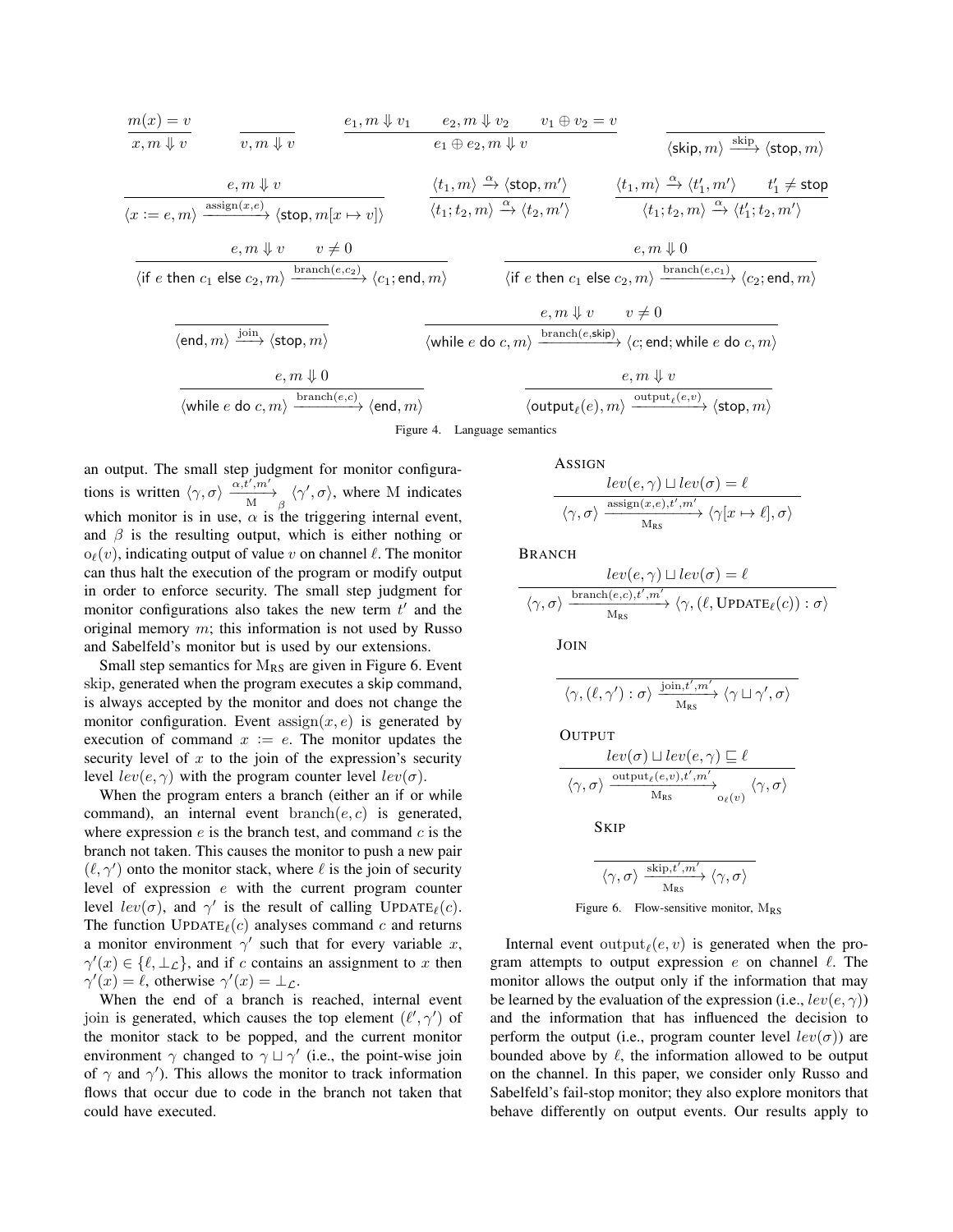those other monitor behaviors.

## *C. Security*

Russo and Sabelfeld's fail-stop monitor satisfies a termination-insensitive noninterference security condition. Here we state the noninterference condition, extended in a straightforward way to an arbitrary lattice of security levels, and prove the generalized monitor satisfies the condition.

We write

$$
\langle \langle t,m\rangle, \langle \gamma,\sigma\rangle \rangle \overset{\vec{\beta}}{\underset{\text{M}}{\longrightarrow}} {}^*\langle \langle t',m'\rangle, \langle \gamma',\sigma'\rangle \rangle
$$

when monitored program configuration  $\langle \langle t, m \rangle, \langle \gamma, \sigma \rangle \rangle$ may take zero or more steps to reach configuration  $\langle \langle t', m' \rangle, \langle \gamma', \sigma' \rangle \rangle$ , producing the sequence of outputs  $\vec{\beta}$ . We write  $\ell(\vec{\beta})$  for the subsequence of  $\vec{\beta}$  containing all and only events output to channels  $\ell'$  such that  $\ell' \sqsubseteq \ell$ . Intuitively,  $\ell(\vec{\beta})$ is the output that is observable during program execution on channels at level  $\ell$  or lower.

Given monitor environment  $\gamma$ , we say that two memories  $m_1$  and  $m_2$  are *l*-equivalent, written  $m_1 = \frac{\ell}{\gamma} m_2$ , if they agree on the values of all variables x such that  $\gamma(x) \sqsubseteq \ell$ :  $\forall x. \ \gamma(x) \sqsubseteq \ell \Rightarrow m_1(x) = m_2(x).$ 

Informally, a monitor is secure if for every command c and security level  $\ell$ , given two memories that are  $\ell$ equivalent, the monitored execution of  $c$  from these two memories will produce outputs that look the same to an entity that can observe all channels at level  $\ell$  or lower. Given output sequence  $\vec{\beta_1}$ , output sequence  $\vec{\beta_2}$  looks the same if either  $\ell(\vec{\beta}_1) = \ell(\vec{\beta}_2)$ , or  $\ell(\vec{\beta}_2)$  is a prefix of  $\ell(\vec{\beta}_1)$ and no additional observable events will be generated by the execution that produced  $\ell(\vec{\beta_2})$ . More precisely, we write  $\langle\langle t,m\rangle,\langle\gamma,\sigma\rangle\rangle \Rightarrow_{\nabla\ell}$  if for all monitored executions starting from configuration  $\langle\langle t,m\rangle,\langle\gamma,\sigma\rangle\rangle$ , there are no outputs to a channel at level  $\ell$  or lower.

Definition 1 (Security). *Given monitor* M *and security lattice*  $\mathcal{L}$ *,* M *is* secure *if for all commands c, all*  $\ell \in \mathcal{L}$ *, all memories*  $m_1$  *and*  $m_2$ *, and monitor environments*  $\gamma$  *such that*  $m_1 =^{\ell}_{\gamma} m_2$ , *if* 

$$
\langle\langle c,m_1\rangle,\langle\gamma,\sigma\rangle\rangle\ \frac{\vec{\beta_1}}{M}^* \ \langle\langle t_1',m_1'\rangle,\langle\gamma_1',\sigma_1'\rangle\rangle,
$$

*then there exist*  $t'_2, m'_2, \gamma'_2$ *, and*  $\sigma'_2$  *such that* 

$$
\langle \langle c, m_2 \rangle, \langle \gamma, \sigma \rangle \rangle \xrightarrow[M]{\beta_2^2} \langle \langle t_2', m_2' \rangle, \langle \gamma_2', \sigma_2' \rangle \rangle
$$

*where the following conditions hold.*

1)  $|\ell(\vec{\beta_2})| \leq |\ell(\vec{\beta_1})|$ 2) if  $|\ell(\vec{\beta}_2)| = |\ell(\vec{\beta}_1)|$ , then  $\ell(\vec{\beta}_1) = \ell(\vec{\beta}_2)$ 3) *if*  $|\ell(\vec{\beta_2})| < |\ell(\vec{\beta_1})|$ , then  $\ell(\vec{\beta_2})$  is a prefix of  $\ell(\vec{\beta_1})$  and  $\langle \langle t'_2, m'_2 \rangle, \langle \gamma'_2, \sigma'_2 \rangle \rangle \Rightarrow_{\mathbb{Z}} \ell.$ 

## Theorem 1. *Monitor* M<sub>RS</sub> is secure.

Due to our extension from a two-point lattice to an arbitrary lattice  $\mathcal{L}$ , the proof of Theorem 1 given by Russo and Sabelfeld [11] does not apply. However, the theorem holds as an immediate consequence of Theorem 3 in Section IV, which proves security for a language that is a superset of the language described here.

## III. SELECTIVE TRACKING

Monitored execution can be significantly slower than normal execution of a program. For example, Chandra and Franz [10] report that with their hybrid informationflow monitor, assignments are  $3\times$  slower than unmonitored execution, despite using a restricted set of security levels with an efficient representation. Newsome and Song [21] instrument binaries with information-flow tracking and report CPU-bound computation taking more than  $10\times$  longer than executing the binary in the same instrumentation framework with no tracking. Much of the runtime overhead of an information-flow monitor results from tracking the security levels of many variables.

If at some point in the program's execution, the contents of a specific variable can no longer influence the occurrence of a security violation, there is no need to track its security level. By not tracking a variable, the monitor can reduce the overhead associated both with storage for that variable and with performing join operations on its security level. This reduction may be significant for applications where sensitive data is rarely introduced to the system, or where operations that may violate security are rare.

We present a static analysis that soundly determines when a variable can no longer influence the occurrence of a security violation and show that the analysis can be incorporated into an information-flow monitor with no loss of security. We also discuss implementation issues.

## *A. Static analysis*

We use a simple flow-sensitive security type system [22] to determine when a variable cannot cause a security violation. We use a special two-point lattice, containing elements  $\perp$  and  $\top$ , where  $\perp \sqsubseteq \top$  and  $\top \not\sqsubseteq \perp$ . A *typing environment*  $\Gamma$ maps each variable to either  $\perp$  or  $\top$ . Intuitively, if  $\Gamma(x) = \top$ then the value stored in variable  $x$  may have been influenced by a variable we are considering no longer tracking.

The judgment  $\Gamma \vdash e : \tau$  means that under typing environment  $\Gamma$ , information associated with expression  $e$  is at most  $\tau$ . If  $\tau = \top$ , then the evaluation of the expression may depend on a variable we are considering no longer tracking; if  $\tau = \perp$ , then evaluation is independent of such variables.

The judgment  $pc \vdash \Gamma \{ t' \} \Gamma'$  means that if  $\Gamma$  is an accurate description of the information stored in variables before  $t'$ executes, and if  $pc \in \{\perp, \perp\}$  indicates whether the decision to execute  $t'$  depends on variables we are considering no longer tracking, then  $\Gamma'$  will accurately describe the information stored in variables after  $t'$  executes.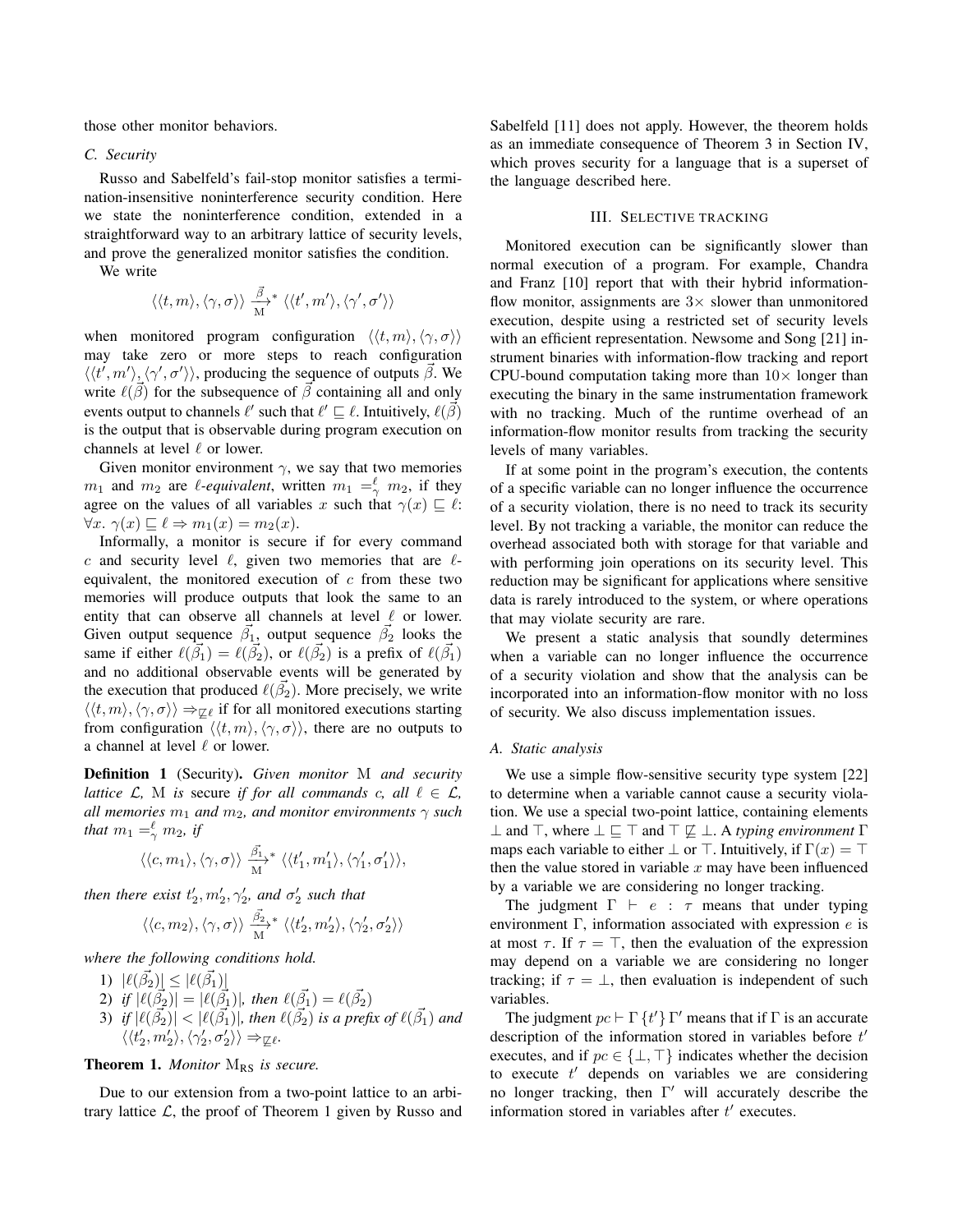$$
\begin{array}{c|c} \tau=\bigsqcup_{x\in \mathrm{vars}(e)}\Gamma(x) & \Gamma\vdash e:\tau \\ \hline \Gamma\vdash e:\tau & \overline{pc}\vdash \Gamma\left\{x:=e\right\}\Gamma[x\mapsto pc\sqcup \tau] \\ \hline \bot\vdash \Gamma\left\{\text{output}_\ell(e)\right\}\Gamma & \overline{pc}\vdash \Gamma\left\{t_1\right\}\Gamma' & \overline{pc}\vdash \Gamma'\left\{t_2\right\}\Gamma'' \\ \hline \Gamma'\vdash e:\tau & \overline{pc}\sqcup \tau\vdash \Gamma\left\{c_i\right\}\Gamma_i & \Gamma_i\sqsubseteq \Gamma' & i=1,2 \\ \hline pc\vdash \Gamma\left\{\text{if }e\text{ then }c_1\text{ else }c_2\right\}\Gamma' \\ \hline \Gamma'\vdash e:\tau & \overline{pc}\sqcup \tau\vdash \Gamma'\left\{c\right\}\Gamma'' & \Gamma''\sqsubseteq \Gamma' \\ \hline pc\vdash \Gamma\left\{\text{while }e\text{ do }c\right\}\Gamma' & \Gamma''\sqsubseteq \Gamma' \\ \hline pc\vdash \Gamma\left\{\text{skip}\right\}\Gamma & \overline{pc}\vdash \Gamma\left\{\text{stop}\right\}\Gamma & \overline{pc}\vdash \Gamma\left\{\text{end}\right\}\Gamma \\ \hline \text{Figure 7. Flow-sensitive information-flow type system} \end{array}
$$

Inference rules for both judgments are given in Figure 7. We extend  $\subseteq$  pointwise for environments and write  $\Gamma \subseteq \Gamma'$ to denote  $\forall x$ .  $\Gamma(x) \subseteq \Gamma'(x)$ . We write  $\Gamma[x \mapsto \tau]$  for the typing environment that maps x to  $\tau$  and otherwise behaves like Γ. More generally, we write  $\Gamma[X \mapsto \tau]$  for the environment that maps all variables in the set X to  $\tau$  and otherwise behaves like Γ. Finally, we write  $\overline{\perp}$  for the typing environment that maps every variable to  $\perp$ .

The inference rules are standard for a flow-sensitive security type system, with the exception of the rule for command output $_{\ell}(e)$ . An output command is the only command that may cause a security violation. As such, the typing rule requires that both the value output and the decision to output are independent of any variables we are considering no longer tracking: both must have level ⊥. Note that the security level  $\ell$  of the output command is irrelevant: the type system is simply being used to determine whether any output command may be influenced by a variable we are considering no longer tracking.

Intuitively, if the judgment  $\bot \vdash \overline{\bot}[x \mapsto \top] \{t'\} \Gamma$  holds for some  $\Gamma$ , then the value of variable x just before term  $t'$ executes does not influence any output that execution of  $t'$ may produce: it cannot affect either the decision to output or the value output. Thus, if  $t'$  is all that remains of the program to execute, then there is no need to track the security level of variable  $x$  in the rest of the program. More generally, if  $\perp \vdash \perp [X \mapsto \top]$  {t'}  $\Gamma$  holds, then none of the variables in the set  $X$  can cause a security violation, and there is no need to track the security level of any of them.

## *B. Monitor* M<sub>PERF</sub>

We define a new monitor,  $M_{PERF}$ , that uses this static analysis to reduce the number of variables that the monitor must track. Monitor  $M_{PERF}$  has a single inference rule, given in Figure 8. We write  $\gamma \setminus X$  for the monitor environment that is undefined for variables  $X$  and otherwise behaves like monitor environment  $\gamma$ . Thus,  $\text{dom}(\gamma \setminus X) = \text{dom}(\gamma) \setminus X$ . Intuitively,  $M_{\text{PERF}}$  takes a step  $\langle \gamma, \sigma \rangle \xrightarrow[M_{\text{PERF}}]{\alpha, t', m}{\langle \gamma' \setminus X, \sigma' \rangle}$ 

$$
X \subseteq \text{dom}(\gamma')
$$
\n
$$
\langle \gamma, \sigma \rangle \xrightarrow[\text{M}_{\text{RS}}]{\alpha, t', m} \langle \gamma', \sigma' \rangle \qquad \perp \vdash \overline{\perp}[X \mapsto \top] \{t'\} \Gamma
$$
\n
$$
\langle \gamma, \sigma \rangle \xrightarrow[\text{M}_{\text{PERF}}]{\alpha, t', m} \langle \gamma' \setminus X, \sigma' \rangle
$$

Figure 8. Monitor using static analysis to increase performance,  $M_{PERF}$ 

only if monitor  $M_{RS}$  takes a step to monitor configuration  $\langle \gamma', \sigma' \rangle$ , and variables  $X \subseteq \text{dom}(\gamma')$  cannot influence any output in the remainder of the program. Recall that the small step judgment for monitor configurations takes, in addition to the internal event, the original memory  $m$  and the term  $t'$ that will result if monitored execution is allowed to proceed one step. Thus, term  $t'$  is the remainder of the program.

$$
1 \quad // \gamma(x) = H, \quad \gamma(y) = L, \quad \gamma(z) = H
$$
  
2 if z then  
3  $y := x;$   
4  $\text{output}_L(x)$   
5 else  
6  $y := z;$   
7  $\text{output}_L(1)$ 



To illustrate the behavior of monitor  $M_{PERF}$ , consider the example program in Figure 9. We assume a two-point lattice,  $\{L, H\}$ , where  $L \subseteq H$  and  $H \nsubseteq L$  and assume that at the beginning of the program variables x and z contain sensitive information (level  $H$ ), and variable y contains non-sensitive information (level  $L$ ). At line 2, the program branches on the value of z. Suppose the true branch is taken. The remainder of the program is then the term

$$
t' \equiv y := x; \: \mathsf{output}_L(x); \: \mathsf{end}; \: \mathsf{output}_L(1).
$$

Clearly variable z can no longer influence any output statement—it doesn't occur in  $t'$ —and so the monitor can stop tracking it. Similarly, variable y can no longer influence any output statement, and the monitor can stop tracking it, even though the assignment in line 3 would otherwise have raised the security level of y to  $H$ . Variable  $\times$  may affect an output produced by  $t'$ , so the monitor must continue to track its security level.

Suppose instead the false branch is taken. The remainder of the program is then the term  $y := z$ ; end; output<sub>L</sub>(1) and the monitor can immediately stop tracking all variables x, y, and z.

Figure 10 compares the monitor environments of  $M_{RS}$  and  $M_{PERF}$  after each line in the example program. We write  $\varnothing$ for the monitor environment with an empty domain and write "—" when control flow does not reach the line.

## *C. Security*

Monitor  $M_{PERF}$  enforces the same termination-insensitive noninterference security condition as  $M_{RS}$  (stated in Definition 1). Rather than show this directly, we prove that  $M_{PERF}$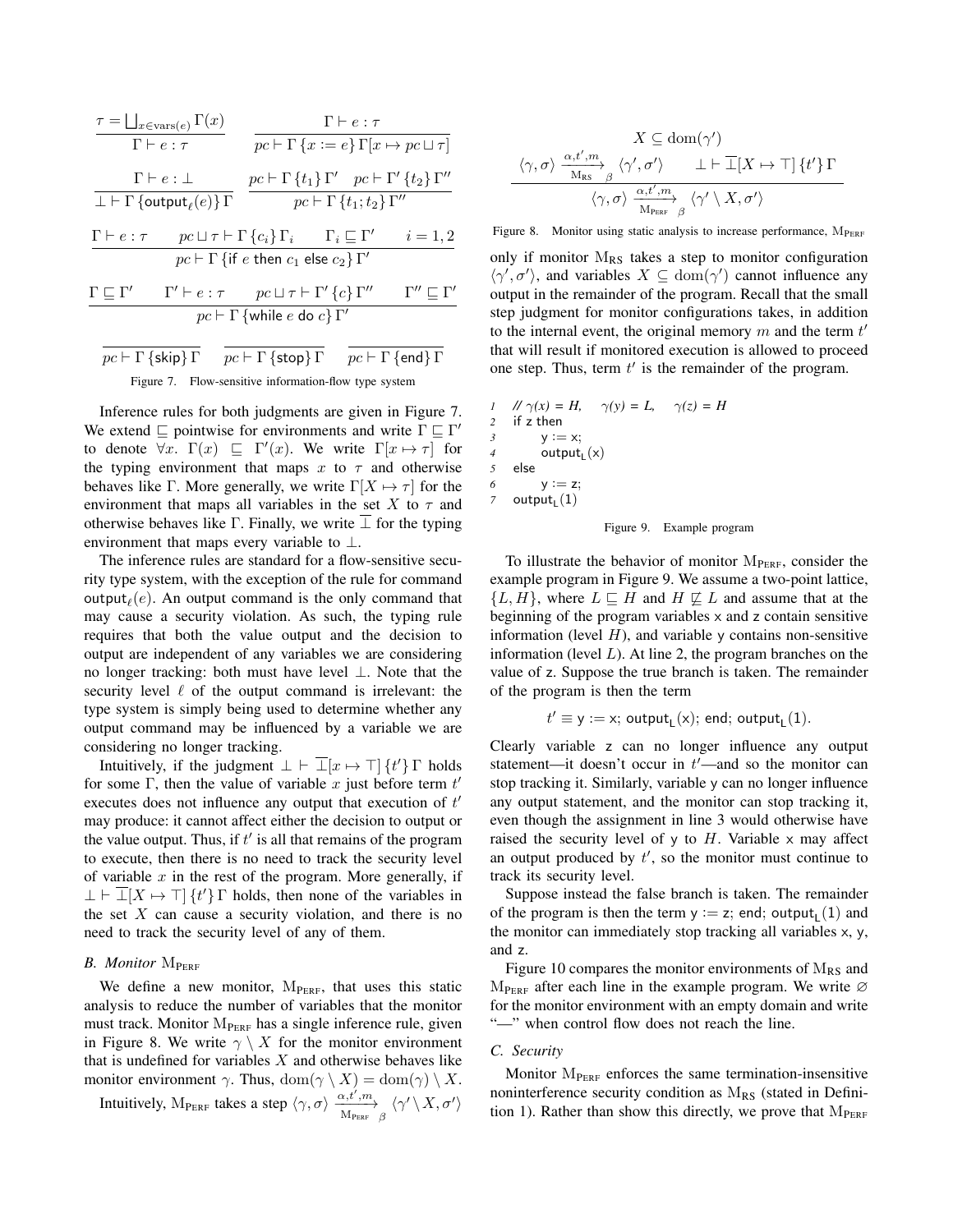| Line | $M_{RS}$                                                                                                                                                                                                                                                                                                                                                                                                                                       | <b>MPERF</b> |       |  |
|------|------------------------------------------------------------------------------------------------------------------------------------------------------------------------------------------------------------------------------------------------------------------------------------------------------------------------------------------------------------------------------------------------------------------------------------------------|--------------|-------|--|
| #    |                                                                                                                                                                                                                                                                                                                                                                                                                                                | $z \neq 0$   | $z=0$ |  |
|      | $\begin{array}{c c c c c c c} 1&\times\mapsto H,y\mapsto L,z\mapsto H&\times\mapsto H,y\mapsto L,z\mapsto H&\times\mapsto H,y\mapsto L,z\mapsto H\\ 2&\times\mapsto H,y\mapsto L,z\mapsto H&\times\mapsto H&\times\\ 3&\times\mapsto H,y\mapsto H,z\mapsto H&\times\mapsto H&\times\\ 4&\times\mapsto H,y\mapsto H,z\mapsto H&\otimes&\multicolumn{3}{c}\nonumber\\ 6&\times\mapsto H,y\mapsto H,z\mapsto H&\cong&\otimes&\otimes&\end{array}$ |              |       |  |
|      |                                                                                                                                                                                                                                                                                                                                                                                                                                                |              |       |  |
|      |                                                                                                                                                                                                                                                                                                                                                                                                                                                |              |       |  |
|      |                                                                                                                                                                                                                                                                                                                                                                                                                                                |              |       |  |
|      |                                                                                                                                                                                                                                                                                                                                                                                                                                                |              |       |  |
|      |                                                                                                                                                                                                                                                                                                                                                                                                                                                |              |       |  |

Figure 10. Monitor state after executing each line of the example program given in Figure 9

is behaviorally equivalent to  $M_{RS}$ : they allow exactly the same executions of the program.

First, we say that monitor  $M_1$  is *at least as restrictive* as  $M_2$  if for every execution that  $M_1$  allows from some initial configuration,  $M_2$  allows an execution from the same configuration with the same sequence of outputs.

**Definition 2** (At least as restrictive). *Monitor*  $M_1$  *is* at least as restrictive *as* M<sup>2</sup> *if whenever*

$$
\langle\langle t,m\rangle,\langle\gamma,\sigma\rangle\rangle\stackrel{\vec{\beta}}{\underset{\text{M}_1}{\longrightarrow}}^*\langle\langle t',m'\rangle,\langle\gamma',\sigma'\rangle\rangle,
$$

*then there exists*  $\gamma''$  *and*  $\sigma''$  *such that* 

$$
\langle \langle t,m\rangle, \langle \gamma,\sigma\rangle \rangle \overset{\vec{\beta}}{\underset{\text{$M_2$}}{\longrightarrow}}{}^* \langle \langle t',m'\rangle, \langle \gamma'',\sigma''\rangle \rangle.
$$

We say two monitors are behaviorally equivalent if they are both at least as restrictive as each other; that is, they allow exactly the same executions.

Definition 3 (Monitor behavioral equivalence). *Monitors*  $M_1$  *and*  $M_2$  *are* behaviorally equivalent *if and only if*  $M_1$  *is at least as restrictive as* M<sup>2</sup> *and* M<sup>2</sup> *is at least as restrictive as* M1*.*

Monitors  $M_{PERF}$  and  $M_{RS}$  are behaviorally equivalent, which allows us to easily prove that MPERF enforces the same security condition as  $M_{RS}$ . Proofs of all results can be found in the appendix.

**Lemma 1.**  $M_{PERF}$  *is behaviorally equivalent to*  $M_{RS}$ *.* 

Theorem 2. *Monitor* M<sub>PERF</sub> is secure.

*Proof:* Immediate from Lemma 1 and Theorem 1. □

## *D. Implementation issues*

Cost of selectively tracking variables. Our static analysis identifies variables that the monitor can safely ignore. However, this provides a performance benefit only when it reduces the work that the monitor must perform. In a naïve implementation of monitor M<sub>PERF</sub>, selectively tracking variables may increase runtime overhead if the monitor is continually checking which variables to track.

We anticipate that performance is most likely to be improved for *inlined information-flow monitors* (e.g., [23, 24]), where the instrumented code is specialized for tracking just a subset of variables. For example, if the monitor needs to track variables y and z but not x, then no instrumentation is required for an assignment  $x := y + z$ , thus removing the lookup of the security levels of y and z and the join operation, without requiring an explicit check to determine whether x should be tracked.

We are developing an inlined information-flow monitor with the ability to dynamically generate different versions of the same code that track different sets of variables. Because of the high overhead of dynamic code generation, this monitor will be most useful for applications in which sensitive data is infrequently introduced into the system. Executions will be lightly instrumented until sensitive information is introduced, at which time additional monitoring code will be generated to track information that may cause a security violation. The system can stop tracking variables (and return to the version of code with little instrumentation) once static analysis determines that a security violation can no longer occur. In a setting where sensitive data is frequently introduced, the benefit of reducing the number of variables that must be tracked may be less than the cost of generating several versions of code.

However, even for monitor implementations that cannot selectively start and stop tracking variables, or where the cost of selectively starting and stopping tracking variables is high, our static analysis may provide some performance benefits. If a variable can no longer affect whether a security violation occurs, it is sound to assign it any security level, as doing so will not change the behavior of the monitor. For some security lattices, join and comparison operations are less expensive for certain security levels. For example, if security levels are represented as partial functions (e.g., [25, 26]) then join and comparison operations can be more efficient on the partial function with an empty domain. Instead of removing variables from the domain of the monitor environment, the monitor can set the level of these variables to a level efficient for storage and computation.

On-the-fly analysis vs. pre-execution analysis. The operational semantics for monitor  $M_{PERF}$  implies on-the-fly static analysis, but our analysis can also be performed prior to execution. Performing the static analysis on-the-fly allows its use with dynamic languages, in a similar manner to the use of on-the-fly static analysis by Askarov and Sabelfeld [12]. However, if used in this way, performing the static analysis on every execution step would most likely be too expensive.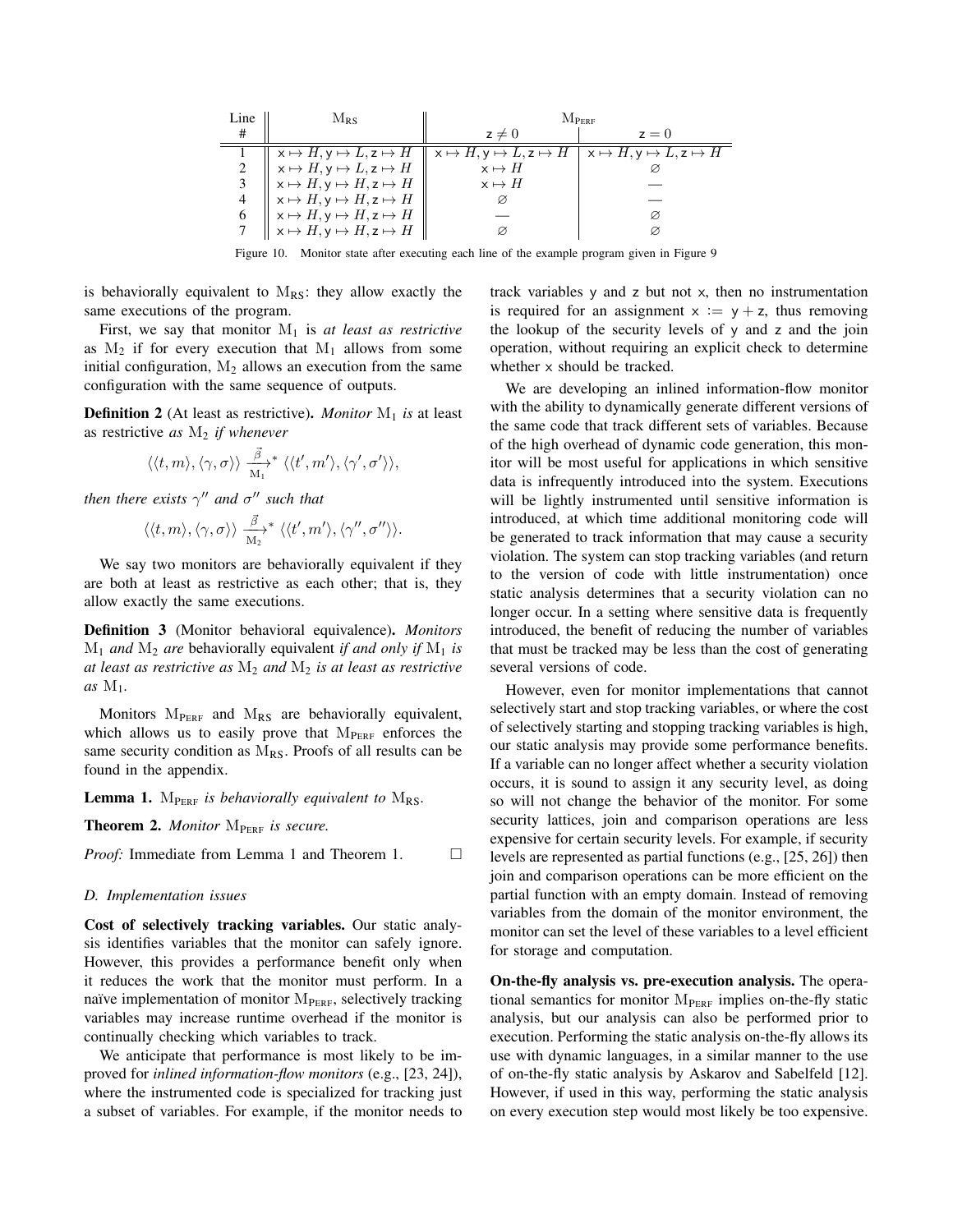Instead, some subset of execution steps should perform the static analysis. This could be determined according to a schedule (e.g., every  $k$  steps), based on certain internal events (e.g., on every branch command and on the execution of dynamically-generated code, i.e., eval commands), or at program points identified by some static analysis.

If the static analysis is performed prior to execution, then the results of the analysis must somehow be communicated to the monitor. As we discuss above, we believe inlining the monitor and specializing the inlined code may be the most efficient way to take advantage of the static analysis results. However, other mechanisms are possible, such as the creation of a data structure that allows the monitor to look up results based on the remainder of the program to execute, perhaps represented by the current value of the program counter. Note that this data structure may contain just a subset of the analysis results; for example, only for program points where the set of variables to stop tracking is above some threshold size.

Implementing the analysis. The analysis is currently phrased as a syntax-directed type system that can check whether judgment  $\bot \vdash \bot[X \mapsto \top] \{t\} \Gamma$  holds for some set of variables  $X$ . However, to be useful, the analysis needs to *infer* the set of variables X. This corresponds to a *principal typing* problem [27], where given term t, we want to find a typing environment  $\Gamma$  such that  $\bot \vdash \Gamma$  {t} Γ' holds, and  $\Gamma$  maps as many variables as possible to  $\top$ . Hunt and Sands [28] present a polynomial-time algorithm for inference of principal types for flow-sensitive securitytype systems. Their results can be easily adapted for our setting, giving us an efficient algorithm to implement the analysis.

#### IV. MEMORY ABSTRACTIONS

In this section, we extend the hybrid information-flow monitor to a language with dynamically allocated memory and first-class references. The extended monitor is parameterized by a sound memory abstraction. Interestingly, not all sound memory abstractions are suitable for use in an information-flow monitor. We state sufficient conditions on the information-flow monitor and memory abstraction to enforce security (and informally describe necessary conditions). Many practical memory abstractions satisfy these sufficient conditions.

By being precise about the conditions for soundly incorporating a memory abstraction into an information-flow monitor, we allow monitor implementations to find an appropriate balance between efficiency and precision. In addition, these conditions highlight opportunities for the development of novel memory abstractions for information-flow control which use run-time information, including information about the state of the monitor, to improve precision.

| Values                                        | $v$ ::=    r |                                                                                                                                      |  |  |  |  |
|-----------------------------------------------|--------------|--------------------------------------------------------------------------------------------------------------------------------------|--|--|--|--|
| Expressions $e ::=    *e$                     |              |                                                                                                                                      |  |  |  |  |
| Commands $c$                                  |              |                                                                                                                                      |  |  |  |  |
|                                               |              |                                                                                                                                      |  |  |  |  |
|                                               |              | $e, m \Downarrow r$ $m(r) = v$                                                                                                       |  |  |  |  |
| $*e, m \Downarrow v$                          |              |                                                                                                                                      |  |  |  |  |
|                                               |              |                                                                                                                                      |  |  |  |  |
| $e, m \Downarrow v$ $r \not\in \text{dom}(m)$ |              |                                                                                                                                      |  |  |  |  |
|                                               |              | $\langle x := \mathsf{new}(e), m \rangle \xrightarrow{\text{new}(x,e,r)} \langle \mathsf{stop}, m[x \mapsto r][r \mapsto v] \rangle$ |  |  |  |  |
|                                               |              | $e_1, m \Downarrow r$ $e_2, m \Downarrow v$                                                                                          |  |  |  |  |
|                                               |              | $\langle e_1 \leftarrow e_2, m \rangle \xrightarrow{\text{store}(e_1, e_2, r)} \langle \text{stop}, m[r \mapsto v] \rangle$          |  |  |  |  |

#### *A. Language extensions*

We extend the simple imperative language by adding the new syntactic forms and operational semantics rules given in Figure 11. Program configurations remain the same, although memories m now map both variables and *concrete locations* (or, simply, *locations*) to values. We use metavariable  $r$  to range over locations. Values in the language are now integers or locations.

Expression  $*e$  evaluates  $e$  to a location  $r$  and looks up the contents of r in the current memory. Command  $x := new(e)$ creates a new location  $r$ , evaluates  $e$  to a value  $v$ , and updates the memory so that variable x maps to r and r maps to v. Internal event new(x, e, r) is generated when  $x := new(e)$ executes. Command  $e_1 \leftarrow e_2$  evaluates  $e_1$  to a location r, evaluates  $e_2$  to a value v, updates the memory so that r maps to v, and issues internal event store $(e_1, e_2, r)$ .

The new language features enable new information flows. In addition to the information stored in locations, the choice of location accessed can be an information channel. When a pointer is dereferenced, the security level of the result depends on the security level of the pointer, as well as the security level of the value stored in the dereferenced location. Intuitively, a pointer dereference acts like a conditional, where the location accessed is conditional on the value of the pointer. To be sound, information-flow monitors must track these flows.

*1*  $a := new(0); b := new(1);$ *2* if (h > 0) *// variable h contains sensitive data 3* y := a *4* else 5  $y := b$ ; *6* output<sub>L</sub>(\*a); // safe output *7* output<sub>L</sub>(\*y); // *unsafe output*  $8 \quad y \leftarrow 2$ ; *9* output<sub>L</sub>(\*a) // *unsafe output* 

Figure 12. Example of information flow through pointer value

For example, consider the program in Figure 12. It allocates two locations, a and b, initialized to zero and one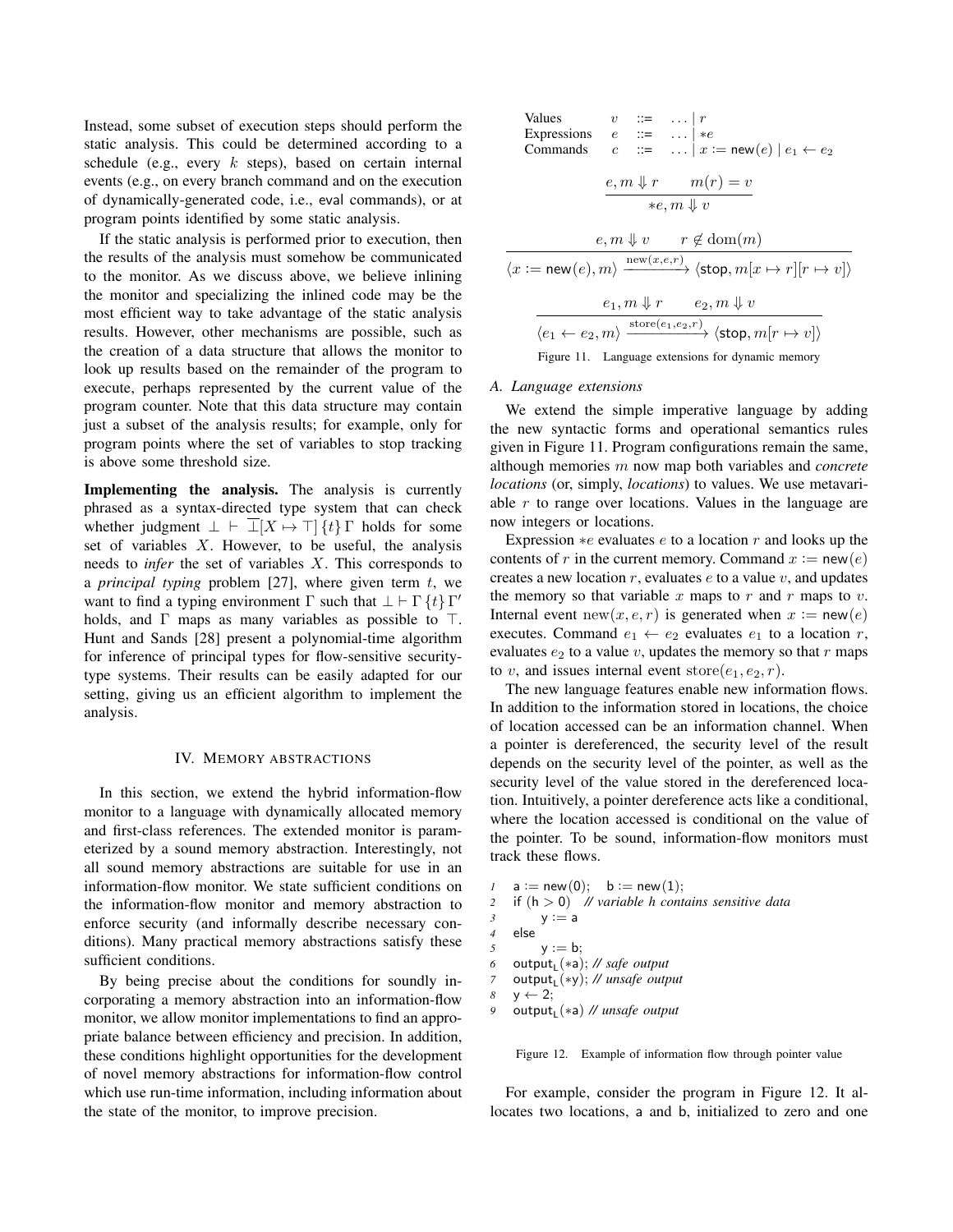respectively. It then sets variable y to point to one of them based on sensitive information stored in variable h. The program contains three output commands. The security level of each output depends on the security level of both the pointer expression and the value stored in the location.

Line 6 outputs the contents of location a, which is always zero, reveals no sensitive information, and is thus secure. Line 7 outputs the contents of the location pointed to by y. Which location y points to (and what value is output) depends on sensitive information. Thus, the security level of the value output is sensitive, and the output is insecure.

Line 9 occurs after the value 2 is stored into the location pointed to by y. One of the locations a or b is updated, depending on the sensitive value h. Regardless of which location is updated, the value stored in location a now depends on the sensitive value h, which makes the output insecure.

## *B. Sound memory abstractions*

A *memory abstraction* for a program consists of a set of *abstract locations* and a function *points-to* $(\cdot, \cdot)$ . During execution, concrete locations are allocated. Each concrete location is represented by one or more abstract locations, and each abstract location represents zero or more concrete locations. For a given expression  $e$  and location  $r$ ,  $points-to(e, r)$  is a set of abstract locations. Intuitively, soundness of a memory abstraction requires that given a set of expressions e that evaluate to the same concrete location r, there is at least one abstract location common to all of the expressions' points-to sets. Thus, the function  $points-to(·, ·)$ allows us to reason soundly about possible aliasing.

We say that expression  $e$  evaluates to location  $r$  during the execution of c if either  $e, m \Downarrow r$  occurs during the execution of  $c$  or  $e$  is a variable  $x$  and judgment

$$
\langle x:=\mathsf{new}(e'),m\rangle\to\langle\mathsf{stop},m[x\mapsto r][r\mapsto v]\rangle
$$

occurs during the execution.

Definition 4 (Sound memory abstraction). *A memory abstraction for program* c *is* sound *if for any execution of* c *and location* r, if  $\{e_1, \ldots, e_k\}$  *is a set of expressions that all evaluate to location* r *during the execution of* c*, then*

$$
\bigcap_{i=1}^{k} points\text{-}to(e_i,r)\neq\emptyset.
$$

Note that a memory abstraction may ignore the location argument of *points-to* $(\cdot, \cdot)$  if, for example, the memory abstraction is generated statically. We include the location argument to allow memory abstractions that use runtime information. For presentation purposes, we provide  $points-to(\cdot, \cdot)$  with only an expression and the location it evaluates to. This essentially restricts memory abstractions to flow-insensitive context-insensitive abstractions. We could generalize to allow flow-sensitive, context-sensitive, **NEW** 

$$
A = points \text{-} to(x, r)
$$

$$
\ell = lev(e, \gamma, m) \sqcup lev(\sigma)
$$

$$
\gamma'(s) = \begin{cases} \ell \sqcup \gamma(s) & s \in A \\ \gamma(s) & \text{otherwise} \end{cases}
$$

$$
\langle \gamma, \sigma \rangle \xrightarrow{\text{new}(x, e, r), t, m} \langle \gamma'[x \mapsto lev(\sigma)], \sigma \rangle
$$

**STORE** 

$$
A = points \text{-} to (e_1, r)
$$
\n
$$
\ell = lev(e_1, \gamma, m) \sqcup lev(e_2, \gamma, m) \sqcup lev(\sigma)
$$
\n
$$
\gamma'(s) = \begin{cases} \ell \sqcup \gamma(s) & a \in A \\ \gamma(s) & \text{otherwise} \end{cases}
$$
\n
$$
\langle \gamma, \sigma \rangle \xrightarrow{\text{store}(e_1, e_2, r), t, m} \langle \gamma', \sigma \rangle
$$

BRANCH

$$
\frac{lev(e, \gamma, m) \sqcup lev(\sigma) = \ell}{\langle \gamma, \sigma \rangle \xrightarrow{\text{branch}(e, c), t, m} \langle \gamma, (\ell, \text{ANALYZE}(c, m, \gamma, \ell)) : \sigma \rangle}
$$

$$
lev(e, \gamma, m) = \left(\bigsqcup_{x \in \text{dom}(\gamma) \cap \text{vars}(e)} \gamma(x)\right) \sqcup \bigsqcup_{a \in \text{dom}(\gamma) \cap A} \gamma(a)
$$
  
where

$$
A = \bigcup \{points\text{-}to(e',r) \mid \text{*}e' \text{ appears in } e \land (e',m \Downarrow r)\}.
$$



and even path-sensitive abstractions by providing additional arguments, such as the current program configuration, the current monitored program configuration, or a trace of program execution. For simplicity of presentation, we refrain from doing so.

## *C. Monitor* M<sub>MEM</sub>

We define a new monitor,  $M_{MEM}$ , that can soundly track information flow for the language defined above. The monitor is parameterized on a sound memory abstraction and an analysis algorithm.

Monitor configurations for  $M_{MEM}$  remain unchanged, although the domain of monitor environments  $\gamma$  is extended to include abstract locations. Intuitively,  $M_{MEM}$  records for each abstract location  $a$  the level of information that may be learned by examining the contents of any of the concrete locations that a represents.

All small-step semantics inference rules for monitor  $M_{RS}$ are also inference rules for monitor  $M_{MEM}$ , with the exception of the rule for internal event  $branch(e, c)$ . Additional inference rules for  $M_{MEM}$  are given in Figure 13.

When event new(x, e, r) (generated by allocation  $x :=$  $new(e)$ ) is encountered, the monitor updates the level of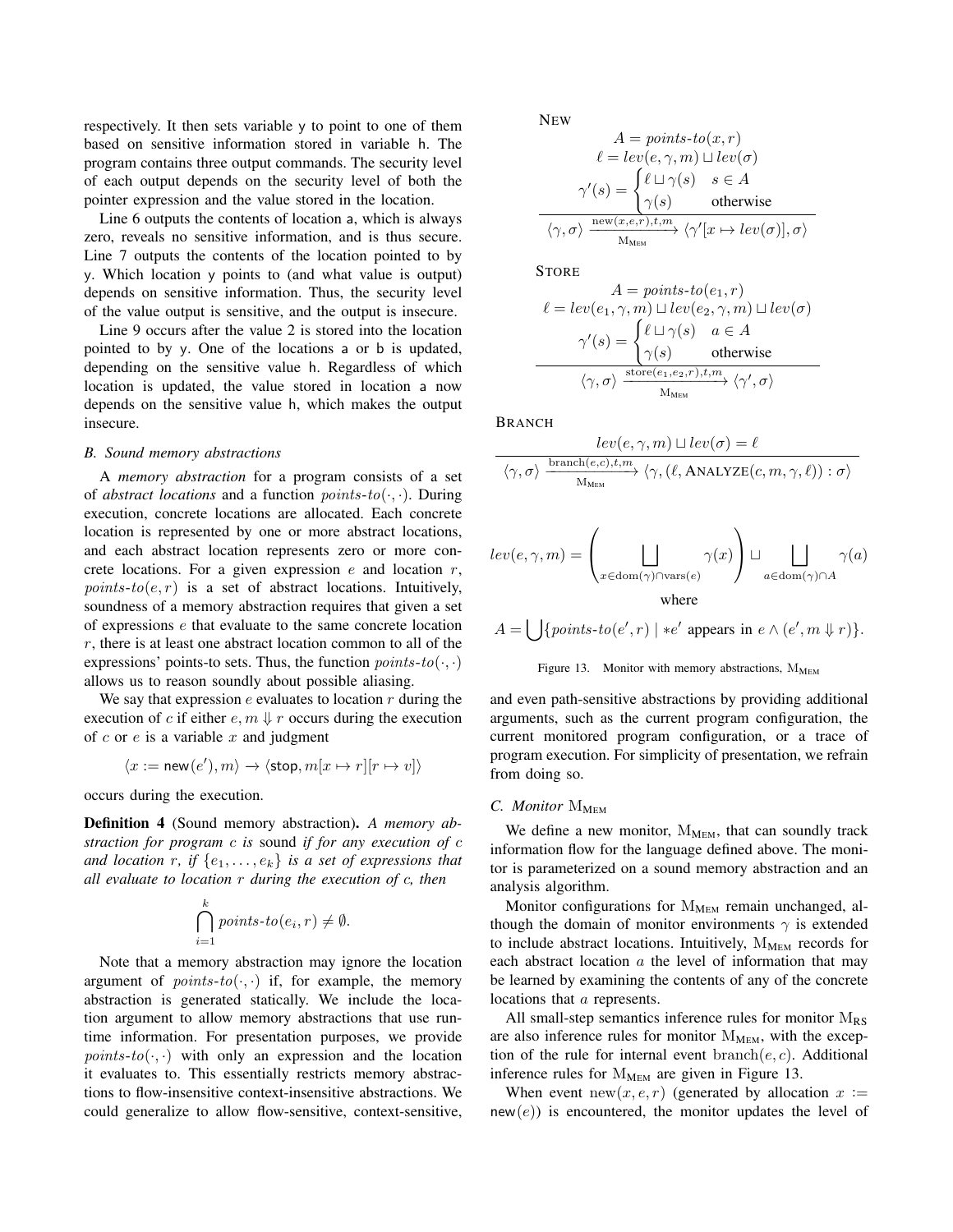both the variable  $x$  and the abstract locations that represent the newly allocated location  $r$ . The level of  $x$  is set to the program counter level  $lev(\sigma)$ , since a pointer to the newly created reference reveals only that it was created. Abstract locations, on the other hand, are *weakly updated* to the join of the security level of expression  $e$  and the program counter level. Weak update is required because an abstract location may represent more than just one concrete location. As with other memory analyses, if it can be proved that an abstract memory location represents a single concrete location, strong update can be used (e.g., [16]).

The security level of expression e,  $lev(e, \gamma, m)$ , is the join of the levels of all variables that occur in  $e$  and the levels of all locations that might be dereferenced when e is evaluated. That is, if expression  $*e'$  is a subexpression of e and  $e', m \Downarrow r$ , then location r will be dereferenced; the monitor is tracking the security level of those locations using abstract locations  $points-to(e', r)$ , and so  $lev(e, \gamma, m)$ is at least as high as  $\gamma(a)$  for all abstract locations a in the points-to set of  $e'$ .

Updating a location,  $e_1 \leftarrow e_2$ , generates event store $(e_1, e_2, r)$ . The monitor updates all abstract locations that represent a location that  $e_1$  may evaluate to: *points-to* $(e_1, r)$ . These locations are weakly updated with the join of the program counter level, the level of the value being stored  $(lev(e_2, \gamma, m))$ , and the level of the pointer to the updated location  $(lev(e_1, \gamma, m))$ , since *which* location is updated may reveal information.

We must also modify the rule for branches. Like monitor  $M_{RS}$ , when  $M_{MEM}$  receives event branch(e, c), indicating the program has entered a branch guarded by expression  $e$ where  $c$  is the branch not taken, it pushes an analysis of the effects of  $c$  onto the monitor stack. However, in addition to possible updates to variables, the analysis must now also reason about possible updates to locations.

Since the specifics of this analysis may vary by memory abstraction, we parameterize our monitor with an analysis algorithm ANALYZE $(c, m, \gamma, \ell)$ , which returns a monitor environment that approximates the environment that would result from the monitored execution of command c, the branch that was not taken.

In order for monitor  $M_{MEM}$  to soundly enforce security, the analysis algorithm must meet certain requirements. The key insight is that because the execution, or non-execution, of c depends on information at level  $\ell$ , an entity that cannot observe information at level  $\ell$  should not be able to distinguish between the monitor actually executing  $c$  (and updating the monitor configuration accordingly) and the monitor approximating the effect of executing  $c$  by using the analysis algorithm. This means that if executing  $c$  may change the security level of a variable or abstract location to  $\ell$  or above, then ANALYZE $(c, m, \gamma, \ell)$  must return a monitor environment where the level of that variable or abstract location is also  $\ell$  or above. This is a sufficient condition for  $M_{MEM}$  to soundly enforce security.

Definition 5 (Sufficient analysis algorithm). *Analysis algorithm* ANALYZE $(c, m, \gamma, \ell_H)$  *is sufficient if for all*  $\ell_L$ ,  $m'$ , *and*  $\sigma$  *such that*  $\ell_H \not\sqsubseteq \ell_L$ *, and*  $m =^{\ell_L}_{\gamma} m'$ *, and*  $lev(\sigma) = \ell_H$ *, if*

*then*

ANALYZE $(c, m, \gamma, \ell_H) =_{\ell_L} \gamma'$ 

 $\langle\langle c,m'\rangle,\langle\gamma,\sigma\rangle\rangle\rightarrow^*\langle\langle\mathsf{stop}, m''\rangle,\langle\gamma',\sigma\rangle\rangle$ 

*where*  $\gamma_0 =_{\ell_L} \gamma_1$  *if and only if*  $dom(\gamma_0) = dom(\gamma_1)$  *and*  $\forall s \in \text{dom}(\gamma_0)$ .  $\gamma_0(s) \sqsubseteq \ell_L \vee \gamma_1(s) \sqsubseteq \ell_L \Rightarrow \gamma_0(s) = \gamma_1(s)$ .

This property is sufficient but not necessary. To obtain a necessary condition, it must be weakened in two ways. First, instead of quantifying over all memories  $m'$  that are  $\ell_L$ -equivalent to m, it is enough to quantify over memories that can be obtained by an execution of the program that, to an observer at level  $\ell_L$ , appears equivalent to the execution that produced  $m$ . Second, monitor environments ANALYZE $(c, m, \gamma, \ell_H)$  and  $\gamma'$  do not need to be equal on every variable or abstract location that either environment maps to level  $\ell_L$  or below. Instead, they need only agree on variables and abstract locations that could later affect the output of the program. We avoid stating the necessary property here due to the additional complexity of notation that would be required, and because the sufficient property described above is weak enough to use for all the memory abstractions we consider.

Theorem 3. Monitor  $M_{MEM}$ , when instantiated with a sound *memory abstraction and sufficient analysis algorithm, is secure.*

**Relationship of**  $M_{MEM}$  to  $M_{RS}$  and  $M_{PERF}$ . The function ANALYZE $(c, m, \gamma, \ell)$  is a generalization of the function UPDATE<sub> $\ell$ </sub>(c) used in M<sub>RS</sub>. Modulo providing UPDATE<sub> $\ell$ </sub>(c) with additional arguments (the memory m and the monitor environment  $\gamma$ ), the sufficient conditions for ANALYZE $(c, m, \gamma, \ell)$  to make M<sub>MEM</sub> soundly enforce security are also sufficient for UPDATE $_{\ell}(c)$  to make M<sub>RS</sub> soundly enforce security. This would allow for more sophisticated versions  $UPDATE<sub>ℓ</sub>(c)$ . For example, an analysis could ignore the effect of dead code.

The selective tracking technique developed in Section III and used in  $M_{PERF}$  can also be used in  $M_{MEM}$  by extending the typing environments to also map abstract locations to security levels.

### *D. An example instantiation*

To illustrate the use of our framework, we now describe a sound information-flow monitor based on a unificationor inclusion-based points-to analysis (e.g., [14, 13]). In this memory abstraction, abstract locations are *allocation sites* program points that create new locations. Each concrete location is represented by the abstract location corresponding to the allocation site at which it was created. The analysis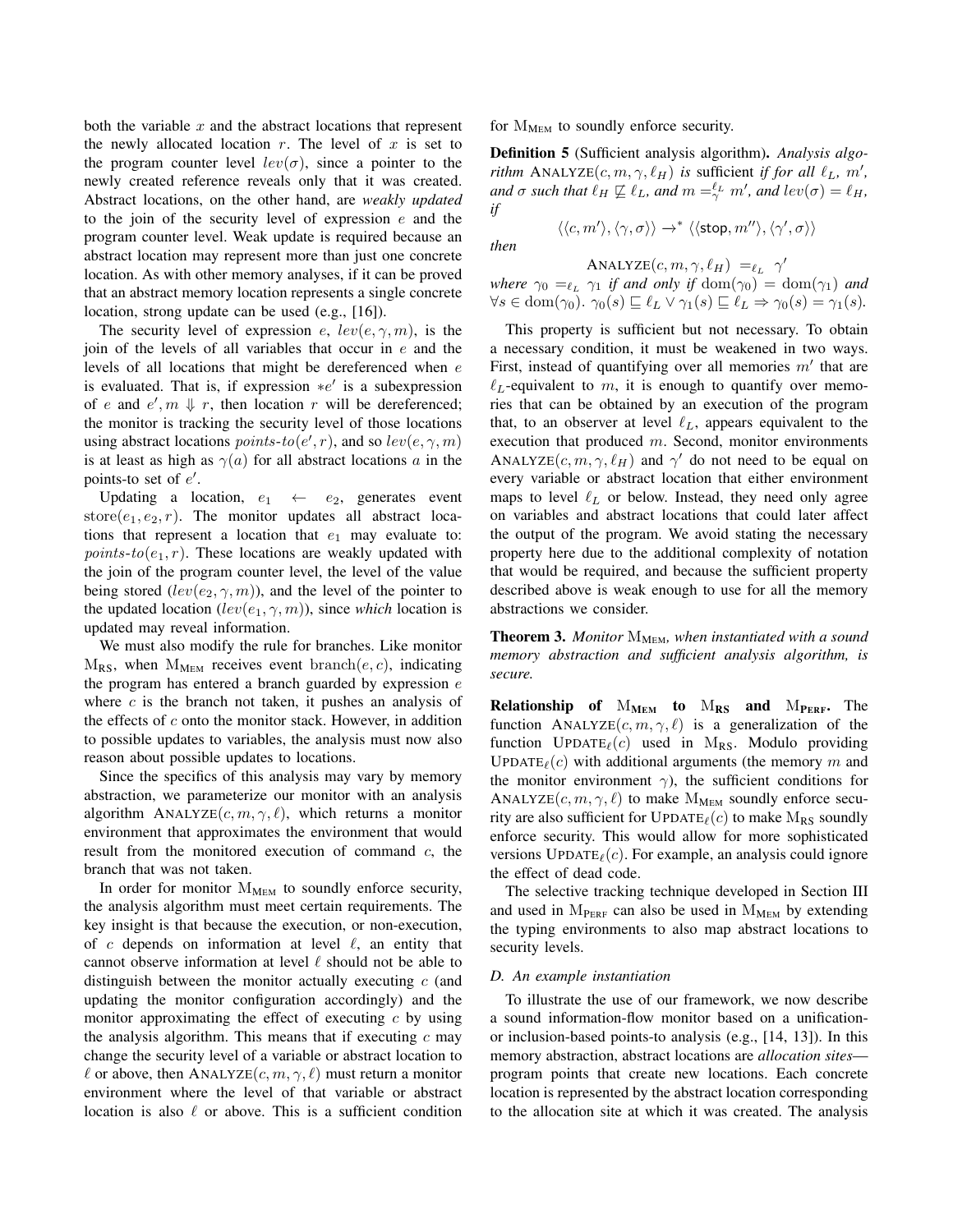computes points-to sets for each expression. If expression  $e$ evaluates to a concrete location  $r$ , then the allocation site of r is included in the points-to set of e, points-to(e, r). Note that  $points-to(e, r)$  ignores the second argument r, the concrete location to which e evaluates.

This memory abstraction satisfies Definition 4; if a set of expressions evaluate to the same concrete location  $r$ , then their points-to sets will all include the abstract location representing the allocation site of  $r$ , and thus have a nonempty intersection.

To complete the monitor, we define ANALYZE $(c, m, \gamma, \ell)$ as the natural generalization of  $UPDATE_{\ell}(c)$  in the presence of references. Function ANALYZE $(c, m, \gamma, \ell)$  returns a monitor environment  $\gamma'$  such that for every variable x, if c contains an assignment to x, then  $\gamma'(x) = \ell$ , otherwise  $\gamma'(x) = \gamma(x)$ ; and for every statement  $e_1 \leftarrow e_2$  in c,  $\forall a \in points-to(e_1, \cdot), \ \gamma'(a) = \ell, \ \text{otherwise} \ \gamma'(a) = \gamma(a).$ This is a sufficient analysis algorithm (Defintion 5) as it approximates the effects of the monitored execution of c. Interestingly, the set of variables and abstract locations for which ANALYZE $(c, m, \gamma, \ell)$  sets to security level  $\ell$  is (and must be) exactly the set of variables and abstract locations that would be updated in the monitor environment during monitored execution of c.

#### *E. Choosing a memory abstraction*

No sufficient analysis algorithms. Surprisingly, there are sound memory abstractions for which there are no sufficient analysis algorithms. This shows that there are limits on which sound memory abstractions can be incorporated into secure information-flow monitors.

Consider a sound memory abstraction that for each concrete location r has an abstract location  $a_r$  and points-to(e, r) =  $\{a_r\}$ . A monitor using this memory abstraction is tracking information flow very precisely, on a per-location basis. However, no sufficient analysis algorithm exists. Consider a program where depending on sensitive information, branch  $c$  may or may not be taken. Command  $c$ performs some computation and, based on the result, decides to update one of two locations. To accurately approximate the effect of executing  $c$ , the analysis algorithm must determine which of the two locations is updated, which is undecidable, in general.

Novel memory abstractions. The statement of sufficient conditions for memory abstractions and analysis algorithms opens the possibility of developing novel memory abstractions that use security-relevant information to improve the precision and efficiency of information-flow monitoring.

For example, we can improve the precision of the example monitor in Section IV-D by tracking information flow by concrete location when updating a location in a context where both the program counter level and the pointer expression have security level  $\perp_{\mathcal{L}}$ . In this situation, the choice of location to update and the decision to update do not depend on sensitive information.

To achieve this, we extend the *points-to* $(\cdot, \cdot)$  function to take additional arguments: the current monitor configuration  $\langle \gamma, \sigma \rangle$  and an argument *write* which is True only when points-to is called to find the set of abstract locations for a concrete location that is being allocated or updated.

The new memory abstraction contains one abstract location for each concrete location. If  $write = True$  and the program counter level and the security level of the pointer expression e are both  $\perp_c$ , then points-to(e, r,  $\langle \gamma, \sigma \rangle$ , write) returns  $\{a_r\}$ , the abstract location corresponding to the concrete location  $r$ ; otherwise, it returns the set of abstract locations representing all concrete locations from an allocation site in the points-to set of  $e$ , as computed by the pointsto analysis. This memory abstraction is sound and in some cases more precise than the memory abstraction presented in Section IV-D.

Function ANALYZE $(c, m, \gamma, \ell)$  for this monitor returns a monitor environment  $\gamma'$  such that if the program counter level  $lev(\sigma)$  is  $\perp_{\mathcal{L}}$ , then  $\gamma' = \gamma$ . Otherwise, for every variable x, if c contains an assignment to x, then  $\gamma'(x) = \ell$ , otherwise  $\gamma'(x) = \gamma(x)$ ; and for every statement  $e_1 \leftarrow e_2$ in  $c, \forall a \in points-to(e_1, \cdot, \cdot, \text{False}), \ \gamma'(a) = \ell$ , otherwise  $\gamma'(a) = \gamma(a).$ 

This analysis algorithm is sufficient and is able to track information flow precisely (i.e., at the granularity of single concrete locations), provided neither control flow nor the choice of which location to update depends on sensitive information. That is, explicit information flows can be tracked precisely.

Efficiency/precision tradeoffs. The memory abstraction used has a significant impact on the performance of an information-flow monitor. A more precise memory abstraction may have more abstract locations, which will increase both the storage required for monitor state and the complexity and number of security level updates.

The monitor we have defined supports a variety of memory abstractions and analysis functions. This allows us to consider trade-offs between efficient and precise memory abstractions with clear requirements for sound informationflow monitoring. At one extreme is a memory abstraction that maps all locations to a single abstract location. This will be sound, but very imprecise—a single piece of sensitive information stored in a location will irrevocably taint all memory. At the other extreme is the most precise sound memory abstraction, which is unusable in an informationflow monitor. Between these two extremes are many sound and useful memory abstractions.

For example, both unification- and inclusion-based pointer analyses (e.g., [14, 13]) are sufficient under our framework but differ in precision and overhead. In a unification-based analysis, each allocation site belongs to a single points-to set. Thus, each points to set can be represented with a single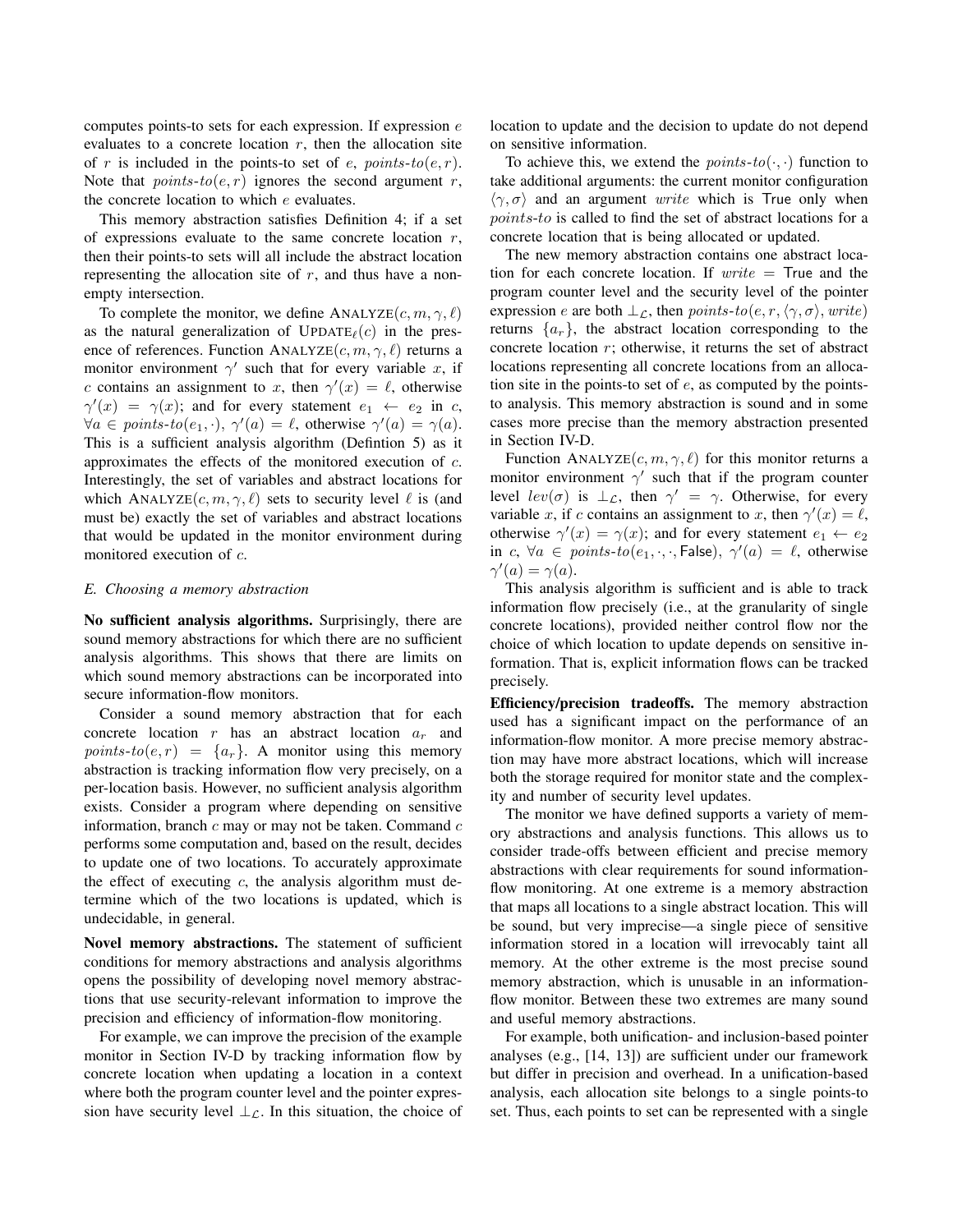abstract location. This is not the case for an inclusion-based analysis, which may be more precise, but at the expense of increasing both the number of abstract locations that must be tracked and the number of join operations on security levels. Shape analysis (e.g., [17]) is yet more precise, again in exchange for increased analysis complexity and runtime overhead. Our results allow all of these analyses and memory abstractions to be used soundly.

Efficient runtime representations. Some memory abstractions are more amenable to efficient representation at runtime. Some systems that use regions (e.g., [29]) or pool allocators (e.g., [30]) implicitly represent their abstract locations at run-time and can easily compute which abstract location(s) correspond to a given concrete location. An information-flow monitor can augment the data structures used to maintain regions and pools with security levels to efficiently track security state. An inlined informationflow monitor could further reduce overhead by directly inlining references to abstract locations where lookups are performed.

## V. RELATED WORK

Russo and Sabelfeld [11] show the impossibility of sound, purely dynamic, flow-sensitive information-flow control. They also present a series of hybrid information-flow monitors, which combine dynamic and static analysis to provide sound flow-sensitive information control that is more precise than either purely static or purely dynamic techniques. Their monitors differ in behavior on insecure output: either stopping execution, suppressing output, or providing a default output. We extend their work by showing how additional static analysis can reduce the runtime overhead of information-flow monitors and show how a wide range of memory abstractions can be soundly incorporated into hybrid information-flow monitors.

Chandra and Franz [10] present a hybrid informationflow monitor for the Java Virtual Machine (JVM) that we believe is unsound. While they are careful to incorporate a sound pointer analysis into their approximation of untaken branches, on explicit updates they increase only the label of the object being modified. As a result, their monitor fails to control information flows through pointer dereference—they unknowingly trade soundness for precision. This highlights the importance of considering soundness while attempting to increase the precision of memory abstractions.

Le Guernic et al. [9] also present a flow-sensitive hybrid information-flow monitor which is subsumed by the monitors of Russo and Sabelfeld [11]. Le Guernic [31] extends this work to enforce noninterference in concurrent programs by ensuring the monitor prevents synchronization in program contexts with high-security program counter levels [32].

Shroff et al. [8] consider dynamic information-flow control in a language with dynamic memory allocation. Their system discovers dependencies within a program, either dynamically over several executions or statically. To deal with aliasing, their system must discover which dereferences may depend on which store updates, and in essence, hardcodes a particular pointer analysis. We show how to soundly incorporate a variety of memory abstractions, allowing a choice in the tradeoff between precision and efficiency.

Nair et al. [33] present Trishul, a hybrid system for information-flow control in the JVM that performs static analysis to determine which locations may be modified by code that is not executed and uses the results to soundly track implicit information flows. When the locations modified by code cannot be precisely determined, Trishul uses a *global taint* to conservatively approximate effects, essentially a single, coarse, abstract memory location.

Austin and Flanagan [6] consider sound purely-dynamic info flow tracking. They achieve soundness by requiring "no sensitive upgrade": non-sensitive memory locations cannot be upgraded to sensitive by assignment within a program context with a sensitive program counter level or by assignment via a sensitive pointer. They suggest modifying a program to preemptively upgrade non-sensitive locations that might otherwise require sensitive upgrade. This transformation results in similar precision to hybrid monitors that upgrade locations based on branches that could have, but were not, executed and is similar to the transformation implemented by Rifle [34]. They also introduce *sparse labeling*, where security labels are tracked explicitly only for data that migrates between information flow domains. They use sparse labeling to exploit *label locality*: the fact that items in a data structure tend to have the same security level. We believe that this complements our approach (i.e., tracking only items that may cause a security violation), and may lead to efficient representations of monitor environments in hybrid monitors.

Vachharajani et al. [34] propose Rifle, a system with architectural support for tracking information flow. Architectural support has the potential to improve the performance of information flow tracking, but is less portable than languagelevel approaches. Rifle tracks only explicit flows of information and handles implicit flows by performing a binary translation that makes implicit flows explicit, using a static analysis to reason about implicit information flows. No proof of soundness is given.

Newsome and Song [21] implement TaintCheck, which instruments binaries to track the flow of information within the program at byte-level granularity. Although they do not track implicit flows, they record detailed information about how data flows within the system. These detailed traces are analogous to a rich lattice of security levels. They report high overheads for their instrumented execution, particular of CPU-bound computation, and could possibly benefit from our static analysis to reduce some of the instrumentation.

Tripp et al. [35] present Taint Analysis for Java (TAJ), a static analysis tool for detecting vulnerabilities in Java web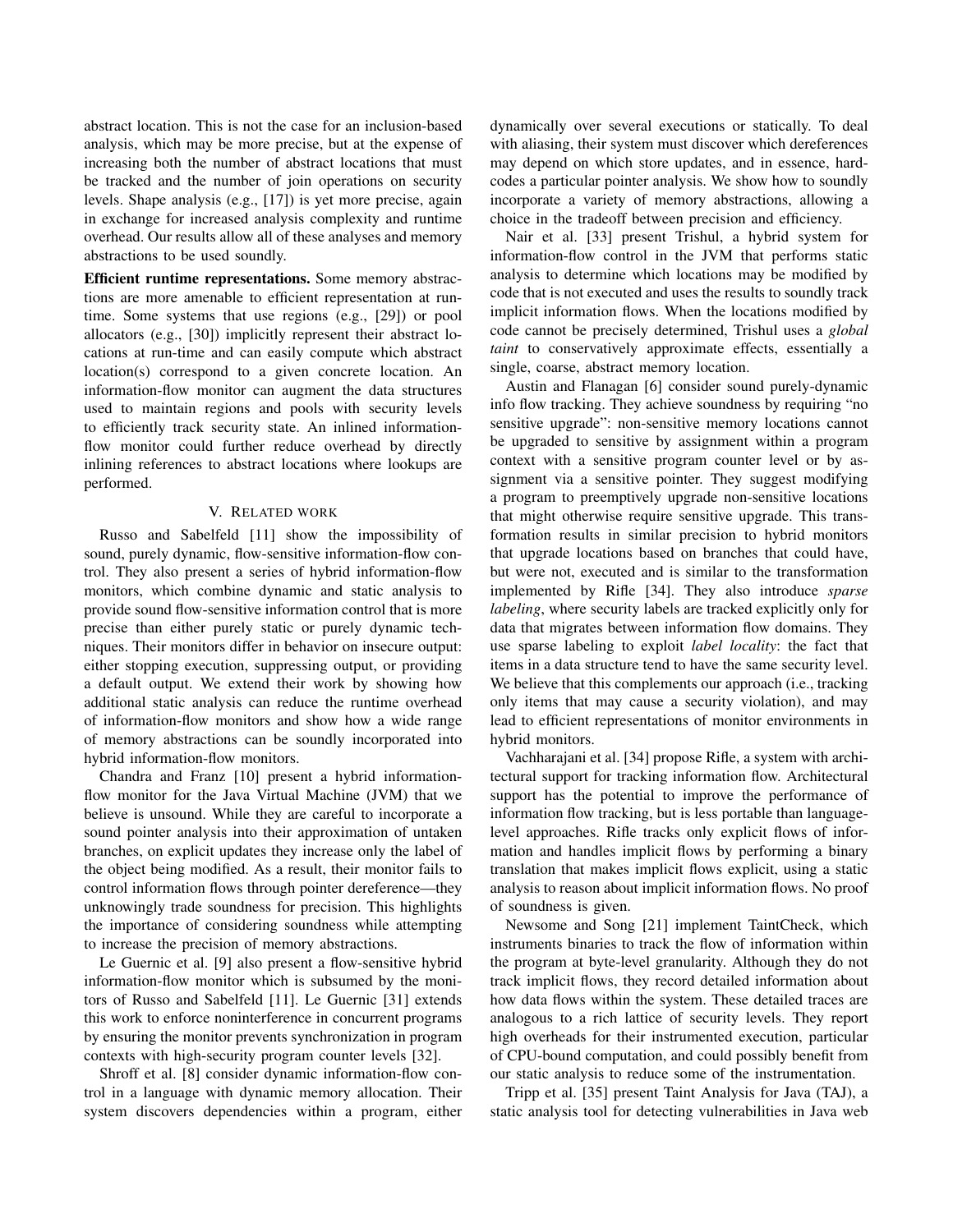applications. Their analysis does not consider implicit flows, but uses a novel technique of *hybrid thin slicing* to detect data dependencies of tainted sources.

Dynamic languages. Askarov and Sabelfeld [12] consider an information-flow monitor for *dynamic languages*, which can generate executable code at runtime. Their monitor uses on-the-fly static analysis of the dynamically generated code. Chugh et al. [36] consider information flow-control in JavaScript, a dynamic language, and perform a lightweight on-the-fly static analysis to determine whether dynamically generated code is secure; parameters for the on-the-fly static analysis are determined by a static analysis of the static portions of the code. Our results are applicable to dynamic languages, and our static analysis for selectively tracking variables can be performed on the fly.

Expressive language features. Russo and Sabelfeld [37] present a monitor for soundly tracking and controlling information flow due to *timeouts*, a mechanism for executing code snippets after a specified delay. Our selective tracking technique could be extended to this model by appropriately modifying the static analysis used. Russo et al. [38] precisely track and control information flow in dynamic tree structures. While some memory abstractions can reason quite precisely about tree structures, their monitor uses domainspecific knowledge and is thus likely more precise than ours, regardless of the memory abstraction used.

Inlining information-flow monitors. Chudnov and Naumann [23] prove that the information-flow monitor of Russo and Sabelfeld [11] can be inlined. Inlining enables compiler optimizations for the monitoring and facilitates incorporation of the monitor into existing systems. Magazinius et al. [24] present and prove sound a framework for inlining dynamic information-flow monitors that use the "no sensitive upgrade" mechanism to soundly control implicit information flows. Their framework permits on-the-fly inlining, thus providing support for dynamic languages. Venkatakrishnan et al. [39] present a program transformation that, in essence, inlines a hybrid information-flow monitor. They prove that the transformation enforces a noninterference-based security condition. Our work complements monitor inlining, and we believe the most benefit will be gained by applying our results to inlined monitors.

## VI. CONCLUSION

We present two ways to use static analysis to increase the efficiency of hybrid information-flow monitors. First, we demonstrate a sound technique for selectively tracking variables during monitored program executions. Second, we derive sufficient conditions for soundly incorporating a variety of memory abstractions into a monitor for languages with dynamically allocated memory.

Selective tracking. Information-flow monitoring significantly decreases program performance. Part of this overhead is effort wasted on tracking security levels of data that cannot cause a security violation. We present a simple static analysis to soundly determine when variables can no longer influence dangerous operations and show that this analysis can be soundly incorporated into an information-flow monitor.

Memory abstractions. Practical information-flow control systems must deal with realistic language features, including dynamically allocated memory. The choice of memory abstraction used by an information-flow monitor has a large effect on both its precision and efficiency. While many information-flow control systems reason about memory, no clear requirements have been defined for permissible memory abstractions. We present sufficient conditions for incorporating memory abstractions and discuss how they apply to a variety of memory abstractions. This enables a principled exploration of tradeoffs between precision and efficiency, and opens the possibility of novel useful memory abstractions for information-flow monitors.

We are currently developing a system that dynamically generates instrumented code to enforce noninterference, guided by the results from the paper.

## ACKNOWLEDGMENTS

We thank the anonymous reviewers and Vikram Adve, John Criswell, Arushi Aggarwal, Will Dietz, and Gregory Malecha for helpful feedback on earlier versions of this paper. This research is sponsored by the Air Force Research Laboratory.

#### **REFERENCES**

- [1] A. Sabelfeld and A. C. Myers, "Language-based information-flow security," *IEEE Journal on Selected Areas in Communications*, vol. 21, no. 1, pp. 5–19, Jan. 2003.
- [2] D. Volpano, G. Smith, and C. Irvine, "A sound type system for secure flow analysis," *Journal of Computer Security*, vol. 4, no. 3, pp. 167–187, 1996.
- [3] A. C. Myers, "JFlow: Practical mostly-static information flow control," in *Conference Record of the Twenty-Sixth Annual ACM Symposium on Principles of Programming Languages*. New York, NY, USA: ACM Press, Jan. 1999, pp. 228–241.
- [4] V. Simonet, "The Flow Caml System: documentation and user's manual," Institut National de Recherche en Informatique et en Automatique (INRIA), Technical Report 0282, Jul. 2003.
- [5] J. S. Fenton, "Memoryless subsystems," *Computer Journal*, vol. 17, no. 2, pp. 143–147, May 1974.
- [6] T. H. Austin and C. Flanagan, "Efficient purelydynamic information flow analysis," in *Proceedings of the 2009 Workshop on Programming Languages and Analysis for Security*, 2009.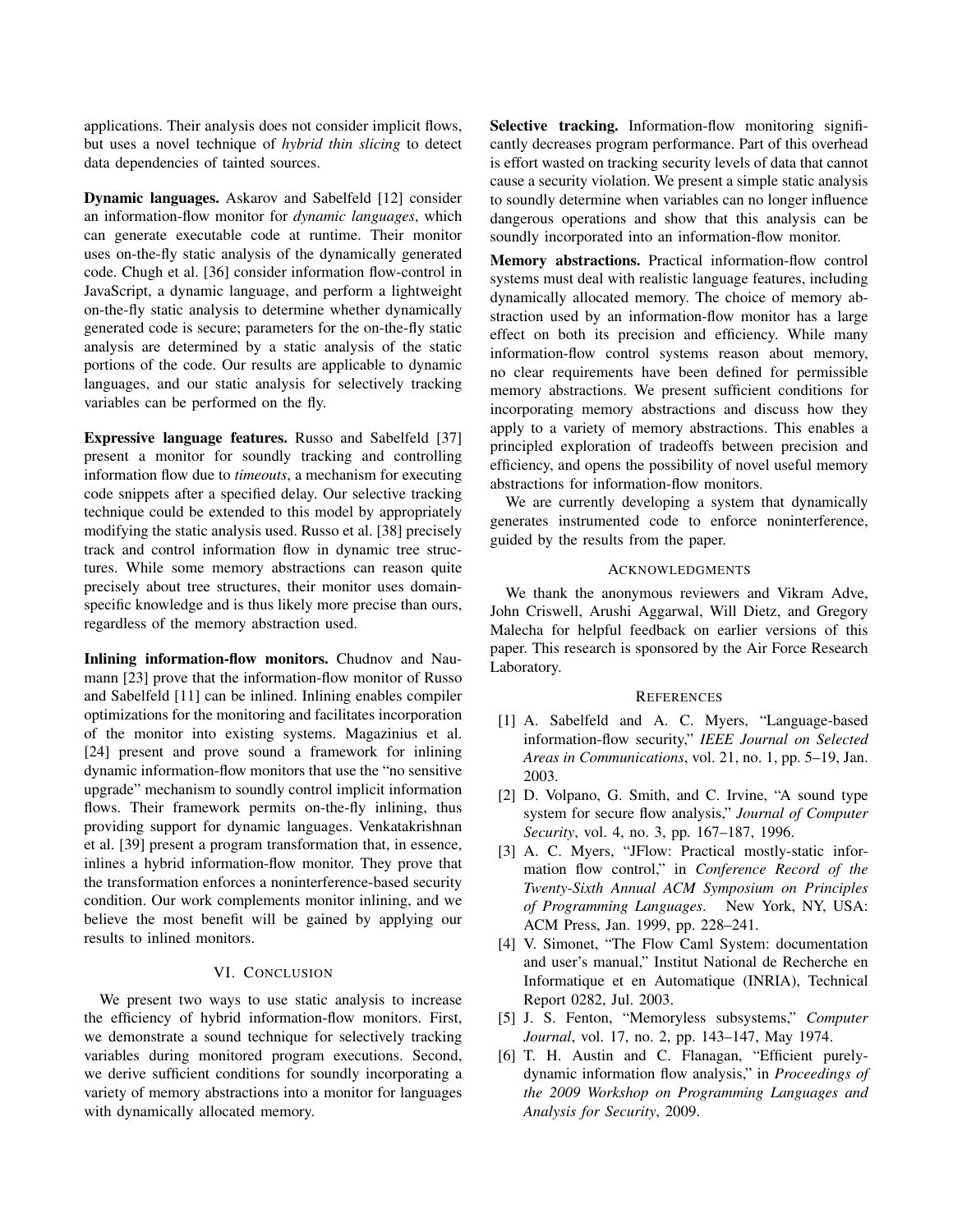- [7] A. Sabelfeld and A. Russo, "From dynamic to static and back: Riding the roller coaster of informationflow control research," in *Proceedings of Andrei Ershov International Conference on Perspectives of System Informatics*, 2009, pp. 352–365.
- [8] P. Shroff, S. F. Smith, and M. Thober, "Dynamic dependency monitoring to secure information flow," in *Proceedings of the 20th IEEE Computer Security Foundations Symposium*. IEEE Computer Society, 2007, pp. 203–217.
- [9] G. Le Guernic, A. Banerjee, T. Jensen, and D. A. Schmidt, "Automata-based confidentiality monitoring," *Proceedings of the 11th Annual Asian Computing Science Conference*, pp. 75–89, 2006.
- [10] D. Chandra and M. Franz, "Fine-grained information flow analysis and enforcement in a Java virtual machine," in *Proceedings of the 23rd Annual Computer Security Applications Conference*, 2007.
- [11] A. Russo and A. Sabelfeld, "Dynamic vs. static flowsensitive security analysis," in *Proceedings of the IEEE Computer Security Foundations Symposium*, 2010.
- [12] A. Askarov and A. Sabelfeld, "Tight enforcement of information-release policies for dynamic languages," in *Proceedings of the IEEE Computer Security Foundations Symposium*, 2009.
- [13] L. O. Andersen, "Program analysis and specialization for the C programming language," Ph.D. dissertation, DIKU, University of Copenhagen, May 1994.
- [14] B. Steensgaard, "Points-to analysis in almost linear time," in *Proceedings of the 23rd ACM SIGPLAN-SIGACT Symposium on Principles of Programming Languages*, 1996, pp. 32–41.
- [15] A. Milanova, A. Rountev, and B. G. Ryder, "Parameterized object sensitivity for points-to analysis for Java," *ACM Transactions on Software Engineering and Methodology*, vol. 14, no. 1, pp. 1–41, 2005.
- [16] O. Lhoták and K.-C. A. Chung, "Points-to analysis with efficient strong updates," in *Proceedings of the 38th annual ACM SIGPLAN-SIGACT Symposium on Principles of Programming Languages*, 2011, pp. 3– 16.
- [17] M. Sagiv, T. Reps, and R. Wilhelm, "Parametric shape analysis via 3-valued logic," *ACM Transactions on Programming Languages and Systems (TOPLAS)*, vol. 24, no. 3, pp. 217–298, 2002.
- [18] M. Tofte and J.-P. Talpin, "Region-based memory management," *Information and Computation*, vol. 132, no. 2, pp. 109–176, 1997.
- [19] D. Gay and A. Aiken, "Memory management with explicit regions," in *Proceedings of the 1998 ACM SIG-PLAN Conference on Programming Language Design and Implementation*. New York, NY, USA: ACM Press, 1998, pp. 313–323.
- [20] D. E. Denning, "A lattice model of secure information

flow," *Communications of the ACM*, vol. 19, no. 5, pp. 236–243, 1976.

- [21] J. Newsome and D. Song, "Dynamic taint analysis for automatic detection, analysis, and signature generation of exploits on commodity software," in *Proceedings of the Network and Distributed System Security Symposium*, 2005.
- [22] S. Hunt and D. Sands, "On flow-sensitive security types," in *Conference Record of the Thirty-Third Annual ACM Symposium on Principles of Programming Languages*. New York, NY, USA: ACM Press, Jan. 2006, pp. 79–90.
- [23] A. Chudnov and D. A. Naumann, "Information flow monitor inlining," in *Proceedings of the 23rd IEEE Security Foundations Symposium*, 2010.
- [24] J. Magazinius, A. Russo, and A. Sabelfeld, "On-the-fly inlining of dynamic security monitors," in *Proceedings of the IFIP International Information Security Conference*, 2010.
- [25] A. C. Myers and B. Liskov, "A decentralized model for information flow control," in *Proceedings of the 16th ACM Symposium on Operating System Principles*. New York, NY, USA: ACM Press, 1997, pp. 129–142.
- [26] P. Efstathopoulos, M. Krohn, S. VanDeBogart, C. Frey, D. Ziegler, E. Kohler, D. Mazières, F. Kaashoek, and R. Morris, "Labels and event processes in the Asbestos operating system," in *Proceedings of the 20th ACM Symposium on Operating System Principles*. New York, NY, USA: ACM Press, Oct. 2005.
- [27] T. Jim, "What are principal typings and what are they good for?" in *Proceedings of the 23rd ACM SIGPLAN-SIGACT Symposium on Principles of Programming Languagesg Languages*, 1996, pp. 42–53.
- [28] S. Hunt and D. Sands, "From exponential to polynomial-time security typing via principal types," in *Proceedings of the 20th European Symposium on Programming*, 2011.
- [29] D. Grossman, G. Morrisett, T. Jim, M. Hicks, Y. Wang, and J. Cheney, "Region-based memory management in Cyclone," in *Proceedings of the 2002 ACM SIGPLAN Conference on Programming Language Design and Implementation*. New York, NY, USA: ACM Press, 2002, pp. 282–293.
- [30] J. Criswell, A. Lenharth, D. Dhurjati, and V. Adve, "Secure virtual architecture: A safe execution environment for commodity operating systems," in *Proceedings of the Twenty First ACM Symposium on Operating Systems Principles*, October 2007.
- [31] G. Le Guernic, "Automaton-based Confidentiality Monitoring of Concurrent Programs," in *Proceedings of the 20th IEEE Computer Security Foundations Symposium*, 2007, pp. 218–232.
- [32] A. Sabelfeld, "The impact of synchronisation on secure information flow in concurrent programs," in *Proceed-*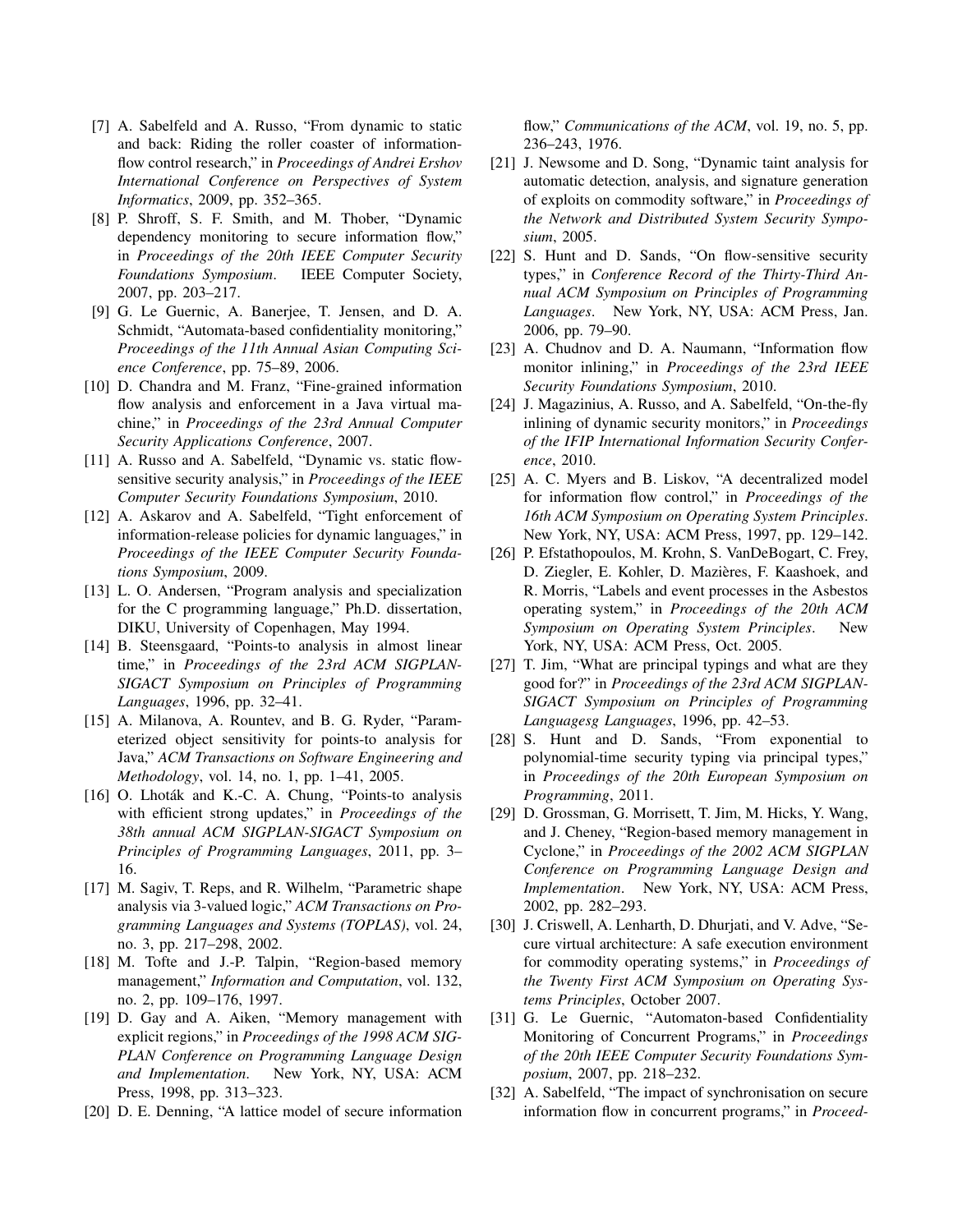*ings of Andrei Ershov 4th International Conference on Perspectives of System Informatics*, ser. Lecture Notes in Computer Science, vol. 2244. Springer-Verlag, 2002, pp. 225–239.

- [33] S. K. Nair, P. N. D. Simpson, B. Crispo, and A. S. Tanenbaum, "A virtual machine based information flow control system for policy enforcement," *Electronic Notes in Theoretical Computer Science*, vol. 197, no. 1, pp. 3–16, February 2008.
- [34] N. Vachharajani, M. J. Bridges, J. Chang, R. Rangan, G. Ottoni, J. A. Blome, G. A. Reis, M. Vachharajani, and D. I. August, "RIFLE: An architectural framework for user-centric information-flow security," in *Proceedings of the 37th International Symposium on Microarchitecture*. IEEE Computer Society, Dec. 2004.
- [35] O. Tripp, M. Pistoia, S. J. Fink, M. Sridharan, and O. Weisman, "TAJ: Effective taint analysis of web applications," in *Proceedings of the ACM SIGPLAN 2009 Conference on Programming Language Design and Implementation*, 2009, pp. 87–97.
- [36] R. Chugh, J. A. Meister, R. Jhala, and S. Lerner, "Staged information flow for JavaScript," in *Proceedings of the 2009 ACM SIGPLAN Conference on Programming Language Design and Implementation*, 2009.
- [37] A. Russo and A. Sabelfeld, "Securing timeout instructions in web applications," in *Proceedings of the 22nd IEEE Computer Security Foundations Symposium*, 2009.
- [38] A. Russo, A. Sabelfeld, and A. Chudnov, "Tracking information flow in dynamic tree structures," in *Proceedings of the European Symposium on Research in Computer Security*, 2009.
- [39] V. Venkatakrishnan, W. Xu, D. C. DuVarney, and R. Sekar, "Provably correct runtime enforcement of non-interference properties," in *Proceedings of the International Conference on Information and Communications Security*, 2006.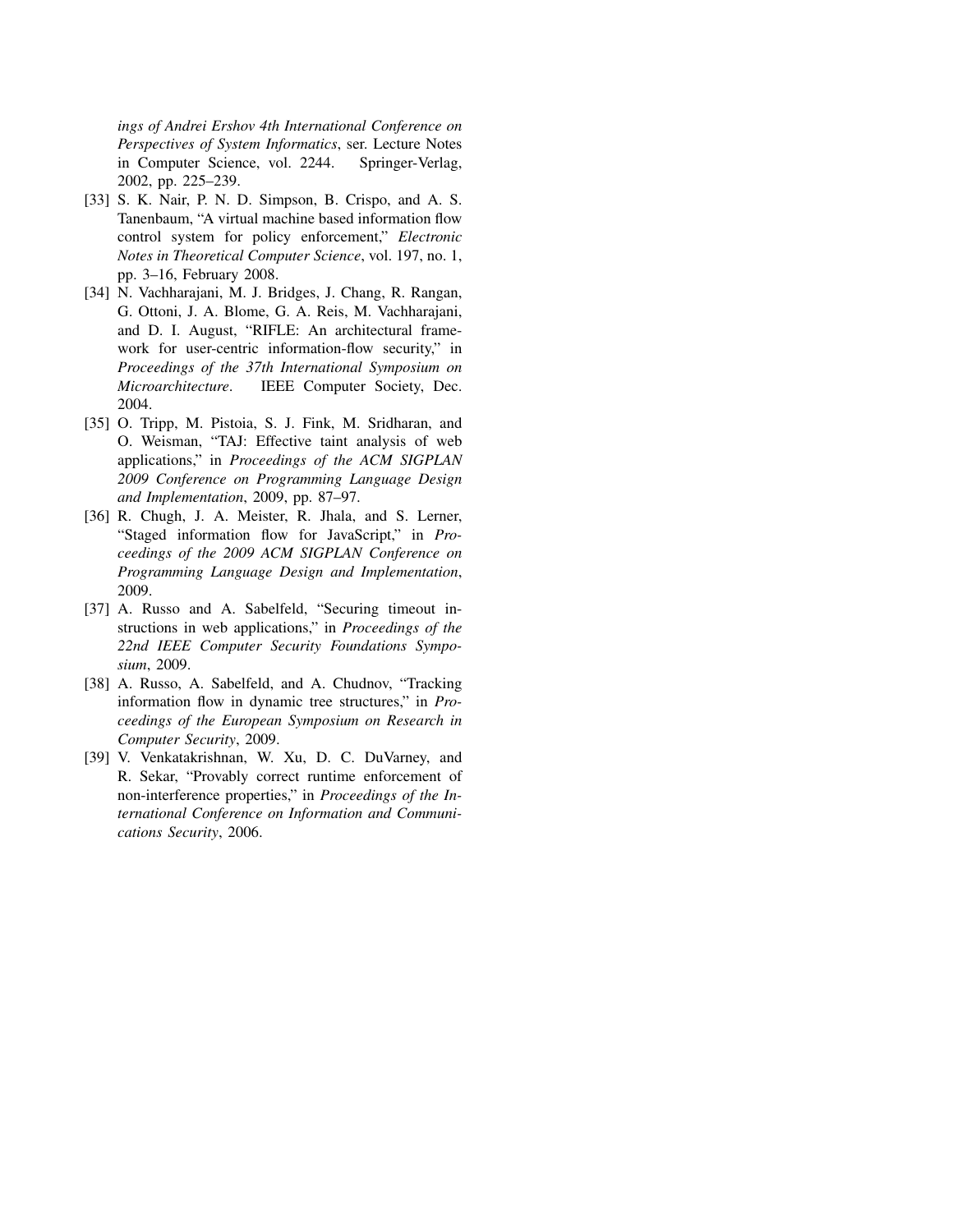#### APPENDIX

**Soundness of**  $M_{MEM}$  and  $M_{RS}$ . The proof is based on that of Russo and Sabelfeld [11] for their hybrid information-flow monitor.

**Definition 1** (Sufficient analysis algorithm). Analysis algorithm ANALYZE $(c, m, \gamma, \ell_H)$  is sufficient *if for all*  $\ell_L$ , m', and  $\sigma$  such that  $\ell_H \not\sqsubseteq \ell_L$ , and  $m' =_{\gamma}^{\ell_L} m'$ , and  $lev(\sigma) = \ell_H$ , if  $\langle\langle c, m'\rangle, \langle \gamma, \sigma\rangle\rangle \rightarrow^* \langle\langle \textsf{stop}, m''\rangle, \langle \gamma', \sigma\rangle\rangle$  then  $\Delta$ NALYZE $(c, m, \gamma, \ell_H) =_{\ell_L} \gamma'$  where  $\gamma_0 =_{\ell_L} \gamma_1$  if and only if  $\text{dom}(\gamma_0) = \text{dom}(\gamma_1)$  and  $\forall s \in \text{dom}(\gamma_0)$ .  $\gamma_0(s) \sqsubseteq \ell_L \vee \gamma_1(s) \sqsubseteq$  $\ell_L \Rightarrow \gamma_0(s) = \gamma_1(s)$ .

**Lemma 1.** *Given a sufficient algorithm,* ANALYZE $(\cdot, \cdot, \cdot, \cdot)$  *and a monitored program configuration*  $\langle \langle c, m \rangle, \langle \gamma, \sigma \rangle \rangle$  *such*  ${\it that~} lev(\sigma) = \top_{\mathcal{L}},~ \langle \langle c,m \rangle, \langle \gamma, \sigma \rangle \rangle \rightarrow^{*} \langle \langle \textsf{stop}, m' \rangle, \langle \gamma', \sigma \rangle \rangle, ~\text{ANALYZE}(c, m, \gamma, \top_{\mathcal{L}}) = \gamma'.$ 

*Proof:* Specialization of definition 1, observing that if  $\gamma' = \gamma$ ,  $\gamma' = \gamma$ .

Note. *For the purposes of the proof, we assume that concrete locations* r *are assigned deterministically and depend only on information at the level of the program counter at allocation or below, allowing the use of strict equality to detect isomorphism between memories from different executions. Alternatively, we could explicitly construct this isomorphism, or enforce it via additional mechanisms in the information-flow monitor.*

We say that expression e evaluates to location r during the execution of c if either  $e_1$ ,  $m \Downarrow r$  occurs during the execution of c, or e is a variable x and judgment  $\langle x := \text{new}(e'), m \rangle \to \langle \text{stop}, m[x \mapsto r][r \mapsto v] \rangle$  occurs during the execution.

Definition 2 (Sound memory abstraction). *A memory abstraction for program* c *is* sound *if for any execution of* c *and location* r*, if* {e1, . . . , ek} *is a set of expressions that all evaluate to location* r *during the execution of* c*, then*

$$
\bigcap_{i=1}^{k} points\text{-}to(e_i,r)\neq\emptyset.
$$

**Definition 3** (Abstraction function). The function points- $to(\cdot,\cdot)$  induces an abstraction function abstract(r) =  $\bigcap_{i=1}^k$  points-to $(e_i,r)$ , where  $\{e_1,\ldots,e_k\}$  is the set of expressions that all evaluate to location r during the execution *of* c*.*

**Lemma 2.**  $\forall$  expressions e that evaluate to location r during the execution of c, abstract(r)  $\subseteq$  points-to(e, r).

**Definition 4** (Equivalent, protected by  $\ell$ ). *Two memories are equivalent, protected by level*  $\ell$ *, written*  $m_1 \cong_{\gamma}^{\ell} m_2$ *, if*  $\forall x \in dom(m_1) \cup dom(m_2), m_1(x) \neq m_2(x) \implies \ell \sqsubseteq \gamma(x), \text{ and } \forall r \in dom(m_1) \cup dom(m_2), m_1(r) \neq m_2(r) \implies \forall a \in \ell$  $abstruct(r), \ell \sqsubseteq \gamma(a).$ 

**Lemma 3.** *Given*  $m_1 \cong_{\gamma}^{\top} c$   $m_2$ ,  $\text{ANALYZE}(c, m_1, \gamma, \top_c) = \text{ANALYZE}(c, m_2, \gamma, \top_c)$ .

*Proof:* Corrolary of lemma 1.

Lemma 4 (Not look ahead). M<sub>MEM</sub> satisfies Property 1 (Not look ahead) from Russo and Sabelfeld [11].

*Proof:* Induction on  $\rightarrow^*$ , noting that ANALYZE( $\cdot, \cdot, \cdot, \cdot$ ) does not look ahead.

**Note.** For the remainder of this section, we assume the simple two-level lattice  $\{H, L\}$ , where  $L \subseteq H$  and  $H \not\subseteq L$ . We *write*  $=$ <sub> $\gamma$ </sub> *in place of*  $\cong$ <sup> $\top$ </sup> $\subset$ .

**Lemma 5** ( $\sqcup$  on typing environments). *Given memories*  $m_1$ ,  $m_2$ , and  $m_3$ , and typing environments  $\gamma$ ,  $\gamma'$ , and  $\gamma''$ , the *following hold:*

- 1)  $\gamma \sqcup \gamma' \sqcup \gamma'' = \gamma \sqcup \gamma'' \sqcup \gamma'$
- 2) *If*  $m_1 =_\gamma m_2$  *and*  $m_2 =_{\gamma \sqcup \gamma'} m_3$ *, then*  $m_1 =_{\gamma \sqcup \gamma'} m_3$ *.*
- 3) *If*  $m_1 =_\gamma m_2$  *then*  $m_1 =_{\gamma \sqcup \gamma'} m_2$ *.*

*Proof:* By definition of  $\sqcup$  and induction on the number of elements in  $\gamma'$  and  $\gamma''$ .

**Lemma 6.** ANALYZE(if e then  $c_1$  else  $c_2, m, \gamma, H$ ) = ANALYZE( $c_1, m, \gamma, H$ )  $\sqcup$  ANALYZE( $c_2, m, \gamma, H$ ). ANALYZE(while e do c, m,  $\gamma$ , H) = ANALYZE(c, m,  $\gamma$ , H).

*Proof:* By semantics and lemma 1.

П

П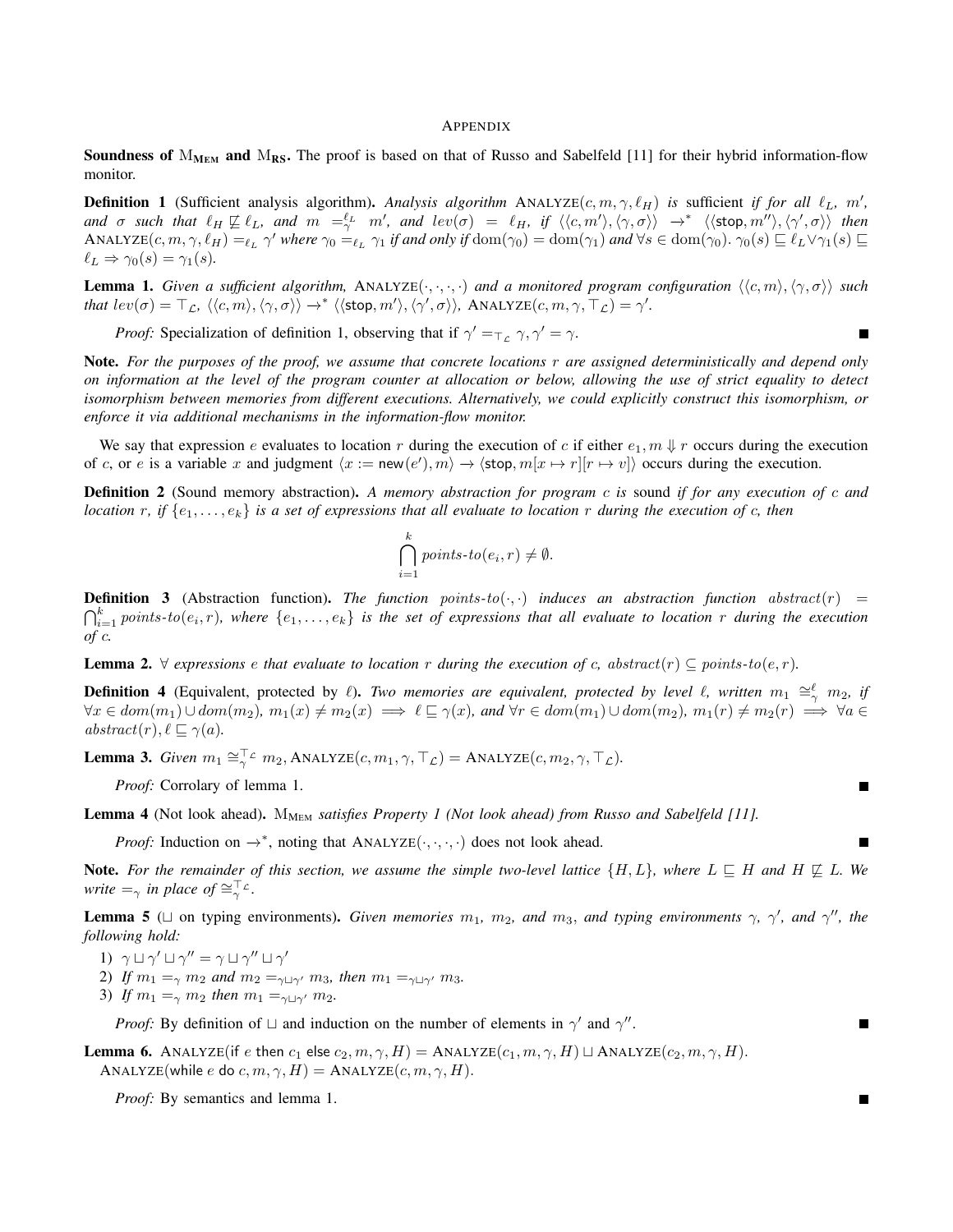**Lemma** 7 (Behavior of monitor in high contexts). *Given a command c (which contains no end instructions),*  $lev(\sigma) = H$ , *and the monitored execution*  $\langle\langle c,m\rangle,\langle\gamma,\sigma\rangle\rangle \rightarrow^* \langle\langle \mathsf{stop}, m'\rangle,\langle\gamma',\sigma'\rangle\rangle$ , then

1)  $\sigma' = \sigma$ 2)  $\gamma' = \text{ANALYZE}(c, m, \gamma, H)$ 3)  $m' = \gamma m$ 

*Proof:* By induction on  $\rightarrow^*$ . Interesting cases follow:

 $x := e, x := new(e), e_1 \leftarrow e_2$ 

1) holds by semantics. 2) holds by lemma 1.

 $x := e$ 

Since  $lev(\sigma) = H$ , by the semantics, we have  $\langle\langle x := e, m \rangle, \langle \gamma, \sigma \rangle\rangle \rightarrow \langle \langle \mathsf{stop}, m[x \mapsto v] \rangle, \langle \gamma[x \mapsto H], \sigma \rangle\rangle$ . Clearly since  $m[x \mapsto v]$  differs from m only on the value of x,  $m[x \mapsto v] =_{\gamma[x \mapsto H]} m$ , and 3) holds.  $x := new(e)$ 

Since  $lev(\sigma)$  = H, by semantics, we have  $\langle\langle x \rangle := \text{new}(e), m\rangle, \langle \gamma, \sigma \rangle \rangle \rightarrow$  $\langle \langle \text{stop}, m[x \mapsto r][r \mapsto v] \rangle, \langle \gamma[x \mapsto H][points-to(x, r) \mapsto H], \sigma \rangle \rangle$ .  $m[x \mapsto r][r \mapsto v]$  differs from m only on the values of x and r. Since  $\gamma'(x) = H$ , all that remains to be shown is that  $\forall e'$  such that e' evaluates to r during the execution of the program  $\exists a \in points-to(e', r), \gamma'(a) = H$ . By lemma 2, abstract(r)  $\subseteq$  points-to(e', r), which suffices to ensure this is true since abstract(r)  $\subseteq$  points-to(x, r) and thus  $\exists a \in abstract(r)$  such that  $\gamma'(a) = H$ , and 3) holds.

$$
e_1 \leftarrow e_2
$$

Since  $lev(\sigma)$  = H, by semantics, we have  $\langle\langle e_1 \rangle \langle \sigma_1 \rangle \langle \sigma_2 \rangle \langle \sigma_2 \rangle \rangle \rightarrow$  $\langle \langle \text{stop}, m[r \rightarrow v] \rangle, \langle \gamma | points-to(e_1, r) \mapsto H, \sigma \rangle \rangle$ . By similar arguments as above, 3) holds.

## if e then  $c_1$  else  $c_2$

Assume  $e, m \Downarrow v \neq 0$  (the proof for  $e, m \Downarrow 0$  proceeds in the same way). By the semantics,

$$
\langle\langle \text{if } e \text{ then } c_1 \text{ else } c_2, m \rangle, \langle \gamma, \sigma \rangle\rangle \to \langle\langle c_1; \text{end}, m \rangle, \langle \gamma, \text{ANALYZE}(c_2, m, \gamma, H) : \sigma \rangle\rangle \text{ and } (1)
$$

$$
\langle \langle c_1; \text{end}, m \rangle, \langle \gamma, \text{ANALYZE}(c_2, m, \gamma, H) : \sigma \rangle \rangle \rightarrow \langle \langle \text{stop}, m' \rangle, \langle \gamma', \sigma' \rangle \rangle. \tag{2}
$$

By lemma 4 applied to (2), there exists  $\gamma'', \sigma'', m''$  such that:

$$
\langle \langle c_1, m \rangle, \langle \gamma, \text{ANALYZE}(c_2, m, \gamma, H) : \sigma \rangle \rangle \to^* \langle \langle \text{stop}, m'' \rangle, \langle \gamma'', \sigma'' \rangle \rangle \text{ and } \tag{3}
$$

$$
\langle \langle \text{end}, m'' \rangle, \langle \gamma'', \sigma'' \rangle \rangle \to \langle \langle \text{stop}, m' \rangle, \langle \gamma', \sigma' \rangle \rangle. \tag{4}
$$

П

 $\blacksquare$ 

We apply the induction hypothesis to (3), obtaining  $\sigma'' =$  ANALYZE $(c_2, m, \gamma, H) : \sigma, \gamma'' =$  ANALYZE $(c_1, m, \gamma, H)$ , and  $m'' =_{ANALYZE(c_1,m,\gamma,H)} m$ . Rewrite (4):

$$
\langle \langle \text{end}, m'' \rangle, \langle \text{ANALYZE}(c_1, m, \gamma, H), \text{ANALYZE}(c_2, m, \gamma, H) : \sigma \rangle \rangle \rightarrow \langle \langle \text{stop}, m' \rangle, \langle \gamma', \sigma' \rangle \rangle
$$

By the semantics,  $\gamma' = \text{ANALYZE}(c_1, m, \gamma, H) \sqcup \text{ANALYZE}(c_2, m, \gamma, H), \sigma' = \sigma$ , and  $m'' = m'.$ 

1) holds trivially. 2) holds by lemma 6. 3) by lemma 5c applied to  $m'' = A_{\text{NALYZE}}(c_1, m, \gamma, H)$  m and  $\text{ANALYZE}(c_2, m, \gamma, H).$ 

while e do c

Similarly to the if  $e$  then  $c_1$  else  $c_2$  case.

**Lemma 8** (No low outputs). *Given a command c, lev*( $\sigma$ ) = H, and execution  $\langle\langle c,m\rangle, \langle \gamma, \sigma \rangle\rangle \stackrel{\vec{\beta}}{\rightarrow}^* \langle\langle t,m'\rangle, \langle \gamma', \sigma' \rangle\rangle$ ,  $L(\vec{\beta}) = \epsilon.$ 

*Proof:* Induction on  $\rightarrow^*$ , lemma 4 and lemma 7.

**Lemma 9** (No low outputs in high loops). *Given*  $\langle\langle$ while e do c, m $\rangle$ ,  $\langle\gamma,\sigma\rangle\rangle \stackrel{\vec{\beta}}{\rightarrow}^* \langle\langle t,m'\rangle,\langle\gamma',\sigma'\rangle\rangle$  where  $lev(\sigma) = H$  and  $lev(e, \gamma) = H$ ,  $L(\vec{\beta})$  *is the empty vector of events.* 

*Proof:* By induction on  $\rightarrow^*$ , lemma 4 and lemma 7.

**Lemma 10** (Join point for public outputs). *Given a command c, memories*  $m_1$  *and*  $m_2$ *, where*  $m_1 =_{cfgm_1} m_2$  *and con* $figurations \ cfg_1 = \langle \langle c, m_1\rangle, cfgm\rangle, cfg_1' = \langle \langle c_1', m_1'\rangle, cfgm_1'\rangle, cfg_1'' = \langle \langle c_1'', m_1''\rangle, cfgm_1''\rangle, cfg_2 = \langle \langle c, m_2\rangle, cgn\rangle, cfg_2' = \langle \langle c, m_1\rangle, cfgm_1''\rangle, cfg_2' = \langle \langle c, m_2\rangle, cgn\rangle, cfg_2' = \langle \langle c, m_2\rangle, cgn\rangle, cfg_2' = \langle \langle c, m_2\rangle, cgn\rangle, cfg_2' = \langle \langle c, m_2\rangle,$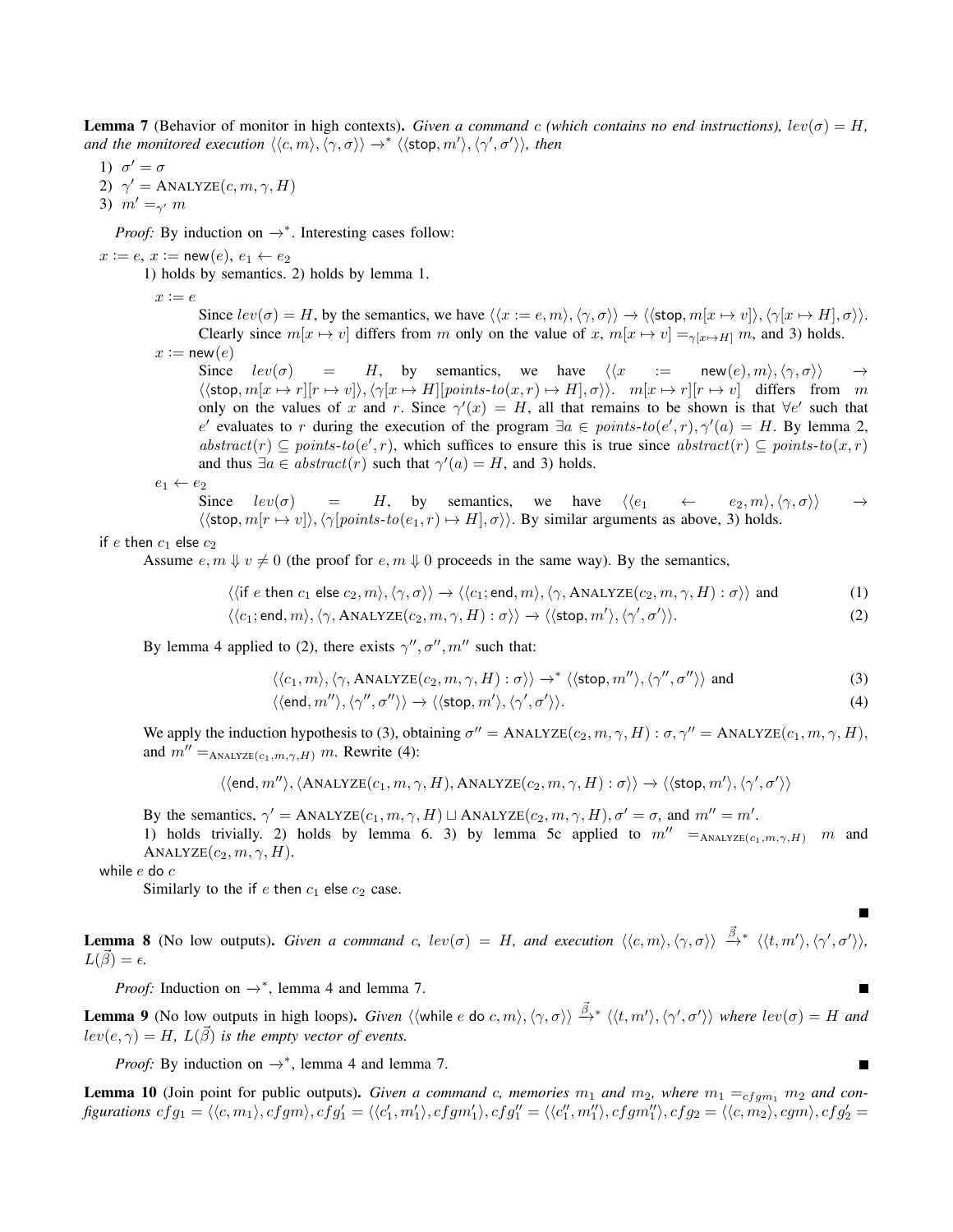$\langle\langle c_2',m_2'\rangle, cfgm_2\rangle$ , and  $cfg_2''=\langle\langle c_2'',m_2''\rangle, cfgm_2''\rangle$  such that  $cfg_1 \stackrel{H}{\longrightarrow}^* cfg_1'$  $\stackrel{L}{\longrightarrow}$  cfg'' and cfg<sub>2</sub>  $\stackrel{H}{\longrightarrow}$ <sup>\*</sup> cfg'<sub>2</sub>  $\begin{aligned} \text{then } \beta_1 = \beta_2, c_1' = c_2', cfgm_1' = cfgm_2', cfgm_1'' = cfgm_2'', m_1' =_{cfgm_1'(1)} m_2', \text{ and } m_1'' =_{cfgm_1''(1)} m_2''. \end{aligned}$  $\stackrel{L}{\rightarrow}_{\beta_2} cfg_2'',$ 

*Proof:* By induction on  $\stackrel{H}{\longrightarrow}^*$ , lemma 4, lemma 7, lemma 8, and lemma 9. Interesting cases follow: *Base cases.*

output<sub>L</sub> $(e)$ 

In this case, the number of high steps is zero (since the command has a low output), and therefore  $cfg_1' = cfg_1$ and  $cfg'_2 = cfg_2$ . We now have:

$$
\begin{aligned} &\langle \langle \textsf{output}_L(e), m_1 \rangle, cfgm \rangle \xrightarrow{\quad} \langle \langle \textsf{stop}, m_1 \rangle, cfgm \rangle \\ &\langle \langle \textsf{output}_L(e), m_2 \rangle, cfgm \rangle \xrightarrow{\quad} \langle \langle \textsf{stop}, m_2 \rangle, cfgm \rangle. \end{aligned}
$$

By the semantics,  $cfgm''_1 = cfgm''_2 = cfgm$  and  $m_1 = m''_1 =_{cfgm(1)} m''_2 = m_2$ . All that remains to be shown is  $v_1 = v_2$ , which follows since  $lev(e, cfgm(1)) = L$  and  $m_1 =_{cfgm(1)} m_2$ .

output  $_L(e); c$ 

Similar to the above.

## *Inductive cases.*

 $x := e$ ; c

Let  $cfgm = \langle \gamma, \sigma \rangle$ . It must be the case that  $lev(\sigma) = L$  or  $cfg_1'$  and  $cfg_2'$  would not be able to trigger low-events (by lemma 8). By semantics,

$$
\langle\langle x:=e;c,m_1\rangle,\langle\gamma,\sigma\rangle\rangle \xrightarrow{H} \langle\langle \textsf{stop};c,m_1[x \mapsto v_1]\rangle,\langle\gamma[x \mapsto \ell],\sigma\rangle\rangle
$$
 (5)

$$
\langle \langle \text{stop}; c, m_1[x \mapsto v_1] \rangle, \langle \gamma[x \mapsto \ell], \sigma \rangle \rangle \xrightarrow{H}^* cfg'_1 \xrightarrow{L} cfg''_1
$$
 (6)

$$
\langle\langle x:=e;c,m_2\rangle,\langle\gamma,\sigma\rangle\rangle \xrightarrow{H} \langle\langle \text{stop};c,m_2[x \mapsto v_2]\rangle,\langle\gamma[x \mapsto \ell],\sigma\rangle\rangle
$$
 (7)

$$
\langle \langle \text{stop}; c, m_2[x \mapsto v_2] \rangle, \langle \gamma[x \mapsto \ell], \sigma \rangle \rangle \stackrel{H}{\longrightarrow} ^* cfg'_2 \stackrel{L}{\longrightarrow}_{\beta_2} cfg''_2,\tag{8}
$$

given  $e, m_1 \Downarrow v_1, e, m_2 \Downarrow v_2$ , and  $\ell = \ell(e, \gamma) \sqcup \ell(\sigma)$ . We must show that  $m_1[x \mapsto v_1] =_{\gamma[x \mapsto \ell]} m_2[x \mapsto v_2]$ . Clearly, if  $v_1 = v_2$  this holds. If  $v_1 \neq v_2$ , then there exists either a subexpression  $x \in e$  such that  $m_1(x) \neq m_2(x)$  or a subexpression  $\ast e' \in e$  such that  $e', m_1 \Downarrow r, e', m_2 \Downarrow r$ , and  $m_1(r) \neq m_2(r)$ .

In the first case,  $\ell(e, \gamma) = H$  by the definition of  $=_{\gamma}$ . In the second case,  $\forall e'$  that evaluate to r during the execution of c, abstract $(r) \subseteq points-to(e', r)$ . By Definition 4,  $\forall a \in abstract(r) = H$ . As a result,  $lev(e, \gamma) = H$ . Therefore, in both cases  $m_1[x \mapsto v_1] =_{\gamma[x \mapsto H]} m_2[x \mapsto v_2]$ .

The final result follows by applying the inductive hypothesis to (6) and (8).

$$
x:=\mathsf{new}(e);c
$$

Let  $cfgm = \langle \gamma, \sigma \rangle$ . It must be the case that  $lev(\sigma) = L$  or  $cfg_1'$  and  $cfg_2'$  would not be able to trigger low-events (by lemma 8). By semantics,

$$
\langle\langle x:=\mathsf{new}(e);c,m_1\rangle,\langle\gamma,\sigma\rangle\rangle\xrightarrow{H}\langle\langle\mathsf{stop};c,m_1[x\mapsto r][r\mapsto v_1]\rangle,\langle\gamma[x\mapsto \ell][A\mapsto \ell],\sigma\rangle\rangle\tag{9}
$$

$$
\langle \langle \text{stop}; c, m_1[x \mapsto r][r \mapsto v_1] \rangle, \langle \gamma[x \mapsto \ell][A \mapsto \ell], \sigma \rangle \rangle \xrightarrow{H}^{*} cfg'_1 \xrightarrow{L} cfg''_1
$$
 (10)

$$
\langle\langle x:=\mathsf{new}(e);c,m_2\rangle,\langle\gamma,\sigma\rangle\rangle \xrightarrow{H} \langle\langle\mathsf{stop};c,m_2[x\mapsto r][r\mapsto v_2]\rangle,\langle\gamma[x\mapsto \ell][A\mapsto \ell],\sigma\rangle\rangle\tag{11}
$$

$$
\langle \langle \text{stop}; c, m_2[x \mapsto r][r \mapsto v_2] \rangle, \langle \gamma[x \mapsto \ell][A \mapsto \ell], \sigma \rangle \rangle \xrightarrow{H}^* cfg'_2 \xrightarrow{L} _{\beta_2} cfg''_2,\tag{12}
$$

given  $e, m_1 \Downarrow v_1, e, m_2 \Downarrow v_2, A = points-to(x, r)$  and  $\ell = \ell(e, \gamma) \sqcup \ell(\sigma)$ . Since the locations r are isomorphic, we can ignore the x component of  $m_1$  and  $m_2$  and focus on showing that if  $v_1 \neq v_2$ , then  $\ell = H$ . The argument proceeds as in the case above, noting that points-to(e, r) has a non-empty intersection with A (points-to(x, r)) because of property 2.

The final result follows by applying the inductive hypothesis to (10) and (12).

 $e_1 \leftarrow e_2$ ; c

Let  $cfgm = \langle \gamma, \sigma \rangle$ . It must be the case that  $lev(\sigma) = L$  or  $cfg_1'$  and  $cfg_2'$  would not be able to trigger low-events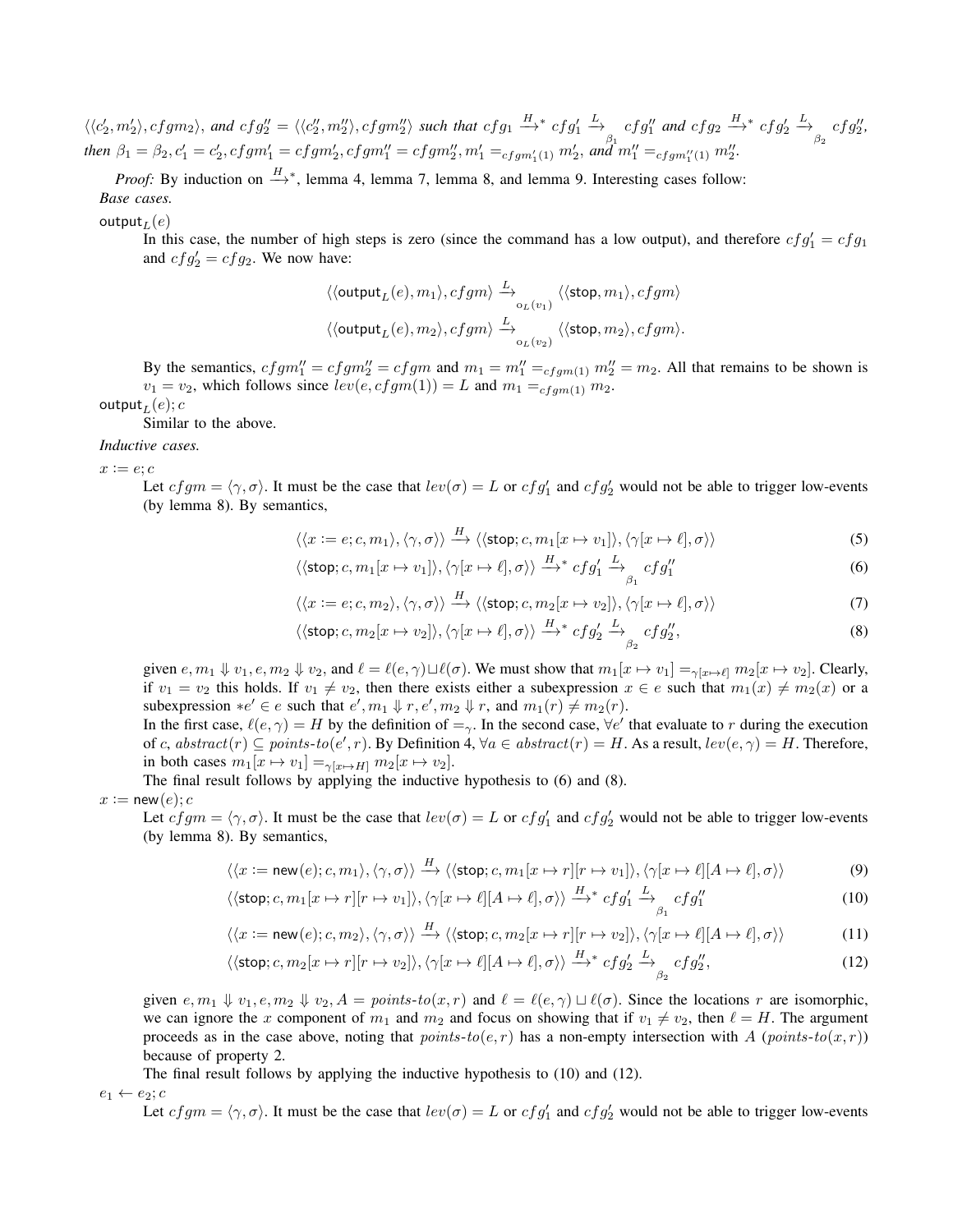(by lemma 8). By semantics,

$$
\langle \langle e_1 \leftarrow e_2; c, m_1 \rangle, \langle \gamma, \sigma \rangle \rangle \xrightarrow{H} \langle \langle \textsf{stop}; c, m_1[r1 \mapsto v_1] \rangle, \langle \gamma[A \mapsto \ell], \sigma \rangle \rangle \tag{13}
$$

$$
\langle \langle \text{stop}; c, m_1[r1 \mapsto v_1] \rangle, \langle \gamma[A \mapsto \ell], \sigma \rangle \rangle \xrightarrow{H}^* cfg'_1 \xrightarrow{L} cfg''_1
$$
 (14)

$$
\langle \langle e_1 \leftarrow e_2; c, m_2 \rangle, \langle \gamma, \sigma \rangle \rangle \xrightarrow{H} \langle \langle \text{stop}; c, m_2[r2 \mapsto v_2] \rangle, \langle \gamma[A \mapsto \ell], \sigma \rangle \rangle \tag{15}
$$

$$
\langle \langle \text{stop}; c, m_2[r2 \mapsto v_2] \rangle, \langle \gamma[A \mapsto \ell], \sigma \rangle \rangle \xrightarrow{H}^* cfg'_2 \xrightarrow{L} cfg''_2, \tag{16}
$$

given  $e_2, m_1 \Downarrow v_1, e_2, m_2 \Downarrow v_2, A = points-to(e_1, \cdot)$  and  $\ell = \ell(e_2, \gamma) \sqcup lev(e_1, \gamma) \sqcup \ell(\sigma)$ . We consider two cases:  $r1 = r2$ 

Since r1 and r2 are isomorphic, all that must be shown is that if  $v_1 \neq v_2$ , then  $\ell = H$ . The argument proceeds as in the case above, but considering  $e_2$  and noting that both points-to( $e_2$ , r1) and points-to( $e_2$ , r2) have non-empty intersections with A (points-to(x, r)) because of Lemma 2.

 $r1 \neq r2$ 

If r1 and r2 are not isomorphic, we must show that for all e that evaluate to r1 or r2,  $\exists a1 \in$ abstract(r1),  $a2 \in abstract(r2)$ ,  $\gamma[A \mapsto \ell](a1) = H$  and  $\gamma[A \mapsto \ell](a2) = H$ . The argument proceeds as the above, but by considering  $e_1$ . Finally, we must show again that if  $v_1 \neq v_2$ , then  $\ell = H$ . This proceeds exactly as above.

The final result follows by applying the inductive hypothesis to (14) and (16).

if e then  $c_1$  else  $c_2$ 

Let  $cfgm = \langle \gamma, \sigma \rangle$ . It must be the case that  $lev(e, \gamma) = L$  and  $lev(\sigma) = L$ , otherwise  $cfg_1'$  and  $cfg_2'$  would not be able to trigger low-events (by lemma 8).

Since  $m_1 =_{cf qm(1)} m_2, e, m_1 \Downarrow v_1, e, m_2 \Downarrow v_2, v_1 = v_2$ . Assuming that  $v_1 \neq 0$  (the proof in the case  $v_1 = 0$ proceeds similarly), we have by semantics that—

$$
\langle \langle \text{if } e \text{ then } c_1 \text{ else } c_2, m_1 \rangle, \langle \gamma, \sigma \rangle \rangle \xrightarrow{H} \langle \langle c_1; \text{end}, m_1 \rangle, \langle \gamma, ((L, \text{ANALYZE}(c_2, m_1, \gamma, L)) : \sigma \rangle \rangle \tag{17}
$$

$$
\langle \langle c_1; \text{end}, m_1 \rangle, \langle \gamma, ((L, \text{ANALYZE}(c_2, m_1, \gamma, L)) : \sigma \rangle \rangle \xrightarrow{H}^* cfg'_1 \xrightarrow{L} cfg''_1
$$
 (18)

$$
\langle\langle \text{if } e \text{ then } c_1 \text{ else } c_2, m_2 \rangle, \langle \gamma, \sigma \rangle\rangle \xrightarrow{H} \langle\langle c_1; \text{end}, m_2 \rangle, \langle \gamma, ((L, \text{ANALYZE}(c_2, m_2, \gamma, L)) : \sigma \rangle\rangle \tag{19}
$$

$$
\langle \langle c_1; \text{end}, m_2 \rangle, \langle \gamma, ((L, \text{ANALYZE}(c_2, m_2, \gamma, L)) : \sigma \rangle \rangle \xrightarrow{H}^* cfg'_2 \xrightarrow{L} _{\beta_2} cfg''_2
$$
 (20)

Result follows from applying the inductive hypothesis on (18) and (20). while e do c

Similar to the above but using lemma 9 instead of lemma 8.

if e then  $c_t$  else  $c_f$ ;  $c_1$ 

Let  $cfgm = \langle \gamma, \sigma \rangle$ . If  $lev(e, \gamma) = H$  or  $lev(\sigma) = H$  then this would follow as for if e then  $c_t$  else  $c_f$ . Consider the other cases:

 $lev(e, \gamma)$ 

Let  $e, m_1 \Downarrow v_1, e, m_2 \Downarrow v_2, v_1 \neq v_2$ , and either  $v_1 = 0$  or  $v_2 = 0$ . (otherwise, this case would follow as in the earlier case). We assume that  $v_2 = 0$ . By semantics—

$$
\langle \langle \text{if } e \text{ then } c_t \text{ else } c_f; c_1, m_1 \rangle, \langle \gamma, \sigma \rangle \rangle \xrightarrow{H} \langle \langle c_t; \text{end}; c_1, m_1 \rangle, \langle \gamma, (H, \text{ANALYZE}(c_f, m_1, \gamma, H)) : \sigma \rangle \rangle \tag{21}
$$

$$
\langle \langle c_t; \text{end}; c_1, m_1 \rangle, \langle \gamma, (H, \text{ANALIZE}(c_f, m_1, \gamma, H)) : \sigma \rangle \rangle \xrightarrow{H^*} cfg'_1 \xrightarrow{L} cfg''_1
$$
 (22)

$$
\langle \langle \text{if } e \text{ then } c_t \text{ else } c_f; c_1, m_2 \rangle, \langle \gamma, \sigma \rangle \rangle \xrightarrow{H} \langle \langle c_f; \text{end}; c_1, m_2 \rangle, \langle \gamma, (H, \text{ANALYZE}(c_t, m_2, \gamma, H)) : \sigma \rangle \rangle \tag{23}
$$

$$
\langle \langle c_t; \text{end}; c_1, m_2 \rangle, \langle \gamma, (H, \text{ANALYZE}(c_t, m_2, \gamma, H)) : \sigma \rangle \rangle \xrightarrow{H \ * } cfg'_2 \xrightarrow{\tilde{L}} cfg''_2
$$
 (24)

By lemma 8, we know that  $\langle\langle c_t , m_1 \rangle, \langle \gamma, (H, \text{ANALYZE}(c_f, m_1, \gamma, H))$  : σ $\rangle$  and  $\langle\langle c_f, m_2 \rangle, \langle \gamma, (H, \text{ANALYZE}(c_t, m_2, \gamma, H)) : \sigma \rangle\rangle$  trigger only high events. Therefore, there exists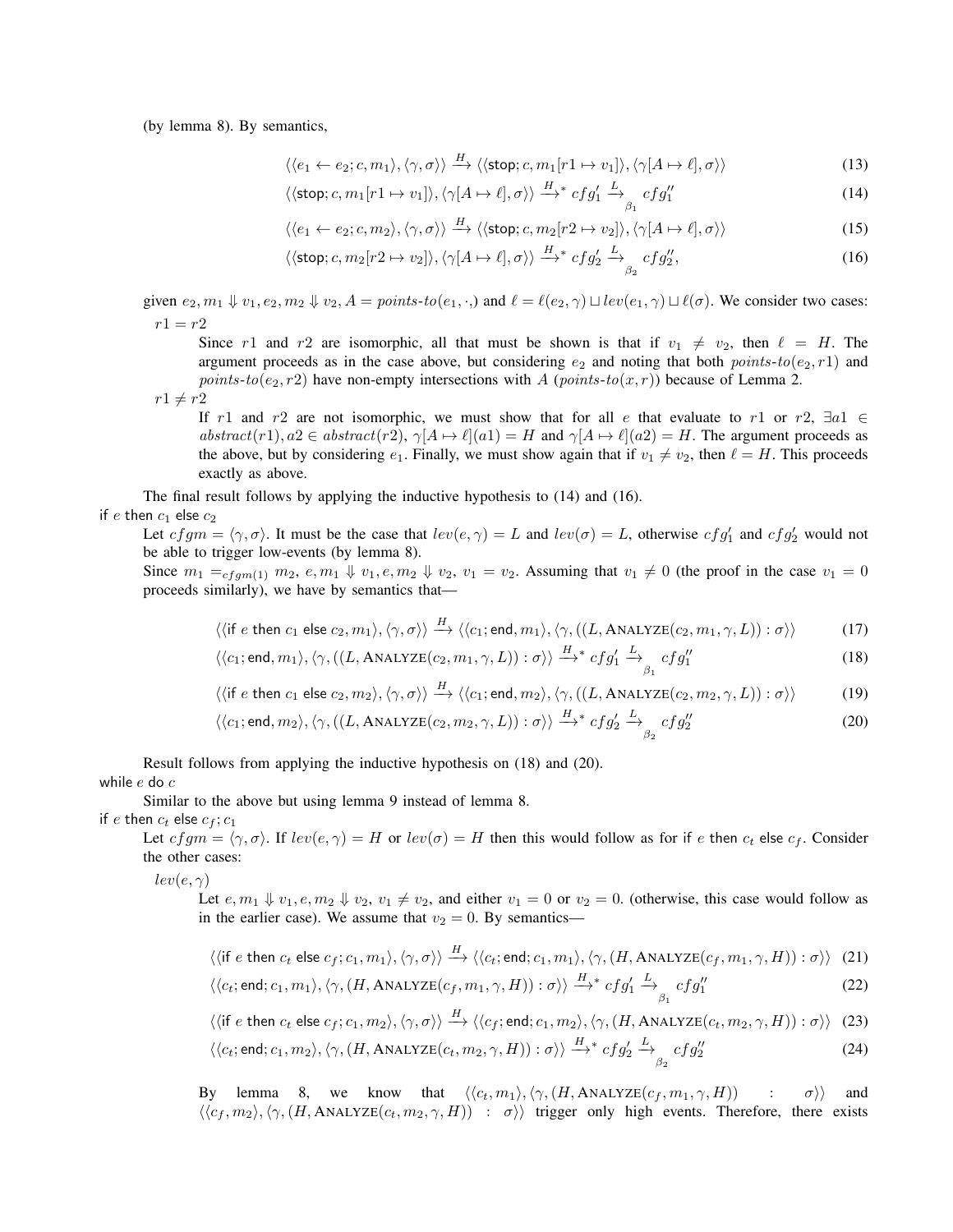$\gamma'', \gamma^*, \sigma'', \sigma^*, m_1'',$  and  $m_2^*$  such that—

$$
\langle \langle c_t, m_1 \rangle, \langle \gamma, (H, \text{ANALYZE}(c_f, m_1, \gamma, H)) : \sigma \rangle \rangle \stackrel{H}{\longrightarrow}^* \langle \langle \text{stop}, m_1'' \rangle, \langle \gamma'', \sigma'' \rangle \rangle \tag{25}
$$

$$
\langle \langle \text{end}; c_1, m_1'' \rangle, \langle \gamma'', \sigma'' \rangle \rangle \xrightarrow{H}^* c f g_1' \xrightarrow{L} c f g_1''
$$
\n
$$
(26)
$$

$$
\langle \langle c_f, m_2 \rangle, \langle \gamma, (H, \text{ANALIZE}(c_t, m_2, \gamma, H)) : \sigma \rangle \rangle \stackrel{H}{\longrightarrow}^* \langle \langle \text{stop}, m_2^* \rangle, \langle \gamma^*, \sigma^* \rangle \rangle \tag{27}
$$

$$
\langle \langle \text{end}; c_1, m_2^* \rangle, \langle \gamma^*, \sigma^* \rangle \rangle \stackrel{H}{\longrightarrow}^* c f g_2' \stackrel{L}{\longrightarrow}_{\beta_2} c f g_2'' \tag{28}
$$

By lemma 7 applied to (25) and (27), we have that

$$
\langle\langle c_t, m_1 \rangle, \langle \gamma, (H, \text{ANALYZE}(c_f, m_1, \gamma, H)) : \sigma \rangle\rangle \xrightarrow{H_*} \langle\langle \text{stop}, m_1'' \rangle, \langle \text{ANALYZE}(c_t, m_1, \gamma, H), (H, \text{ANALYZE}(c_f, m_1, \gamma, H)) : \sigma \rangle\rangle
$$
\n(29)

$$
\langle \langle \text{end}; c_1, m_1'' \rangle, \langle \text{ANALYZE}(c_t, m_1, \gamma, H), (H, \text{ANALYZE}(c_f, m_1, \gamma, H)) : \sigma \rangle \rangle \xrightarrow{H \ast} cfg'_1 \xrightarrow{L} cfg''_1 \quad (30)
$$
  

$$
\langle \langle c, m_2 \rangle \langle \alpha, (H \text{ANAYZE}(c, m_2, \alpha, H)) : \sigma \rangle \rangle \xrightarrow{H \ast} cfg''_1 \xrightarrow{\gamma} cfg''_1 \quad (31)
$$

$$
\langle\langle c_f, m_2 \rangle, \langle \gamma, (H, \text{ANALYZE}(c_t, m_2, \gamma, H)) : \sigma \rangle \rangle \stackrel{H}{\longrightarrow}^*
$$
  

$$
\langle\langle \text{stop}, m_2^* \rangle, \langle \text{ANALYZE}(c_f, m_2, \gamma, H), (H, \text{ANALYZE}(c_t, m_2, \gamma, H)) : \sigma \rangle \rangle
$$
 (31)

$$
\langle \langle \textsf{end}; c_1, m_2^* \rangle, \langle \textsf{ANALYZE}(c_f, m_2, \gamma, H), (H, \textsf{ANALYZE}(c_t, m_2, \gamma, H)) : \sigma \rangle \rangle \xrightarrow{H^*} cfg_2' \xrightarrow{\tilde{L}} cfg_2'' \quad (32)
$$

and  $m_1'' =_{\text{ANALYZE}(c_t, m_1, \gamma, H)} m_1$  and  $m_2^* =_{\text{ANALYZE}(c_f, m_2, \gamma, H)} m_2$ . By lemma 5c,  $m_1'' =_{\text{ANALYZE}(c_t, m_1, \gamma, H) \sqcup \text{ANALYZE}(c_f, m_2, \gamma, H)} m_1$ . By lemma 5b,  $m_2 =_{\text{ANALYZE}(c_t, m_1, \gamma, H)} m_1''$ . Applying lemma 5c,

$$
m_2 =_{\text{ANALYZE}(c_t, m_1, \gamma, H) \sqcup \text{ANALYZE}(c_f, m_2, \gamma, H)} m_1''.
$$
\n(33)

By lemma 5c and 5a,

$$
m_2^* =_{\text{ANALYZE}(c_t, m_1, \gamma, H) \sqcup \text{ANALYZE}(c_f, m_2, \gamma, H)} m_2.
$$
\n(34)

Combining (33) and (34), we have that  $m_2^* =_{ANALYZE(c_t, m_1, \gamma, H) \sqcup ANALYZE(c_f, m_2, \gamma, H)} m_1''$ . Applying lemma 3,

$$
m_2^* =_{\text{ANALYZE}(c_t, m_1, \gamma, H) \sqcup \text{ANALYZE}(c_f, m_1, \gamma, H)} m_1'' \tag{35}
$$

$$
m_2^* = \text{ANALIZE}(c_t, m_2, \gamma, H) \sqcup \text{ANALIZE}(c_f, m_2, \gamma, H) \ m_1'' \tag{36}
$$

 $\overline{1}$ 

Applying lemma 4 to (29) and (31),

$$
\langle \langle c_t; \text{end}; c_1, m_1 \rangle, \langle \gamma, (H, \text{ANALYZE}(c_f, m_1, \gamma, H)) : \sigma \rangle \rangle \xrightarrow{H}^*
$$
  

$$
\langle \langle \text{end}; c_1, m_1'' \rangle, \langle \text{ANALYZE}(c_t, m_1, \gamma, H), (H, \text{ANALYZE}(c_f, m_1, \gamma, H)) : \sigma \rangle \rangle
$$
  

$$
\langle \langle c_f; \text{end}; c_1, m_2 \rangle, \langle \gamma, (H, \text{ANALYZE}(c_t, m_2, \gamma, H)) : \sigma \rangle \rangle \xrightarrow{H,*}
$$
  

$$
\langle \langle \text{end}; c_1, m_2 \rangle, \langle \gamma, (H, \text{ANALYZE}(c_t, m_2, \gamma, H)) : \sigma \rangle \rangle \xrightarrow{H,*}
$$

$$
\langle \langle \text{end}; c_1, m_2^* \rangle, \langle \text{ANALYZE}(c_f, m_2, \gamma, H), (H, \text{ANALYZE}(c_t, m_2, \gamma, H)) : \sigma \rangle \rangle \tag{38}
$$

By semantics, we have that

$$
\langle \langle \text{end}; c_1, m_1'' \rangle, \langle \text{ANALYZE}(c_t, m_1, \gamma, H), (H, \text{ANALYZE}(c_f, m_1, \gamma, H)) : \sigma \rangle \rangle \xrightarrow{H} \langle \langle c_1, m_1'' \rangle, \langle \text{ANALYZE}(c_t, m_1, \gamma, H) \sqcup \text{ANALYZE}(c_f, m_1, \gamma, H), \sigma \rangle \rangle
$$
\n(39)

$$
\langle \langle \text{end}; c_1, m_2^* \rangle, \langle \text{ANALYZE}(c_f, m_2, \gamma, H), (H, \text{ANALYZE}(c_t, m_2, \gamma, H)) : \sigma \rangle \rangle \xrightarrow{H} \langle \langle c_1, m_2^* \rangle, \langle \text{ANALYZE}(c_f, m_2, \gamma, H) \sqcup \text{ANALYZE}(c_t, m_2, \gamma, H), \sigma \rangle \rangle
$$
\n(40)

Applying lemma 5a and combining (21), (23), (37), (38), (39), and (40), we get

$$
\langle \langle \text{if } e \text{ then } c_t \text{ else } c_f; c_1, m_1 \rangle, \langle \gamma, \sigma \rangle \rangle \xrightarrow{H}^*
$$
  

$$
\langle \langle c_1, m_1'' \rangle, \langle \text{ANALYZE}(c_t, m_1, \gamma, H) \sqcup \text{ANALYZE}(c_f, m_1, \gamma, H), \sigma \rangle \rangle \xrightarrow{H}^* cfg'_1 \xrightarrow{L} cfg''_1
$$
  

$$
\langle \langle \text{if } e \text{ then } c_t \text{ else } c_f; c_1, m_2 \rangle, \langle \gamma, \sigma \rangle \rangle \xrightarrow{H}^*
$$
  

$$
\langle \langle c_1, m_2^* \rangle, \langle \text{ANALYZE}(c_t, m_2, \gamma, H) \sqcup \text{ANALYZE}(c_f, m_2, \gamma, H), \sigma \rangle \rangle \xrightarrow{H}^* cfg'_2 \xrightarrow{L} cfg''_2
$$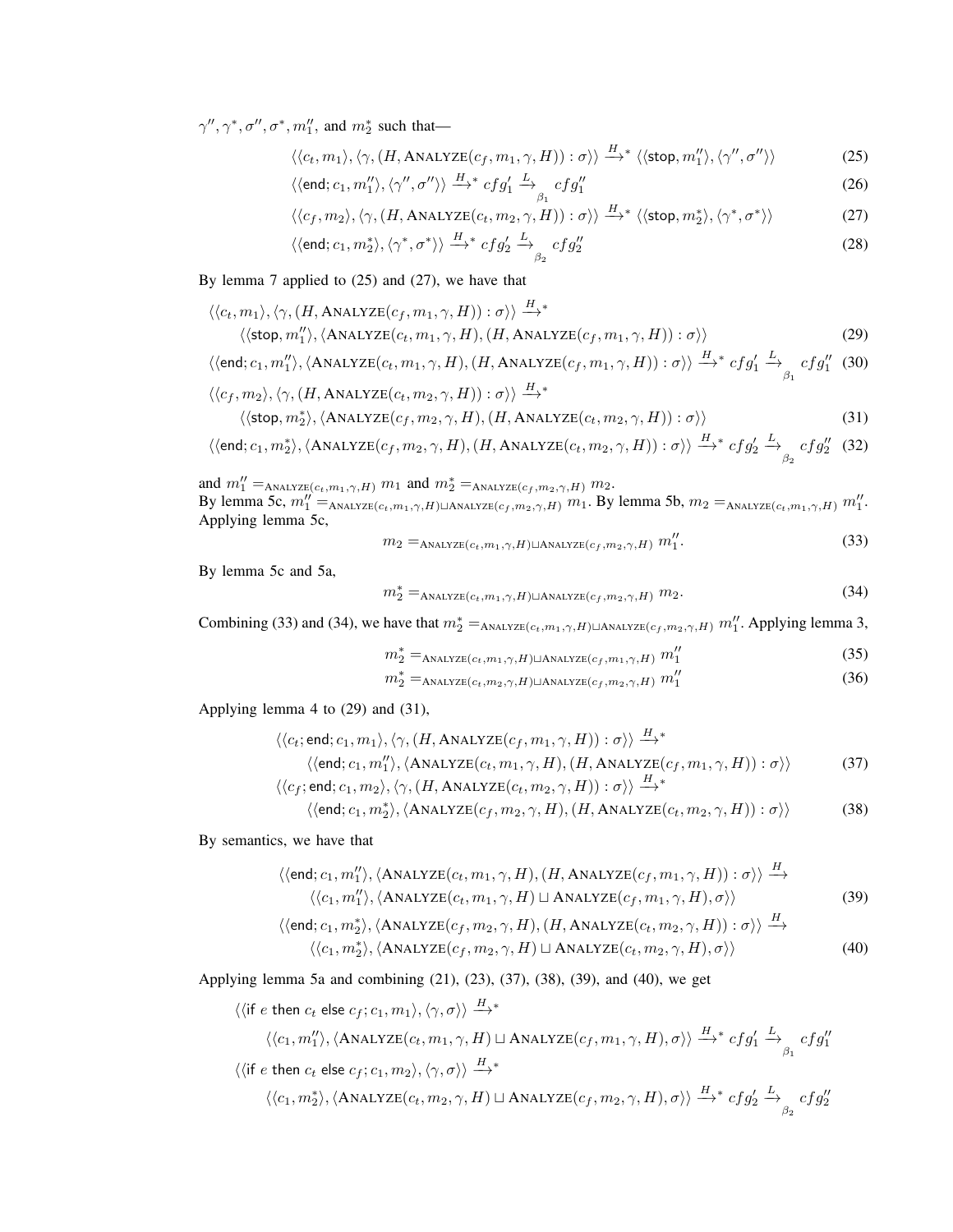Finally, we apply the induction hypothesis on (35), (36), and

$$
\langle\langle c_1, m_1'' \rangle, \langle \text{ANALYZE}(c_t, m_1, \gamma, H) \sqcup \text{ANALYZE}(c_f, m_1, \gamma, H), \sigma \rangle\rangle \stackrel{H}{\longrightarrow}^* cfg'_1 \stackrel{L}{\longrightarrow} _{\beta_1} cfg''_1
$$
  

$$
\langle\langle c_1, m_2^* \rangle, \langle \text{ANALYZE}(c_t, m_2, \gamma, H) \sqcup \text{ANALYZE}(c_f, m_2, \gamma, H), \sigma \rangle\rangle \stackrel{H}{\longrightarrow}^* cfg'_2 \stackrel{L}{\longrightarrow} _{\beta_2} cfg''_2
$$

 $\blacksquare$ 

П

 $lev(\sigma) = H$ 

Similar to the above.

while e do  $c_1$ ;  $c_2$ 

Similar to the previous case.

**Lemma 11** (Backbone). *Given a command c, memories*  $m_1 =_{cfgm(1)} m_2$ , and configurations  $cfg_1 = \langle \langle c, m_1 \rangle, cfgm \rangle$ ,  $cfg_1'=\langle\langle c_1',m_1'\rangle,cfgm_1'\rangle, \ cfg_1''=\langle\langle c_1'',m_1''\rangle,cfgm_1''\rangle, \ cfg_2=\langle\langle c,m_2\rangle,cfgm\rangle, \ cfg_2'=\langle\langle c_{2'}',m_{2}'\rangle,cfgm_2'\rangle,$  and  $cfg_2''=c_{2'}'$  $\langle\langle c_2'',m_2''\rangle, cfgm_2''\rangle$ , such that  $cfg_1 \stackrel{H}{\longrightarrow}^* cfg_1'$  $\stackrel{L}{\longrightarrow}$  cfg'', then either cfg<sub>2</sub>  $\Rightarrow$  H or cfg<sub>2</sub>  $\stackrel{H}{\longrightarrow}$ <sup>\*</sup> cfg<sub>2</sub>  $\stackrel{L}{\longrightarrow}$  cfg'', where  $\beta_1 = \beta_2, c'_1 = c'_2, c''_1 = c''_2, cfgm'_1 = cfgm'_2, cfgm''_1 = cfgm''_2, m'_1 = cfgm'_{11}) m'_2$ , and  $m''_1 =_{cfgm''_1(1)} m''_2$ .

*Proof:* Application of lemma 10.

**Theorem 1** (High/Low security of  $M_{MEM}$ ). *For all commands c, memories*  $m_1$  *and*  $m_2$ *, and monitor environments*  $\gamma$ *,* such that  $m_1 = \gamma m_2$ , if  $\langle\langle c, m_1 \rangle, \langle \gamma, \sigma \rangle\rangle$   $\frac{\beta_1}{M_{MEM}} \times \langle\langle t'_1, m'_1 \rangle, \langle \gamma'_1, \sigma'_1 \rangle$  $\langle \langle t'_1, m'_1 \rangle, \langle \gamma'_1, \sigma'_1 \rangle \rangle$ , then there exist  $t'_2, m'_2, \gamma'_2$ , and  $\sigma'_2$  such that  $\langle \langle c, m_2 \rangle, \langle \gamma, \sigma \rangle \rangle \xrightarrow[M_\text{MEM}]{} \overline{\beta_2}$ \*  $\langle \langle t_2', m_2' \rangle, \langle \gamma_2', \sigma_2' \rangle \rangle$  where the following conditions hold. 1)  $|L(\vec{\beta}_2)| \leq |L(\vec{\beta}_1)|$ 2) if  $|L(\vec{\beta}_2)| = |L(\vec{\beta}_1)|$ , then  $L(\vec{\beta}_2) = L(\vec{\beta}_1)$ 3) if  $|L(\vec{\beta}_2)| < |L(\vec{\beta}_1)|$ , then  $L(\vec{\beta}_2)$  is a prefix of  $L(\vec{\beta}_1)$  and  $\langle \langle t_2', m_2' \rangle, \langle \gamma_2', \sigma_2' \rangle \rangle \Rightarrow_{\sqsubseteq \ell} L$ .

*Proof:* Induction on the number of low events and application of lemma 11.

Theorem 2. *Monitor* M<sub>MEM</sub> is secure.

*Proof:* By simulation of High/Low monitor corresponding to the projection of  $\gamma$  and  $\sigma$  by  $\ell$  for each  $\ell \in \mathcal{L}$ .

Theorem 3. *Monitor* M<sub>RS</sub> is secure.

*Proof:* The monitor semantics and target language of  $M_{RS}$  are subsumed by  $M_{MEM}$ .

#### Soundness of  $M_{PERF}$ .

**Definition 5** (Context equivalence).  $\langle \gamma^*, \sigma^* \rangle \in \text{EQVCONTEXT}(r, m, \langle \gamma, \sigma \rangle)$  *if and only if* 

$$
\forall c', m', \gamma', \sigma', \vec{\beta}, \text{ such that}
$$
  

$$
\langle \langle r, m \rangle, \langle \gamma^*, \sigma^* \rangle \rangle \xrightarrow[\text{M}_{\text{RS}}]{\vec{\beta}}^* \langle \langle c', m' \rangle, \langle \gamma', \sigma' \rangle \rangle,
$$
  
then  $\exists \gamma'', \sigma'', \text{ such that}$   

$$
\langle \langle r, m \rangle, \langle \gamma, \sigma \rangle \rangle \xrightarrow[\text{M}_{\text{RS}}]{\vec{\beta}}^* \langle \langle c', m' \rangle, \langle \gamma'', \sigma'' \rangle \rangle
$$

*and*

$$
\forall c', m', \gamma'', \sigma'', \beta, \text{ such that}
$$
  

$$
\langle \langle r, m \rangle, \langle \gamma, \sigma \rangle \rangle \xrightarrow{\vec{\beta}}^* \langle \langle c', m' \rangle, \langle \gamma'', \sigma'' \rangle \rangle,
$$
  
then  $\exists \gamma', \sigma', \text{ such that}$   

$$
\langle \langle r, m \rangle, \langle \gamma^*, \sigma^* \rangle \rangle \xrightarrow{\vec{\beta}}^* \langle \langle c', m' \rangle, \langle \gamma', \sigma' \rangle \rangle.
$$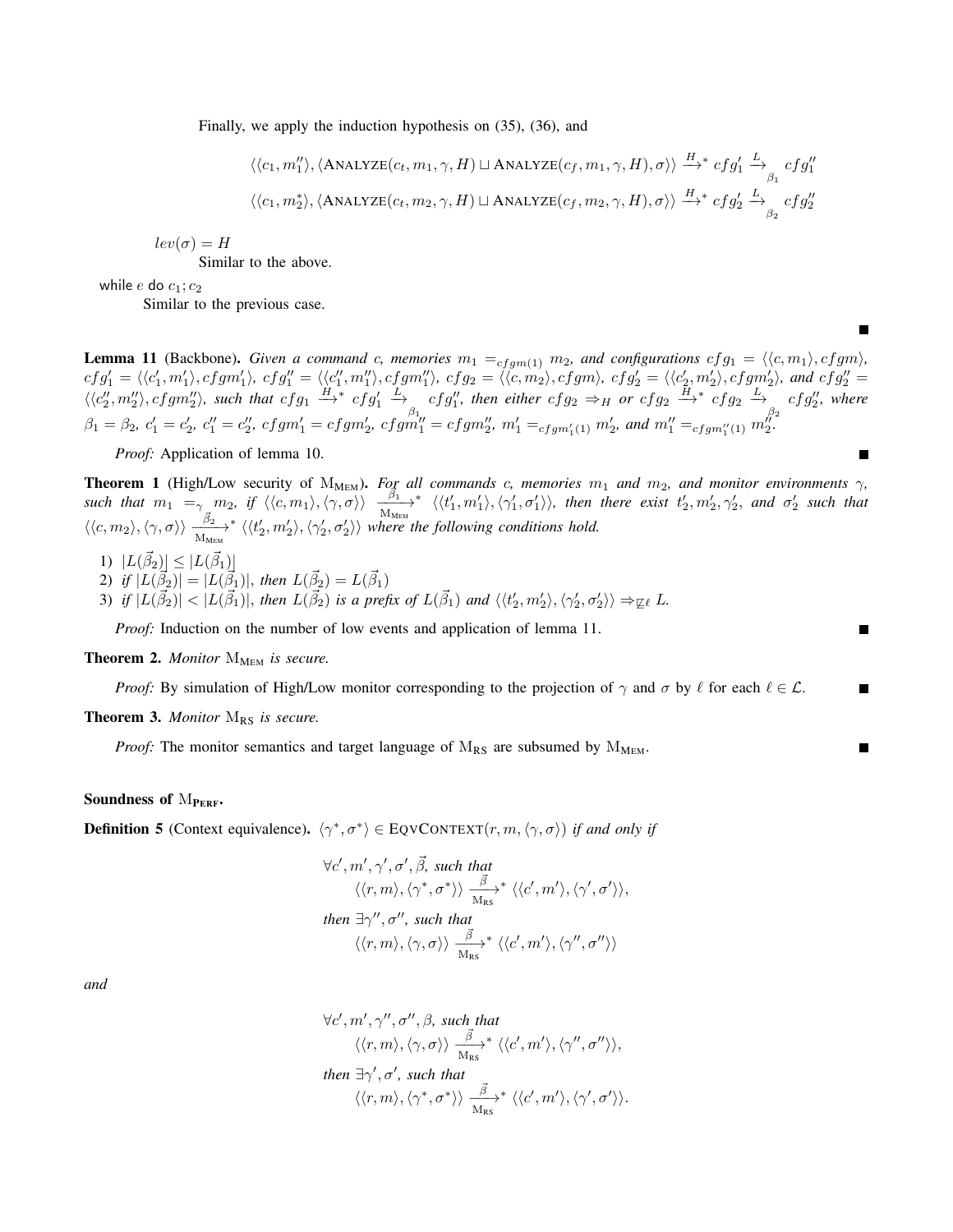**Definition 6** (Monitor equivalence). *Monitors*  $m_1$  *and*  $m_2$  *are* equivalent *if and only if* 

$$
\forall c, m, \gamma, \sigma, c', m', \gamma', \sigma', \beta, \text{ such that}
$$

$$
\langle \langle c, m \rangle, \langle \gamma, \sigma \rangle \rangle \xrightarrow[m_1]{\vec{\beta}}^{\vec{\beta}} \langle \langle c', m' \rangle, \langle \gamma', \sigma' \rangle \rangle,
$$
  
then  $\exists \gamma'', \sigma'', \text{ such that}$ 
$$
\langle \langle c, m \rangle, \langle \gamma, \sigma \rangle \rangle \xrightarrow[m_2]{\vec{\beta}}^{\vec{\beta}} \langle \langle c', m' \rangle, \langle \gamma'', \sigma'' \rangle \rangle,
$$

*and*

$$
\forall c, m, \gamma, \sigma, c', m', \gamma'', \sigma'', \beta, \text{ such that}
$$

$$
\langle\langle c, m \rangle, \langle \gamma, \sigma \rangle\rangle \xrightarrow[m_2]{\vec{\beta}}^{\vec{\beta}} \langle\langle c', m' \rangle, \langle \gamma'', \sigma'' \rangle\rangle,
$$
  
then  $\exists \gamma', \sigma', \text{ such that}$ 
$$
\langle\langle c, m \rangle, \langle \gamma, \sigma \rangle\rangle \xrightarrow[m_1]{\vec{\beta}}^{\vec{\beta}} \langle\langle c', m' \rangle, \langle \gamma', \sigma' \rangle\rangle.
$$

**Definition 7.** Let  $M_{\text{EQV}}$  be the monitor with the single induction rule:

$$
\frac{\langle \gamma, \sigma \rangle \xrightarrow{\alpha, t, m}_{\text{Ms}} \beta} \langle \gamma', \sigma' \rangle \qquad \langle \gamma^*, \sigma^* \rangle \in \text{EQVCONTEXT}(c, m, \langle \gamma', \sigma' \rangle))}{\langle \gamma, \sigma \rangle \xrightarrow{\alpha, t, m}_{\text{Megv}} \langle \gamma^*, \sigma^* \rangle}
$$

Theorem 4.  $M_{EQV}$  *and*  $M_{RS}$  *are equivalent.* 

*Proof:* Induction on  $\rightarrow^*$  and the definition of EQVCONTEXT, using the continuation provided to trivially show the inductive step.  $\blacksquare$ 

Definition 8 (Flow-sensitive type system).

$$
pc \vdash \Gamma \{\text{skip}\} \Gamma
$$
\n
$$
pc \vdash \Gamma \{\text{stop}\} \Gamma
$$
\n
$$
pc \vdash \Gamma \{e : t \}
$$
\n
$$
pc \vdash \Gamma \{c_1\} \Gamma_1
$$
\n
$$
pc \vdash \Gamma \{x := e\} \Gamma[x \mapsto pc \sqcup t]
$$
\n
$$
pc \vdash \Gamma \{c_1 : c_2\} \Gamma'
$$
\n
$$
pc \vdash \Gamma \{c_1 : c_2\} \Gamma'
$$
\n
$$
pc \vdash \Gamma \{x := e\} \Gamma[x \mapsto pc \sqcup t]
$$
\n
$$
\Gamma \vdash e : t
$$
\n
$$
pc \vdash \Gamma \{if e \text{ then } d_1 \text{ else } d_2\} \Gamma'
$$
\n
$$
\Gamma \vdash e : t
$$
\n
$$
\Gamma \vdash e : t
$$
\n
$$
\Gamma \vdash e : t
$$
\n
$$
\Gamma \vdash e : t
$$
\n
$$
\Gamma \vdash e : t
$$
\n
$$
\Gamma \vdash e : t
$$
\n
$$
\Gamma \vdash e : t
$$
\n
$$
\Gamma \vdash e \vdash \Gamma'
$$
\n
$$
pc \vdash \Gamma \{while e \text{ do } d \} \Gamma'
$$
\n
$$
\Gamma'
$$
\n
$$
\Gamma'
$$
\n
$$
\Gamma'
$$
\n
$$
\Gamma'
$$
\n
$$
\Gamma'
$$
\n
$$
\Gamma'
$$
\n
$$
\Gamma'
$$
\n
$$
\Gamma'
$$
\n
$$
\Gamma'
$$
\n
$$
\Gamma'
$$
\n
$$
\Gamma'
$$
\n
$$
\Gamma'
$$
\n
$$
\Gamma'
$$
\n
$$
\Gamma'
$$
\n
$$
\Gamma'
$$
\n
$$
\Gamma'
$$
\n
$$
\Gamma'
$$
\n
$$
\Gamma'
$$
\n
$$
\Gamma'
$$
\n
$$
\Gamma'
$$
\n
$$
\Gamma'
$$
\n
$$
\Gamma'
$$
\n
$$
\Gamma'
$$
\n
$$
\Gamma'
$$
\n
$$
\Gamma'
$$
\n
$$
\Gamma'
$$
\n
$$
\Gamma'
$$
\n
$$
\Gamma'
$$
\n
$$
\
$$

Definition 9 (Flow-sensitive type system with typing stack).

$$
\vdash_{s} \Gamma, \Sigma \{\text{skip} \} \Gamma, \Sigma \qquad \vdash_{s} \Gamma, \Sigma \{\text{stop} \} \Gamma, \Sigma \qquad \vdash_{s} \Gamma, (l, \Gamma^{*}) : \Sigma \{\text{end} \} \Gamma \sqcup \Gamma^{*}, \Sigma
$$
\n
$$
\begin{array}{ll}\n\Gamma \vdash e : t' & \text{lev}(\Sigma) = t'' & t = t' \sqcup t'' \\
\hline\n\vdash_{s} \Gamma, \Sigma \{x := e\} \Gamma[x \mapsto t], \Sigma \qquad & \Gamma \vdash e : \bot \quad \text{lev}(\Sigma) = \bot \\
& \vdash_{s} \Gamma, \Sigma \{x := e\} \Gamma[x \mapsto t], \Sigma \qquad & \vdash_{s} \Gamma, \Sigma \{\text{output}_{l}(e)\} \Gamma, \Sigma \qquad \\
& \vdash_{s} \Gamma, \Sigma \{c_{1}\} \Gamma_{1}, \Sigma_{1} & \Gamma_{1} \sqsubseteq \Gamma_{2} \qquad \vdash_{s} \Gamma_{2}, \Sigma_{1} \{c_{2}\} \Gamma', \Sigma' \\
& \vdash_{s} \Gamma, \Sigma \{c_{1}; c_{2}\} \Gamma', \Sigma' \qquad \\
& \vdash_{s} \Gamma, \Sigma \{\text{if } e \text{ then } d_{1} \text{ else } d_{2}\} \Gamma', \Sigma\n\end{array}
$$
\n
$$
\begin{array}{ll}\n\Gamma \vdash e : t' & \text{lev}(\Sigma) = t'' & t' \sqcup t'' \vdash \Gamma \{d_{i}\} \Gamma_{i} & \Gamma_{i} \sqsubseteq \Gamma' & i = 1, 2 \\
& \vdash_{s} \Gamma, \Sigma \{\text{if } e \text{ then } d_{1} \text{ else } d_{2}\} \Gamma', \Sigma\n\end{array}
$$
\n
$$
\begin{array}{ll}\n\Gamma \vdash e : t' & \text{lev}(\Sigma) = t'' & \Gamma \sqsubseteq \Gamma'' & t' \sqcup t'' \vdash \Gamma'' \{d\} \Gamma' & \Gamma' \sqsubseteq \Gamma'' \\
& \vdash_{s} \Gamma, \Sigma \{\text{while } e \text{ do } d\} \Gamma', \Sigma\n\end{array}
$$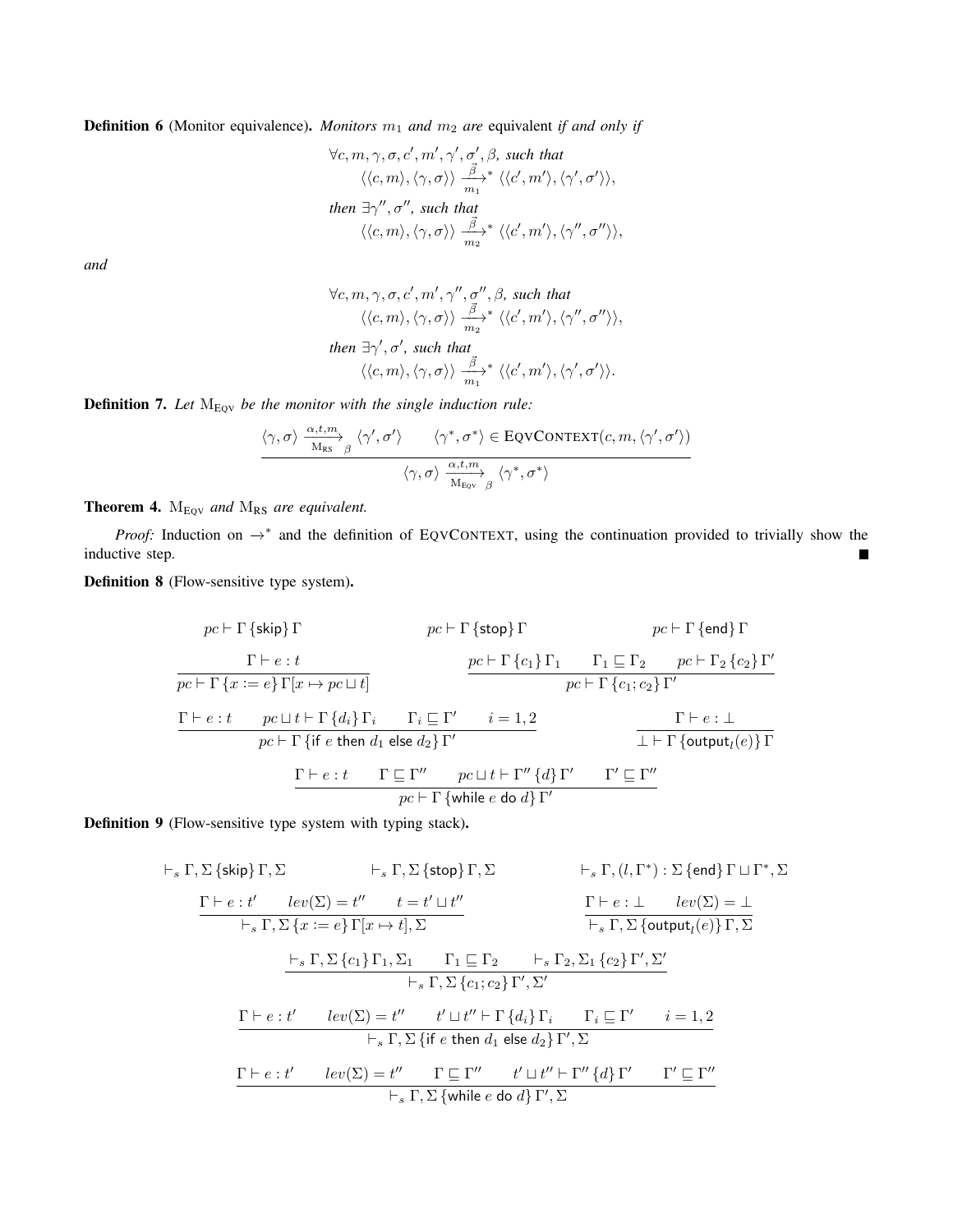**Lemma 12.** *If*  $lev(\Sigma) = pc, pc \vdash \Gamma \{d\} \Gamma' \implies \vdash_s \Gamma, \Sigma \{d\} \Gamma', \Sigma.$ 

*Proof:* By induction on the structure of d. skip:

$$
pc \vdash \Gamma \text{ \{skip} \} \Gamma \implies \vdash_s \Gamma, \Sigma \text{ \{skip} \} \Gamma, \Sigma
$$

Trivially true for any  $\Sigma$ .

 $x := e$ :

$$
\frac{\Gamma\vdash e:t'}{pc\vdash \Gamma\left\{x:=e\right\}\Gamma[x\mapsto pc\sqcup t']}\implies\frac{\Gamma\vdash e:t'\quad lev(\Sigma)=t}{\vdash_s\Gamma,\Sigma\left\{x:=e\right\}\Gamma[x\mapsto t\sqcup t'],\Sigma}
$$

We must show that  $t = pc$ , which follows from  $lev(\Sigma) = pc$ .

$$
d_1; d_2;
$$

$$
\frac{pc \vdash \Gamma\{d_1\}\Gamma_1 \qquad \Gamma_1 \sqsubseteq \Gamma_2 \qquad pc \vdash \Gamma_2\{d_2\}\Gamma'}{pc \vdash \Gamma\{d_1; d_2\}\Gamma'} \implies \frac{\vdash_s \Gamma, \Sigma\{d_1\}\Gamma_1, \Sigma \qquad \Gamma_1 \sqsubseteq \Gamma_2 \qquad \vdash_s \Gamma_2, \Sigma\{d_2\}\Gamma', \Sigma}{\vdash_s \Gamma, \Sigma\{d_1; d_2\}\Gamma', \Sigma}
$$

True by application of the inductive hypothesis, since given  $lev(\Sigma) = pc$ ,  $pc \vdash \Gamma \{d_1\} \Gamma_1$  implies  $\vdash_s \Gamma, \Sigma \{d_1\} \Gamma_1, \Sigma$  and  $pc \vdash \Gamma_2 \{d_2\} \Gamma'$  implies  $\vdash_s \Gamma_2, \Sigma \{d_2\} \Gamma', \Sigma.$ 

if e then  $d_1$  else  $d_2$ :

Γ ` e : t <sup>0</sup> pc t t <sup>0</sup> ` Γ {di} Γ<sup>i</sup> Γ<sup>i</sup> v Γ 0 i = 1, 2 pc ` Γ {if e then d<sup>1</sup> else d2} Γ <sup>0</sup> =⇒ 0 lev(Σ) = t t t t <sup>0</sup> ` Γ {di} Γ<sup>i</sup> Γ<sup>i</sup> v Γ 0 i = 1, 2 `<sup>s</sup> Γ, Σ {if e then d<sup>1</sup> else d2} Γ 0 , Σ

 $T^*$  +

 $T^*$   $\vdots$ 

 $\overline{\mathbf{u}}$ 

We must show that  $t = pc$ , which follows from  $lev(\Sigma) = pc$ .

while  $e$  do  $d$ :

$$
\frac{\Gamma \vdash e:t' \qquad \Gamma \sqsubseteq \Gamma'' \qquad pc \sqcup t' \vdash \Gamma'' \{d\} \Gamma' \qquad \Gamma' \sqsubseteq \Gamma''}{pc \vdash \Gamma \{while \ e \ do \ d\} \Gamma'} \implies \frac{\operatorname{lev}(\Sigma) = t \qquad \Gamma \sqsubseteq \Gamma'' \qquad t \sqcup t' \vdash \Gamma'' \{d\} \Gamma' \qquad \Gamma' \sqsubseteq \Gamma''}{\vdash_s \Gamma, \Sigma \{while \ e \ do \ d\} \Gamma', \Sigma}
$$

Again, it will suffice to observe that  $t = pc$  since  $lev(\Sigma) = pc$ .

 $\mathsf{output}_l(e)$ :

$$
\frac{\Gamma\vdash e:\bot}{\bot\vdash \Gamma \text{ \{output}_l(e)\}\Gamma}\implies \frac{\Gamma\vdash e:\bot\qquad lev(\Sigma)=\bot}{\vdash_s \Gamma,\Sigma \text{ \{output}_l(e)\}\Gamma,\Sigma}
$$

**Lemma 13.** *If*  $pc \vdash \Gamma \{c\} \Gamma'$  *then*  $\forall x := e \in c, pc \sqsubseteq \Gamma'(x)$ *.* 

*Proof:* By induction on the derivation of  $pc \vdash \Gamma \{c\} \Gamma'$ .

**Lemma 14** (Upper bound on  $update_{pc}(c)$ ).  $pc \vdash \Gamma \{c\} \Gamma' \implies update_{pc}(c) \sqsubseteq \Gamma'.$ 

*Proof:*  $update_{pc}(c) \sqsubseteq \Gamma'$  if  $\forall x \in update_{pc}(c), (update_{pc}(c))(x) \sqsubseteq \Gamma'(x)$ .  $\forall x \in update_{pc}(c),$  either  $update_{pc}(c))(x) =$  $\perp$  or  $(update_{pc}(c))(x) = pc$ . If  $(update_{pc}(c))(x) = \perp$ , clearly  $(update_{pc}(c))(x) \sqsubseteq \Gamma'(x)$ . If  $(update_{pc}(c))(x) = pc$ , then there is a term  $x := e$  in c. By lemma 13,  $pc \sqsubseteq \Gamma'(x)$ . П

**Definition 10.**  $\gamma_0 \approx_{\Gamma} \gamma_1$  *if and only if*  $\forall x$  *s.t.*  $\gamma_0 \vdash x : t_0, \gamma_1 \vdash x : t_1, t_0 \neq t_1, \Gamma \vdash x : \top$ .

**Definition 11.**  $\sigma_0 \approx_{\Sigma} \sigma_1$  if and only if either (1)  $\sigma_0 = \sigma_1 = \epsilon$  or (2)  $\sigma_0 = (l_0, \gamma_0)$  :  $\sigma'_0$ ,  $\sigma_1 = (l_1, \gamma_1)$  :  $\sigma'_1$ ,  $\Sigma = (l, \Gamma)$  :  $\Sigma'$ , *and all of the following hold:*  $l_0 \neq l_1 \implies l = \top$ ,  $\gamma_0 \approx_{\Gamma} \gamma_1$ , and  $\sigma'_0 \approx_{\Sigma'} \sigma'_1$ .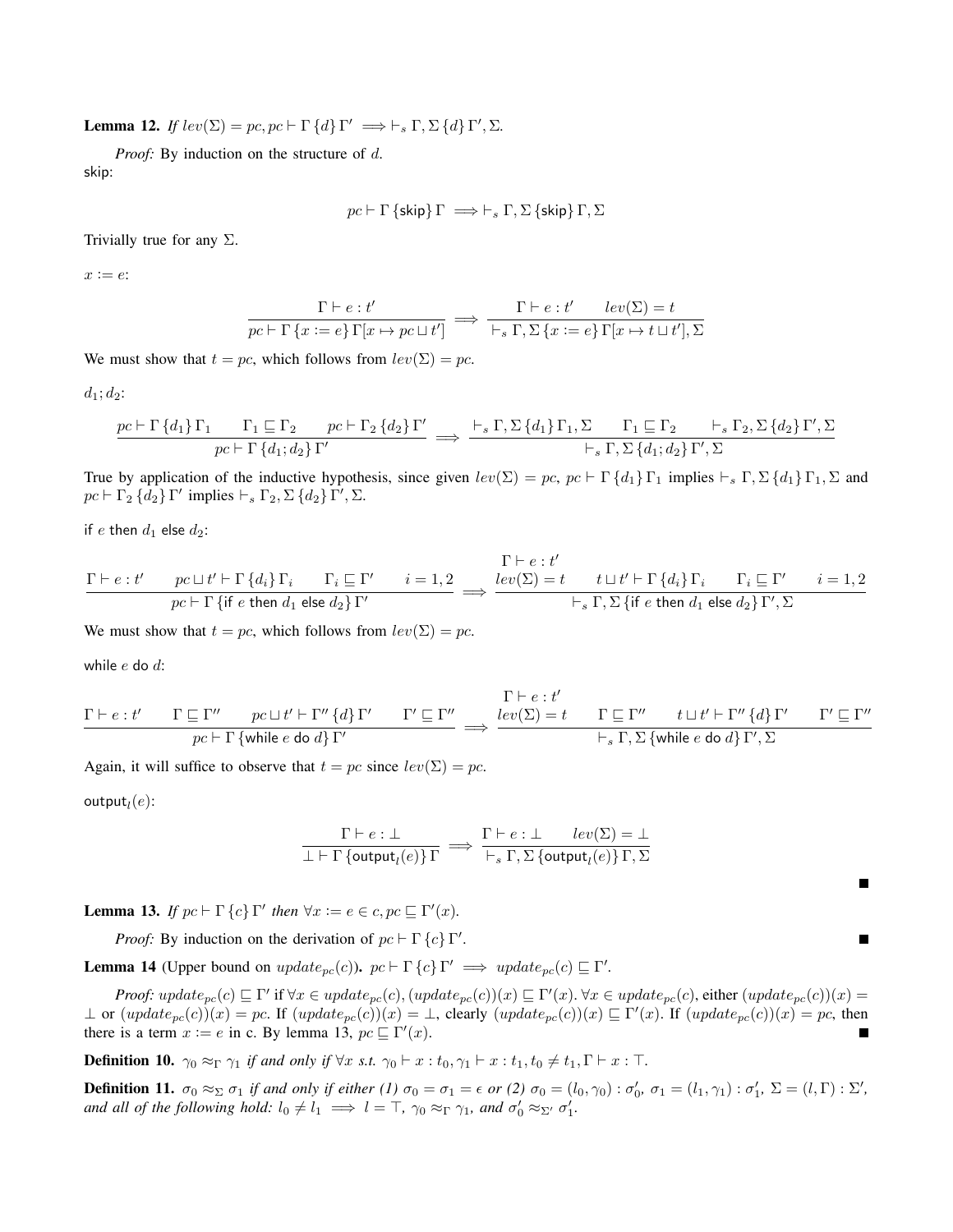**Definition 12.**  $\langle \gamma_0, \sigma_0 \rangle \approx_{\Gamma, \Sigma} \langle \gamma_1, \sigma_1 \rangle$  *if and only if*  $\gamma_0 \approx_{\Gamma} \gamma_1$  *and*  $\sigma_0 \approx_{\Sigma} \sigma_1$ *.* 

Lemma 15 (Type preservation and ≈Γ,<sup>Σ</sup> invariance). *Given:*

- 1)  $\vdash_s \Gamma_s, \Sigma_s \{c\} \Gamma_f, \Sigma_f,$ 2)  $\langle \gamma_0, \sigma_0 \rangle \approx_{\Gamma_s, \Sigma_s} \langle \gamma_1, \sigma_1 \rangle$ *, and* 3)  $\langle\langle c,m\rangle,\langle\gamma_0,\sigma_0\rangle\rangle\xrightarrow[N_{\rm RS}]{\beta} \langle\langle c',m'\rangle,\langle\gamma'_0,\sigma'_0\rangle\rangle$
- *then*  $\exists \gamma_1', \sigma_1', \Gamma', \Sigma'$  *such that* : 4)  $\langle\langle c,m\rangle,\langle \gamma_1,\sigma_1\rangle\rangle\xrightarrow[N_{\rm RS}]{\beta} \langle\langle c',m'\rangle,\langle \gamma_1',\sigma_1'\rangle\rangle,$ 5)  $\vdash_s \Gamma', \Sigma' \{c'\} \Gamma_f, \Sigma_f$ 6)  $\langle \gamma'_0, \sigma'_0 \rangle \approx_{\Gamma', \Sigma'} \langle \gamma'_1, \sigma'_1 \rangle.$

*Proof:* By induction on the structure of c. Interesting cases are marked with  $\star$ . skip:

$$
\vdash_s \Gamma_s, \Sigma_s \ \{\textsf{skip}\} \ \Gamma_s, \Sigma_s
$$

Let  $\gamma'_i = \gamma_i$  and  $\sigma'_i = \sigma_i$ .

 $\langle\langle \textsf{skip}, m\rangle, \langle \gamma_i, \sigma_i\rangle\rangle \xrightarrow[\text{M}_{\text{RS}}]{} \langle\langle \textsf{stop}, m\rangle, \langle \gamma_i, \sigma_i\rangle\rangle$ 

Let  $\Gamma' = \Gamma_s$  and  $\Sigma' = \Sigma$ .

$$
\vdash_s \Gamma_s, \Sigma_s \{ \mathsf{stop} \} \, \Gamma_s, \Sigma_s
$$

Finally, observe that  $\langle \gamma_0, \sigma_0 \rangle \approx_{\Gamma_s, \Sigma_s} \langle \gamma_1, \sigma_1 \rangle$  by (2).  $\star x := e$ :

$$
\frac{\Gamma_s \vdash e:t'\quad \ lev(\Sigma_s)=t''\quad \ t=t'\sqcup t''}{\vdash_s \Gamma_s, \Sigma_s \left\{x:=e\right\} \Gamma_s[x\mapsto t], \Sigma_s}
$$

Let  $\gamma'_i = \gamma_i[x \mapsto lev(e, \gamma_i) \sqcup lev(\sigma_i)]$  and  $\sigma'_i = \sigma$ .

$$
\langle\langle x:=e,m\rangle, \langle \gamma_i,\sigma_i\rangle\rangle\xrightarrow[\text{M}_{\text{RS}}]{}\langle\langle\textsf{stop},m[x\mapsto m(e)]\rangle, \langle\gamma_i[x\mapsto lev(e,\gamma_i)\sqcup lev(\sigma_i)],\sigma_i\rangle\rangle
$$

Let  $\Gamma' = \Gamma_s[x \mapsto t]$  where t is the value from the above derivation, and  $\Sigma' = \Sigma_s$ .

$$
\frac{\Gamma_s \vdash e:t'\qquad lev(\Sigma_s)=t''\qquad t=t'\sqcup t''}{\vdash_s \Gamma_s[x\mapsto t],\Sigma_s \text{ \{skip}\} \Gamma_s[x\mapsto t],\Sigma_s}
$$

Finally, we show that  $\langle \gamma_0[x \mapsto lev(e, \gamma_0) \sqcup lev(\sigma_0)], \sigma_0\rangle \approx_{\Gamma_s[x \mapsto t], \Sigma_s} \langle \gamma_1[x \mapsto lev(e, \gamma_1) \sqcup lev(\sigma_1)], \sigma_1\rangle.$ By (2),  $\sigma_0 \approx_{\Sigma} \sigma_1$ , so all that remains to be shown is that  $\gamma_0[x \mapsto lev(e, \gamma_0) \sqcup lev(\sigma_0)] \approx_{\Gamma_s[x \mapsto t]}$  $\gamma_1[x \mapsto lev(e, \gamma_1) \sqcup lev(\sigma_1)].$ 

Note that  $\gamma'_0$  and  $\gamma'_1$  can only differ from  $\gamma_0$  and  $\gamma_1$ , respectively, on the value of x. Since  $\Gamma'$  can also only differ from  $\Gamma_s$  on the value of x,  $\gamma'_0 \approx_{\Gamma'} \gamma'_1$  will certainly be satisfied for all other values.

Therefore, all we must show is that if  $\gamma'_0$  and  $\gamma'_1$  differ on x, then  $\Gamma' \vdash x : \top$ . Consider when this may occur: exactly when  $lev(e, \gamma_0) \sqcup lev(\gamma_{0s}) \neq lev(e, \gamma_1) \sqcup lev(\gamma_{1s})$ . This requires that either (1), there exists some variable y in expression e such that  $\gamma_0 \vdash y : t_0, \gamma_1 \vdash y : t_1$ , and  $t_0 \neq t_1$ ; or (2),  $lev(\sigma_0) = l_0$ ,  $lev(\sigma_1) = l_1$ , and  $l_0 \neq l_1$ .

Since  $\gamma_0 \approx_{\Gamma_s} \gamma_1$ , case (1) implies  $\Gamma_s \vdash y : \top$  and therefore  $\Gamma_s \vdash e : \top$ , finally yielding  $\Gamma' \vdash x : \top$ . Similarly, because  $\sigma_0 \approx_{\Sigma_s} \sigma_1$ , case (2) implies  $lev(\Sigma_s) = \top$ , which ensures  $\Gamma' \vdash x : \top$ .

Combining these gives the desired result, that  $\gamma'_0$  and  $\gamma'_1$  differing on x requires  $\Gamma' \vdash x : \top$ , which was to be proved.

 $\star$  while e do d:

$$
\frac{\Gamma_s \vdash e : t' \qquad lev(\Sigma_s) = t'' \qquad \Gamma_s \sqsubseteq \Gamma'' \qquad t' \sqcup t'' \vdash \Gamma'' \{d\} \Gamma_f \qquad \Gamma_f \sqsubseteq \Gamma''}{\vdash_s \Gamma_s, \Sigma_s \{\text{while } e \text{ do } d\} \Gamma_f, \Sigma_s}
$$

We must consider two cases, one where  $m(e) = 0$  and the other where  $m(e) \neq 0$ —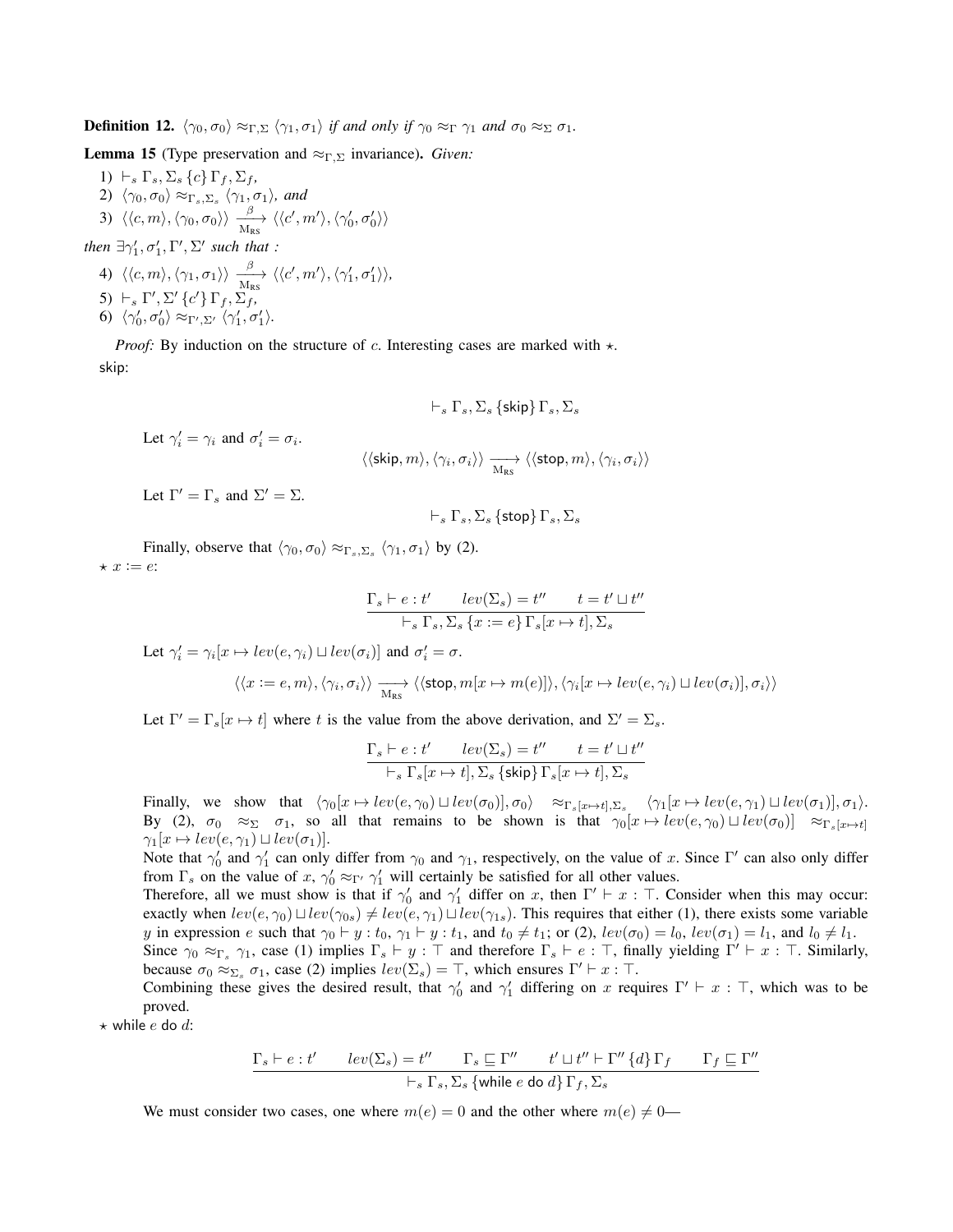$m(e) = 0$ :

Let  $\gamma'_i = \gamma_i$  and  $\sigma'_i = (lev(e, \gamma_i) \sqcup lev(\sigma_i), update_{lev(e, \gamma_i) \sqcup lev(\sigma_i)}(d)) : \sigma_i$ .

$$
\frac{m(e) = 0 \quad lev(e, \gamma_i) \sqcup lev(\sigma_i) = l}{\langle \langle \text{while } e \text{ do } d, m \rangle, \langle \gamma_i, \sigma_i \rangle \rangle \xrightarrow[m_{sr}]{m_{sr}} \langle \langle \text{end}, m \rangle, \langle \gamma_i, (l, update_l(d)) : \sigma_i \rangle \rangle}
$$

Let  $\Gamma' = \Gamma_s$  and  $\Sigma' = (t' \sqcup t'', update_{t' \sqcup t''}(d)) : \Sigma$  (taking t' and t'' from the original typing derivation).

$$
\Gamma_s \vdash e : t' \qquad lev(\Sigma_s) = t''
$$
  

$$
\vdash_s \Gamma_s, (t' \sqcup t'', update_{t' \sqcup t''}(c)) : \Sigma_s \text{ {end}} \Gamma_s \sqcup update_{t' \sqcup t''}(d), \Sigma_s
$$

 $m(e) \neq 0$ :

Let  $\gamma'_i = \gamma_i$  and  $\sigma'_i = (lev(e, \gamma_i) \sqcup lev(\sigma_i), \emptyset) : \sigma_i$ .

$$
\dfrac{m(e) \neq 0}{\langle \langle \text{while } e \text{ do } d,m \rangle, \langle \gamma_i, \sigma_i \rangle \rangle \xrightarrow[m_{sr}]} \langle \langle d; \text{end}; \text{while } e \text{ do } d,m \rangle, \langle \gamma_i, (lev(e, \gamma_i) \sqcup lev(\sigma_i), \varnothing) : \sigma_i \rangle \rangle}
$$

Again, let  $\Gamma' = \Gamma_s$  and  $\Sigma' = (t' \sqcup t'', update_{t' \sqcup t''}(d)) : \Sigma_s$  (taking t' and t'' from the original typing derivation). Note that we have implicitly defined  $\Gamma_f = \Gamma_s \sqcup update_{t' \sqcup t''}(d)$  in the previous case.

$$
\frac{\Gamma_s \sqsubseteq \Gamma'' \hspace{0.5cm} t' \sqcup t'' \vdash \Gamma'' \left\{ d \right\} \Gamma_s \sqcup update_{t' \sqcup t''} (d) }{\vdash_s \Gamma_s, (t' \sqcup t'', update_{t' \sqcup t''} (d)) : \Sigma_s \left\{ d \right\} \Gamma_s \sqcup update_{t' \sqcup t''} (d), (t' \sqcup t'', update_{t' \sqcup t''} (d)) : \Sigma_s \hspace{0.5cm} D_1 \qquad \qquad \vdots \\ \hspace{0.5cm} \frac{\vdash_s \Gamma_s, (t' \sqcup t'', update_{t' \sqcup t''} (d)) : \Sigma_s \left\{ d; \text{end}; \text{while } e \text{ do } d \right\} \Gamma_s \sqcup update_{t' \sqcup t''} (d), \Sigma_s \qquad \vdots \\ \hspace{0.5cm} \frac{\vdash_s \Gamma_s \sqcup update_{t' \sqcup t''} (d), (t' \sqcup t'', update_{t' \sqcup t''} (d)) : \Sigma_s \left\{ \text{end} \right\} \Gamma_s \sqcup update_{t' \sqcup t''} (d), \Sigma_s \hspace{0.5cm} D_2 \qquad \vdots \\ \hspace{0.5cm} \frac{\vdash_s \Gamma_s \sqcup update_{t' \sqcup t''} (d), (t' \sqcup t'', update_{t' \sqcup t''} (d)) : \Sigma_s \left\{ \text{end} \right\} \Gamma_s \sqcup update_{t' \sqcup t''} (d), \Sigma_s \hspace{0.5cm} D_1 \qquad \qquad \vdots \\ \hspace{0.5cm} D_2 \sqcup data_{t' \sqcup t''} (d), \Sigma_s \sqcap D_2 \qquad \qquad \vdots \\ \hspace{0.5cm} \frac{\vdash_s \sqcap s \sqcup update_{t' \sqcup t''} (d), \Sigma_s \sqcap B_2}{\vdots \sqcap s \sqcup update_{t' \sqcup t''} (d), \Sigma_s \left\{ \text{end} \right\} \Gamma_s \sqcup update_{t' \sqcup t''} (d), \Sigma_s \hspace{0.5cm} D_1 \qquad \qquad \vdots \\ \hspace{0.5cm} \frac{\vdash_s \sqcap s \sqcup update_{t' \sqcup t''} (d), \Sigma_s \sqcap B_1}{\vdots \sqcap s \sqcap s \sqcap s \sqcap s \sqcap s \sqcap s \sqcap s \sqcap s \sqcap s \sq
$$

$$
\cfrac{\Gamma_s \sqcup update_{t' \sqcup t''}(d) \vdash e : t^{*'} \qquad \qquad \Gamma_s \sqcup update_{t' \sqcup t''}(d) \sqsubseteq \Gamma'' \qquad t^* \sqcup t'' \vdash \Gamma'' \{d\} \Gamma_s \sqcup update_{t' \sqcup t''}(d) }{\vdash_s \Gamma_s \sqcup update_{t' \sqcup t''}(d), \Sigma_s \{\text{while } e \text{ do } d\} \Gamma_s \sqcup update_{t' \sqcup t''}(d), \Sigma_s} D_2
$$

Note that  $t^* \sqcup t'' = t' \sqcup t''$  and  $\Gamma_s \sqcup update_{t' \sqcup t''}(d) = \Gamma_f \sqsubseteq \Gamma''$ .

The final step for while e do d is to show that in each case  $\langle \gamma'_0, \sigma'_0 \rangle \approx_{\Gamma', \Sigma'} \langle \gamma'_1, \sigma'_1 \rangle$ . In the first case,  $\gamma'_i = \gamma_i$  and  $\sigma'_i = (lev(e, \gamma_i) \sqcup lev(\sigma_i), update_{lev(e, \gamma_i) \sqcup lev(\sigma_i)}(d)) : \sigma_i$ . Since  $\Gamma' = \Gamma$ ,  $\gamma'_i = \gamma_i$ , and  $\gamma_0 \approx_{\Gamma} \gamma_1$ ,  $\gamma'_0 \approx_{\Gamma'} \gamma'_1$ . This leaves the following to be shown:

> $(lev(e, \gamma_0) \sqcup lev(\sigma_0), update_{lev(e, \gamma_0) \sqcup lev(\sigma_0)}(d)) : \sigma_0$  $\approx_{(t' \sqcup t'', update_{t' \sqcup t''}(d)) : \Sigma_s}$  $(lev(e, \gamma_1) \sqcup lev(\sigma_1), update_{lev(e, \gamma_1) \sqcup lev(\sigma_1)}(d)) : \sigma_1$

Since  $\sigma_0 \approx_{\Sigma_s} \sigma_1$ , this reduces to showing that  $lev(e, \gamma_0) \sqcup lev(\sigma_0) \neq lev(e, \gamma_1) \sqcup lev(\sigma_1) \implies t' \sqcup t'' = \top$  and that  $update_{lev(e,\gamma_0) \sqcup lev(\sigma_0)}(d) \approx_{update_{t' \sqcup t''}(d)} update_{lev(e,\gamma_1) \sqcup lev(\sigma_1)}(d)$ .

Consider when it may be the case that  $lev(e, \gamma_0) \sqcup lev(\sigma_0) \neq lev(e, \gamma_1) \sqcup lev(\sigma_1)$ . Either (1) there is some variable  $x \in e$  such that  $\gamma_0 \vdash x : t_1, \gamma_1 \vdash t_2$ , and  $t_0 \neq t_1$ ; or (2)  $lev(\sigma_0) = l_0, lev(\sigma_1) = l_1$ , and  $l_0 \neq l_1$ . Since  $\gamma_0 \approx_{\Gamma_s} \gamma_1$ , case (1) implies  $\Gamma_s \vdash x : \top$  and therefore  $t' = \top$ . Similarly, because  $\sigma_0 \approx_{\Sigma_s} \sigma_1$ , case (2) implies  $lev(\Sigma_s) = \top$ and therefore  $t'' = \top$ . In either case,  $t' \sqcup t'' = \top$ .

For the second part, since the set of items that are not mapped to bottom in  $update_{lev(e,\gamma_0) \sqcup lev(\sigma_0)}(d)$ ,  $update_{t' \sqcup t''}(d)$ , and  $update_{lev(e,\gamma_1) \sqcup lev(\sigma_1)}(d)$  are identical, we again simply must show that  $lev(e, \gamma_0) \sqcup lev(\sigma_0) \neq lev(e, \gamma_1) \sqcup lev(\sigma_1) \implies t' \sqcup t'' = \top$ . Reusing the above argument completes the proof for this case.

In the second case,  $\gamma'_i = \gamma_i$  and  $\sigma'_i = (lev(e, \gamma_i) \sqcup lev(\sigma_i), \emptyset) : \sigma_i$ . Since  $\Gamma' = \Gamma$ ,  $\gamma'_i = \gamma_i$ , and  $\gamma_0 \approx_{\Gamma} \gamma_1$ ,  $\gamma'_0 \approx_{\Gamma'} \gamma'_1$ . This leaves the following to be shown:

 $(lev(e, \gamma_0) \sqcup lev(\sigma_0), \varnothing): \sigma_0 \approx_{(t' \sqcup t'', update_{t' \sqcup t''}(d)) : \Sigma_s} (lev(e, \gamma_1) \sqcup lev(\sigma_1), \varnothing): \sigma_1$ 

Since  $\sigma_0 \approx_{\Sigma_s} \sigma_1$ , this reduces to showing that  $lev(e, \gamma_0) \sqcup lev(\sigma_0) \neq lev(e, \gamma_1) \sqcup lev(\sigma_1) \implies t' \sqcup t'' = \top$ and that  $\varnothing \approx_{update_{t' \sqcup t''}(d)} \varnothing$ . The argument of the first part proceeds as above. Noting that  $\varnothing \approx_{\Gamma} \varnothing$  for any  $\Gamma$ dispatches the second part.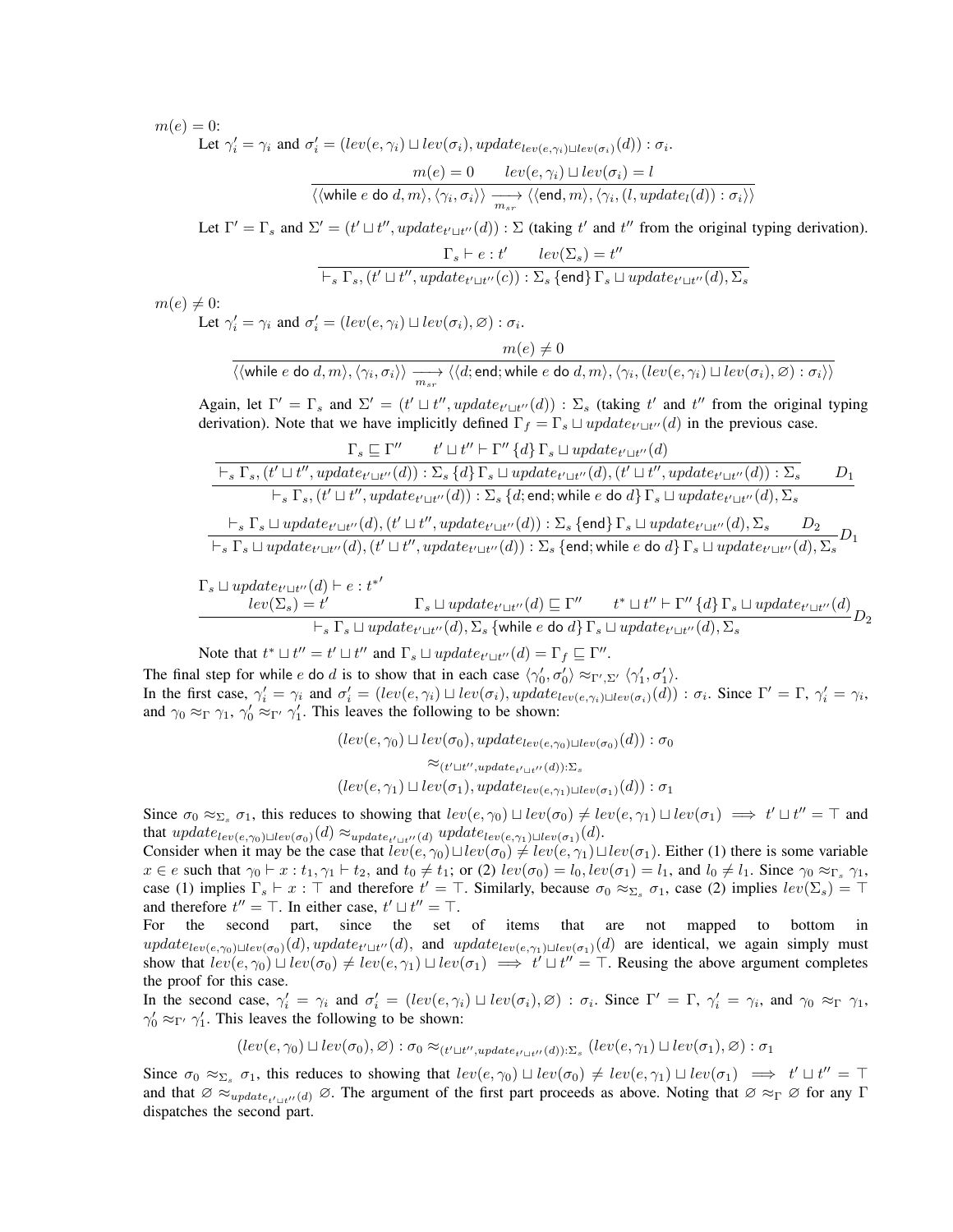$\star$  if *e* then  $d_1$  else  $d_2$ :

$$
\begin{array}{ccc} & t' \sqcup t'' \vdash \Gamma_s \left\{d_1\right\} \Gamma_1 \\ \Gamma_s \vdash e:t' & lev(\Sigma_s)=t'' & t' \sqcup t'' \vdash \Gamma_s \left\{d_2\right\} \Gamma_2 & \Gamma_1 \sqsubseteq \Gamma_f & \Gamma_2 \sqsubseteq \Gamma_f \\ & \vdash_s \Gamma_s, \Sigma_s \left\{\text{if } e \text{ then } d_1 \text{ else } d_2\right\} \Gamma_f, \Sigma_s \end{array}
$$

We must consider two cases, one where  $m(e) = 0$  and the other where  $m(e) \neq 0$ —

 $m(e) = 0$ :

Let 
$$
\gamma'_i = \gamma_i
$$
 and  $\sigma'_i = (lev(e, \gamma_i) \sqcup lev(\sigma_i), update_{lev(e, \gamma_i) \sqcup lev(\sigma_i)}(d_1)) : \sigma_i$ .  
\n $\langle \langle$ if  $e$  then  $d_1$  else  $d_2, m \rangle$ ,  $\langle \gamma_i, \sigma_i \rangle \rangle \xrightarrow[m_{sr}]{m_{sr}}$   
\n $\langle \langle d_2; end, m \rangle, \langle \gamma_i, (lev(e, \gamma_i) \sqcup lev(\sigma_i), update_{lev(e, \gamma_i) \sqcup lev(\sigma_i)}(d_1)) : \sigma_i \rangle \rangle$ 

Let  $\Gamma' = \Gamma_s$  and  $\Sigma' = (t' \sqcup t'', update_{t' \sqcup t''}(d_1)) : \Sigma_s$ .

$$
\frac{t' \sqcup t'' \vdash \Gamma_s \{d_2\} \Gamma_2 \qquad lev((t' \sqcup t'', update_{t' \sqcup t''}(d_1)) : \Sigma_s) = t' \sqcup t''}{\vdash_s \Gamma_s, (t' \sqcup t'', update_{t' \sqcup t''}(d_1)) : \Sigma_s \{d_2\} \Gamma_2, (t' \sqcup t'', update_{t' \sqcup t''}(d_1)) : \Sigma_s \qquad \Gamma_2 \sqsubseteq \Gamma^* \qquad D_1 \qquad \vdots \\ \vdash_s \Gamma_s, (t' \sqcup t'', update_{t' \sqcup t''}(d_1)) : \Sigma_s \{d_2; \mathsf{end}\} \Gamma_f, \Sigma_s} \qquad \frac{\Gamma^* \sqcup update_{t' \sqcup t''}(d_1) = \Gamma_f}{\vdash_s \Gamma^*, (t' \sqcup t'', update_{t' \sqcup t''}(d_1)) : \Sigma_s \{\mathsf{end}\} \Gamma_f, \Sigma_s} \qquad D_1
$$

We must demonstrate that it is possible to construct  $\Gamma^*$  such that  $\Gamma_1 \sqsubseteq \Gamma^*$  and  $\Gamma^* \sqcup update_{t' \sqcup t''}(d_1) = \Gamma_f$ . Since  $\Gamma_1 \sqsubseteq \Gamma_f$ , this reduces to showing that  $update_{t' \sqcup t''}(d_1) \sqsubseteq \Gamma_f$ . Since  $t' \sqcup t'' \vdash \Gamma_s \{d_1\} \Gamma_1$ , applying lemma 14 shows that  $update_{t' \sqcup t''}(d_1) \sqsubseteq \Gamma_1$ . Since  $\Gamma_1 \sqsubseteq \Gamma_f$ ,  $update_{t' \sqcup t''}(d_1) \sqsubseteq \Gamma_f$ . Finally, we must show the following—

$$
\langle \gamma_0, (lev(e, \gamma_0) \sqcup lev(\sigma_0), update_{lev(e, \gamma_0) \sqcup lev(\sigma_0)}(d_1)) : \sigma_0 \rangle
$$
  

$$
\approx_{\Gamma_s, (t' \sqcup t'', update_{t' \sqcup t''}(d_1)) : \Sigma_s}
$$
  

$$
\langle \gamma_1, (lev(e, \gamma_1) \sqcup lev(\sigma_1), update_{lev(e, \gamma_1) \sqcup lev(\sigma_1)}(d_1)) : \sigma_1 \rangle
$$

This is true, by the same argument used in while  $e$  do  $d$ .  $m(e) \neq 0$ :

This case is exactly symmetric to the case  $m(e) = 0$ .  $\star$  output $_l(e)$ :

$$
\frac{\Gamma_s \vdash e : \bot \quad lev(\Sigma_s) = \bot}{\vdash_s \Gamma_s, \Sigma_s \{output_l(e)\} \Gamma_s, \Sigma_s}
$$

$$
\frac{lev(e,\gamma_i) \sqcup lev(\sigma_i) \sqsubseteq l}{\langle\langle \textsf{output}_l(e),m\rangle,\langle \gamma_i,\sigma_i\rangle\rangle \ \frac{m(e)}{\mathrm{M_{RS}}}\ \langle\langle \textsf{stop},m\rangle,\langle \gamma_i,\sigma_i\rangle\rangle \ \frac{m(e)}{\mathrm{M_{RS}}}\ \frac{m(e)}{\mathrm{M_{RS}}}\ \frac{m(e)}{\mathrm{M_{RS}}}\ \frac{m(e)}{\mathrm{M_{RS}}}\ \frac{m(e)}{\mathrm{M_{RS}}}\ \frac{m(e)}{\mathrm{M_{RS}}}\ \frac{m(e)}{\mathrm{M_{RS}}}\ \frac{m(e)}{\mathrm{M_{RS}}}\ \frac{m(e)}{\mathrm{M_{RS}}}\ \frac{m(e)}{\mathrm{M_{RS}}}\ \frac{m(e)}{\mathrm{M_{RS}}}\ \frac{m(e)}{\mathrm{M_{RS}}}\ \frac{m(e)}{\mathrm{M_{RS}}}\ \frac{m(e)}{\mathrm{M_{RS}}}\ \frac{m(e)}{\mathrm{M_{RS}}}\ \frac{m(e)}{\mathrm{M_{RS}}}\ \frac{m(e)}{\mathrm{M_{RS}}}\ \frac{m(e)}{\mathrm{M_{RS}}}\ \frac{m(e)}{\mathrm{M_{RS}}}\ \frac{m(e)}{\mathrm{M_{RS}}}\ \frac{m(e)}{\mathrm{M_{RS}}}\ \frac{m(e)}{\mathrm{M_{RS}}}\ \frac{m(e)}{\mathrm{M_{RS}}}\ \frac{m(e)}{\mathrm{M_{RS}}}\ \frac{m(e)}{\mathrm{M_{RS}}}\ \frac{m(e)}{\mathrm{M_{RS}}}\ \frac{m(e)}{\mathrm{M_{RS}}}\ \frac{m(e)}{\mathrm{M_{RS}}}\ \frac{m(e)}{\mathrm{M_{RS}}}\ \frac{m(e)}{\mathrm{M_{RS}}}\ \frac{m(e)}{\mathrm{M_{RS}}}\ \frac{m(e)}{\mathrm{M_{RS}}}\ \frac{m(e)}{\mathrm{M_{RS}}}\ \frac{m(e)}{\mathrm{M_{RS}}}\ \frac{m(e)}{\mathrm{M_{RS}}}\ \frac{m(e)}{\mathrm{M_{RS}}}\ \frac{m(e)}{\mathrm{M_{RS}}}\ \frac{m(e)}{\mathrm{M_{RS}}}\ \frac{m(e)}{\mathrm{M_{RS}}}\ \frac{m(e)}{\mathrm{M_{RS}}}\ \frac{m(e)}{\mathrm{M_{RS}}}\ \frac{m(e)}{\mathrm{M_{RS}}}\ \frac{m(e)}{\mathrm{M_{RS}}}\ \frac{m(e)}{\mathrm{M_{RS}}}\ \frac{m(e)}{\mathrm{M_{RS}}}\ \frac{m(e)}{\mathrm{M_{RS}}}\ \frac{m(e)}{\mathrm{M_{RS}}}\ \frac{m(e)}{\mathrm{M_{
$$

Let  $\Gamma' = \Gamma_s$  and  $\Sigma' = \Sigma_s$ .

Let  $\gamma'_i = \gamma_i$  and  $\sigma'_i = \sigma_i$ .

$$
\vdash_s \Gamma_s, \Sigma_s \{\mathsf{stop}\} \, \Gamma_s, \Sigma_s
$$

 $\langle \sigma_i \rangle \rangle$ 

Finally, observe that  $\langle \gamma_0, \sigma_0 \rangle \approx_{\Gamma_s, \Sigma_s} \langle \gamma_1, \sigma_1 \rangle$  by (2). stop:

There is nothing to be shown for stop because the monitored execution cannot make progress.  $\star$  end:

$$
\vdash_s \Gamma_s, (t, \Gamma^*) : \Sigma_f \text{ {end}} \Gamma_s \sqcup \Gamma^*, \Sigma_f
$$

$$
\begin{aligned} \text{Let } \gamma'_i = \gamma_i \sqcup \gamma^*_i \text{ and } \sigma_i = (l, \gamma^*_i) : \sigma'_i. \\ \text{ } & \langle \langle \text{end}, m \rangle, \langle \gamma_i, (l, \gamma^*_i) : \sigma'_i \rangle \rangle \xrightarrow[m_{sr}]{} \langle \langle \text{stop}, m \rangle, \langle \gamma_i \sqcup \gamma^*_i, \sigma'_i \rangle \rangle \end{aligned}
$$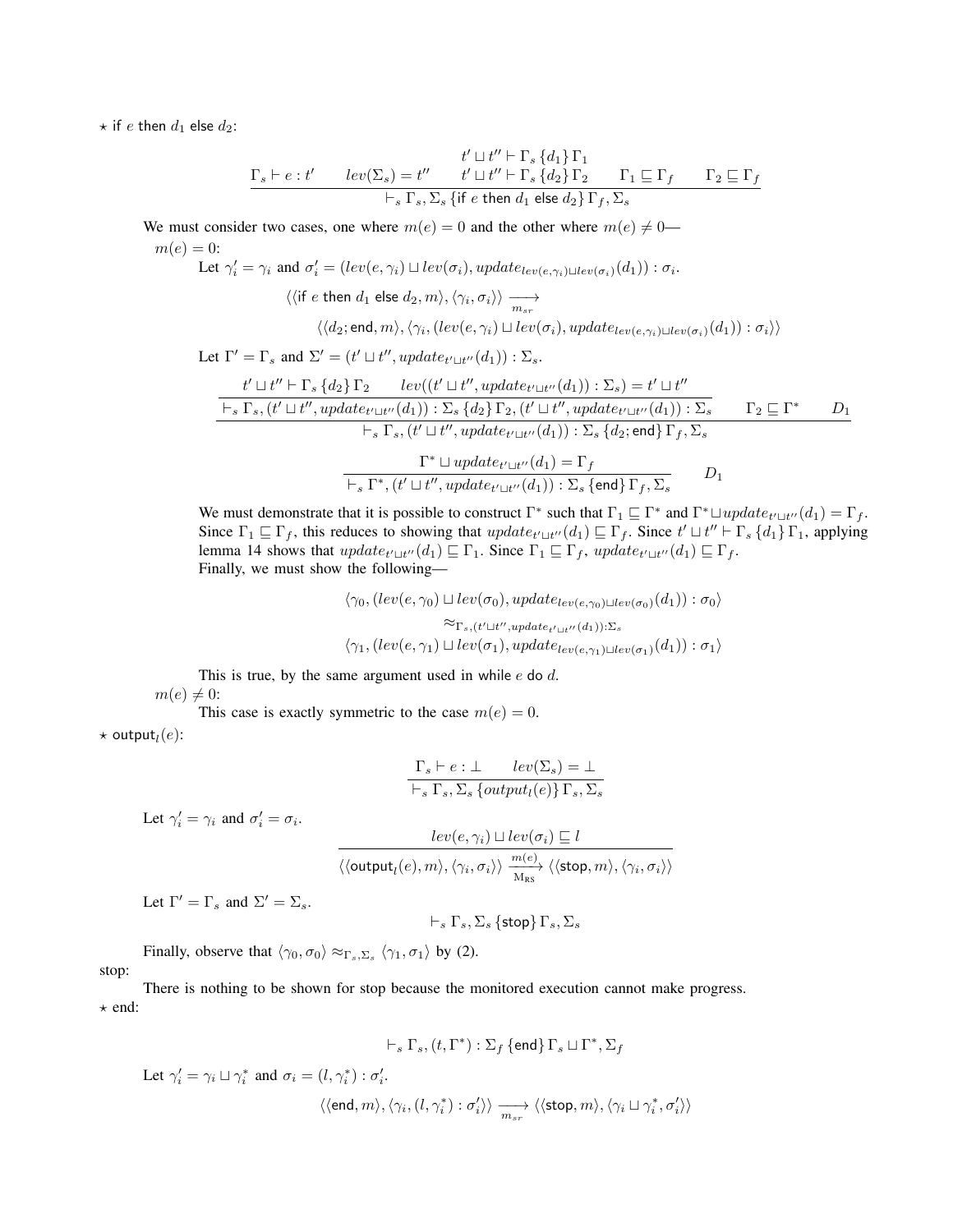Let  $\Gamma' = \Gamma_s \sqcup \Gamma^*, \ \Sigma_s = (t, \Gamma^*) : \Sigma_f$ , and  $\Sigma' = \Sigma_f$ .

$$
\vdash_s \Gamma_s \sqcup \Gamma^*, \Sigma_f \{\textsf{stop}\} \Gamma_s \sqcup \Gamma^*, \Sigma_f
$$

We show that  $\langle \gamma_0 \sqcup \gamma_0^*, \sigma_0' \rangle \approx_{\Gamma_s \sqcup \Gamma^*, \Sigma_f} \langle \gamma_1 \sqcup \gamma_1^*, \sigma_1' \rangle$ . Since  $(l, \gamma_0^*) : \sigma_0' \approx_{(t, \Gamma^*) : \Sigma_f} (l, \gamma_1^*) : \sigma_1', \sigma_0' \approx_{\Sigma_f} \sigma_1',$  and  $\gamma_0^* \approx_{\Gamma^*} \gamma_1^*$ .  $\gamma_0 \sqcup \gamma_0^* \approx_{\Gamma_s \sqcup \Gamma^*} \gamma_1 \sqcup \gamma_1^*$  remains to be shown. If this were not the case, there would exist some variable x such that  $\gamma_0 \sqcup \gamma_0^* \vdash x : t_0, \gamma_1 \sqcup \gamma_1^* \vdash x : t_1, t_0 \neq t_1$ , and  $\Gamma_s \sqcup \Gamma^* \not\vdash \top$ . For this to be the case, one or both of the following conditions must hold: (1)  $\gamma_0 \vdash x : a, \gamma_1 \vdash x : b, a \neq b$  or (2)  $\gamma_0^* \vdash x : c, \gamma_1^* \vdash x : d, c \neq d$ . If the first case holds, then it must be the case that  $\Gamma_s \vdash x : \top$  since  $\gamma_0 \approx_{\Gamma_s} \gamma_1$ . In the second case,  $\Gamma^* \vdash x : \top$  must hold since  $\gamma_0^* \approx_{\Gamma^*} \gamma_1^*$ . If either of these conditions hold,  $\Gamma_s \sqcup \Gamma^* \vdash \top$ , a contradiction.

 $\star$   $c_1$ ;  $c_2$ :

$$
\frac{\vdash_s \Gamma_s, \Sigma_s \{c_1\} \Gamma_1, \Sigma_1 \qquad \Gamma_1 \sqsubseteq \Gamma_2 \qquad \vdash_s \Gamma_2, \Sigma_1 \{c_2\} \Gamma_f, \Sigma_f}{\vdash_s \Gamma_s, \Sigma_s \{c_1; c_2\} \Gamma_f, \Sigma_f}
$$

We consider two cases, (1)  $\langle c_1, m \rangle \rightarrow \langle \text{stop}, m' \rangle$  and (2)  $\langle c_1, m \rangle \rightarrow \langle c'_1, m' \rangle$ ,  $c'_1 \neq stop$ .  $\langle c_1, m \rangle \rightarrow \langle \mathsf{stop}, m' \rangle:$ 

$$
\langle \langle c_1; c_2, m \rangle, \langle \gamma_i, \sigma_i \rangle \rangle \xrightarrow[M_{\text{RS}}]{} \langle \langle c_2, m' \rangle, \langle \gamma'_i, \sigma'_i \rangle \rangle
$$

Let 
$$
\Gamma' = \Gamma_2
$$
 and  $\Sigma' = \Sigma_1$ .

 $\vdash_s \Gamma_2, \Sigma_1 \{c_2\} \Gamma_f, \Sigma_f$ 

We must show that  $\langle \gamma'_0, \sigma'_0 \rangle \approx_{\Gamma_2, \Sigma_1} \langle \gamma'_1, \sigma'_1 \rangle$ . Inductively,  $\vdash_s \Gamma_s, \Sigma_s \{c_1\} \Gamma_1, \Sigma_1$  (and  $\vdash_s$  $\Gamma_1, \Sigma_1$  {stop}  $\Gamma_1, \Sigma_1$ ) from the original derivation implies that  $\langle \gamma'_0, \sigma'_0 \rangle \approx_{\Gamma_1, \Sigma_1} \langle \gamma'_1, \sigma'_1 \rangle$ . Since  $\Gamma_1 \sqsubseteq \Gamma_2$ ,  $\Gamma_1 \vdash x : \top$  implies  $\Gamma_2 \vdash x : \top$ , and thus  $\gamma'_0 \approx_{\Gamma_2} \gamma'_1$ . This is all that needed to be shown since  $\sigma'_0 \approx_{\Sigma_1} \sigma'_1$ .  $\langle c_1, m \rangle \rightarrow \langle c'_1, m' \rangle, c'_1 \neq stop:$ 

$$
\langle\langle c_1; c_2, m \rangle, \langle \gamma_i, \sigma_i \rangle\rangle \xrightarrow[M_{\text{RS}}]{} \langle\langle c'_1; c_2, m' \rangle, \langle \gamma'_i, \sigma'_i \rangle\rangle
$$
  

$$
\xrightarrow[\quad]{} \text{F}_s \Gamma', \Sigma' \{c'_1\} \Gamma_1, \Sigma_1 \qquad \Gamma_1 \sqsubset \Gamma_2 \qquad \qquad \vdots \qquad \qquad \Gamma_2, \Sigma_1 \{c_2\} \Gamma_f, \Sigma_f
$$
  

$$
\xrightarrow[\quad]{} \text{F}_s \Gamma', \Sigma' \{c'_1; c_2\} \Gamma_f, \Sigma_f
$$

We must show that  $\langle \gamma'_0, \sigma'_0 \rangle \approx_{\Gamma', \Sigma'} \langle \gamma'_1, \sigma'_1 \rangle$ . This is true by induction as a result of  $\vdash_s \Gamma_s, \Sigma_s \{c_1\} \Gamma_1, \Sigma_1$ .

**Theorem 5.** If  $\vdash_s \varnothing[x \mapsto \top], \Sigma \{r\} \Gamma_f, \Sigma_f$  where  $|\Sigma| = |\sigma|$  and every element of  $\Sigma$  is  $(\bot, \varnothing)$ *, then*  $\gamma[x \mapsto \bot], \sigma \in$ EQVCONTEXT $(r, m, \gamma, \sigma)$ .

*Proof:* First, we prove that  $\vdash_s \varnothing[x \mapsto \top], \Sigma \{r\} \Gamma_f, \Sigma_f \implies$ 

$$
\forall c', m', \gamma', \sigma', \vec{\beta}, \text{ such that}
$$
  

$$
\langle \langle r, m \rangle, \langle \gamma[x \mapsto \bot], \sigma \rangle \rangle \xrightarrow[N_{\text{RS}}]{\vec{\beta}}^* \langle \langle c', m' \rangle, \langle \gamma', \sigma' \rangle \rangle,
$$
  
then  $\exists \gamma'', \sigma'', \text{ such that}$   

$$
\langle \langle r, m \rangle, \langle \gamma, \sigma \rangle \rangle \xrightarrow[N_{\text{RS}}]{\vec{\beta}}^* \langle \langle c', m' \rangle, \langle \gamma'', \sigma'' \rangle \rangle.
$$

By induction on  $\longrightarrow$   $\longrightarrow$ ∗ , using the invariant defined as lemma 15 as the strengthened inductive hypothesis.

Basis:

We first show that  $\langle \gamma[x \mapsto \perp], \sigma \rangle \approx_{\varnothing[x \mapsto \top], \Sigma} \langle \gamma, \sigma \rangle$ . Clearly,  $\gamma[x \mapsto \bot]$  differs from  $\gamma$  only on x and  $\varnothing[x \mapsto \top]$  $x : \top$ , as required.

After taking zero steps, properties 1 and 2 of the lemma clearly still hold.

Inductive Step:

Assume that after  $\xrightarrow{\text{M}_{\text{RS}}}$ ∗ of length n, properties 1 and 2 of lemma 15 hold. If the monitored execution can advance, applying lemma 15 ensures that properties 1 and 2 hold after  $\longrightarrow$  M<sub>RS</sub> ∗ of length n+1 and that the original monitor can advance as well.